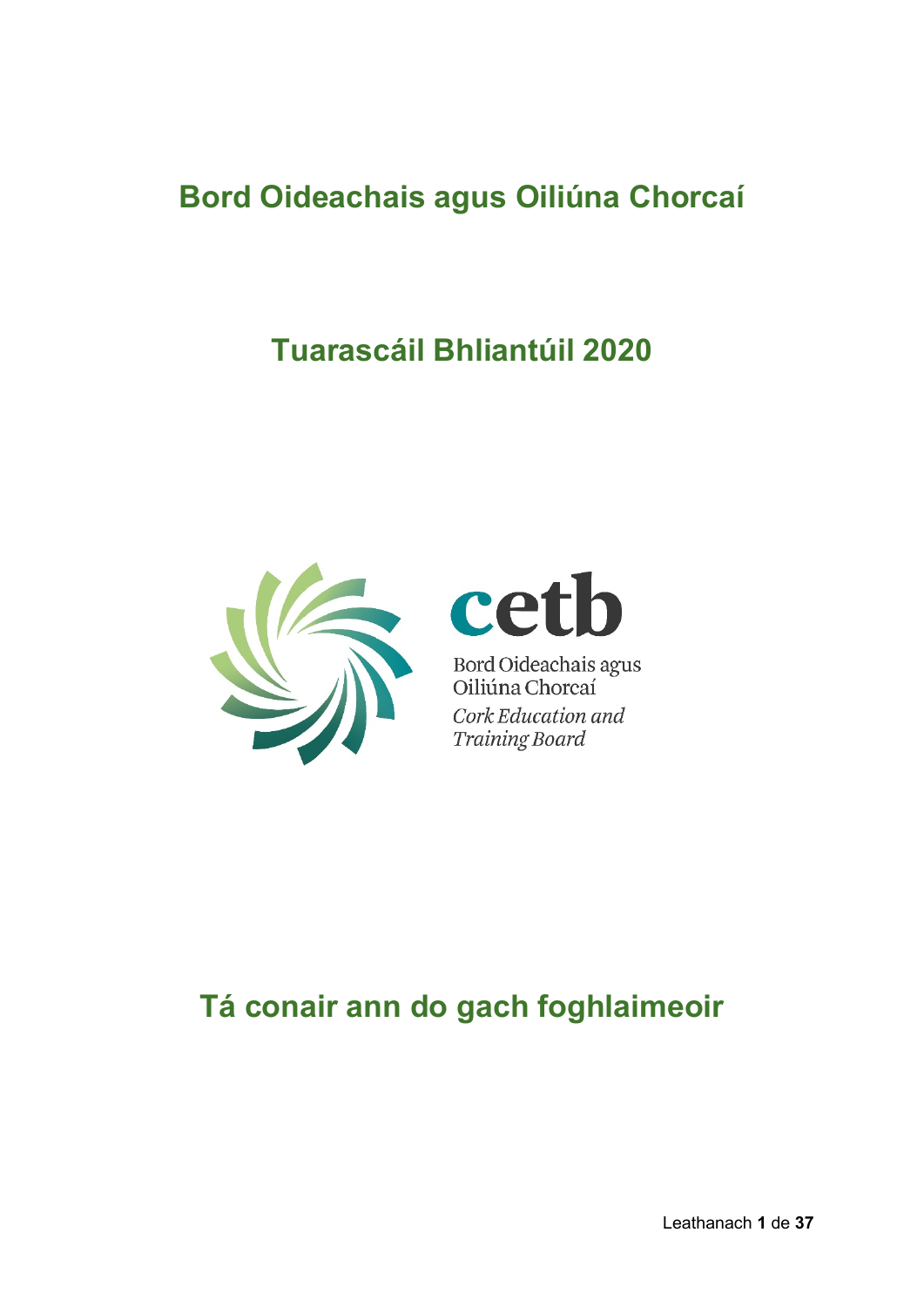## Clár na nÁbhar

|    | 1. Teachtaireacht ó Chathaoirleach Bhord Oideachais agus Oiliúna Chorcaí3     |  |
|----|-------------------------------------------------------------------------------|--|
|    |                                                                               |  |
|    |                                                                               |  |
|    |                                                                               |  |
|    |                                                                               |  |
| 5. |                                                                               |  |
|    | 6. Forbhreathnú ar Sheirbhísí Breisoideachas, Oiliúint agus Corparáideacha 31 |  |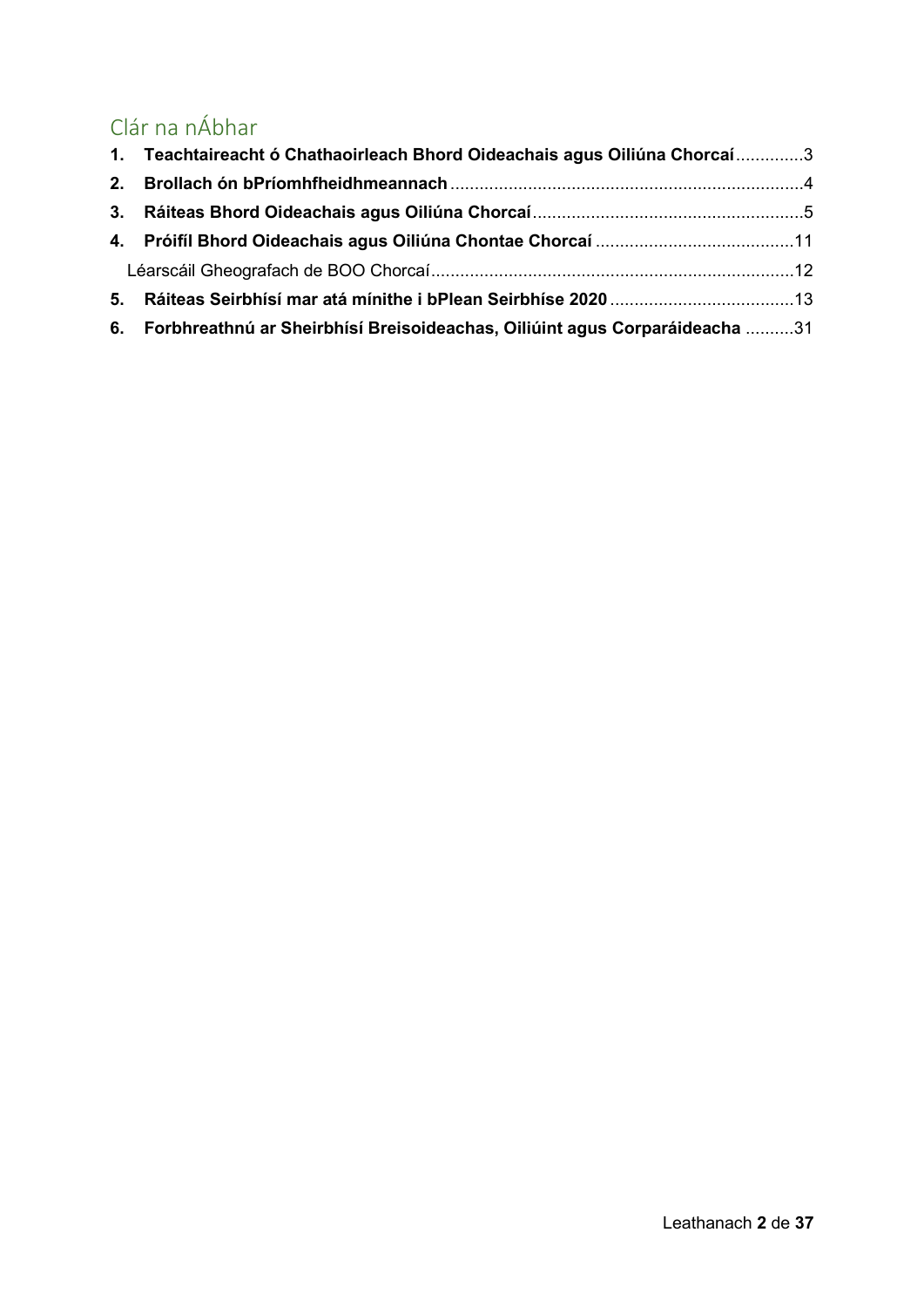## <span id="page-2-0"></span>**1. Teachtaireacht ó Chathaoirleach Bhord Oideachais agus Oiliúna Chorcaí**

Mar Chathaoirleach ar BOO Chorcaí, is cúis mhór bróid dom Tuarascáil Bhliantúil BOO Chorcaí do 2020 a chur i láthair. Tá taithí mhaith ag BOO Chorcaí mar eagraíocht ar athrú agus ar a chuid seirbhísí a thabhairt chun cinn, lena chinntiú go bhfreastalaítear ar riachtanais oideachais agus oiliúna a fhoghlaimeoirí agus an phobail i gcoitinne, chun an teolas agus na scileanna a sholáthar a theastaíonn chun leanúint ar aghaidh, agus aghaidh a thabhairt ar an ardoideachas nó ar dhomhan na hoibre.

Ag breathnú siar, ba bhliain í 2020 a bhí dúshlánach maidir le hoideachas a sholáthar, agus an riachtanas maidir le cianobair mar fhreagairt ar an ngéarchéim náisiúnta de COVID 19. Léiríonn rannpháirtíocht na foirne i dtionscnaimh áitiúla chun tacú le pobail agus lenár bhfoghlaimeoirí solúbthacht agus inoiriúnaitheacht na heagraíochta maidir le haon dúshlán a shárú.

Ba mhaith liom an deis seo a thapú chun buíochas a ghabháil leis an mBord agus leis an bPríomhfheidhmeannach as a dtacaíocht le linn na bliana 2020 a bhí thar bheith dúshlánach. Ba mhaith liom mo bhuíochas a chur in iúl freisin d'fhoireann agus d'fhoghlaimeoirí BOO Chorcaí as a gcuid oibre crua, a ngairmiúlachta agus a dtiomantas maidir leis an rogha soláthraí san Oideachas agus san Oiliúint a dhéanamh de BOO Chorcaí.

 $\frac{1}{2}$  , and the set of the set of the set of the set of the set of the set of the set of the set of the set of the set of the set of the set of the set of the set of the set of the set of the set of the set of the set An Comhairleoir Patrick Gerard Murphy Cathaoirleach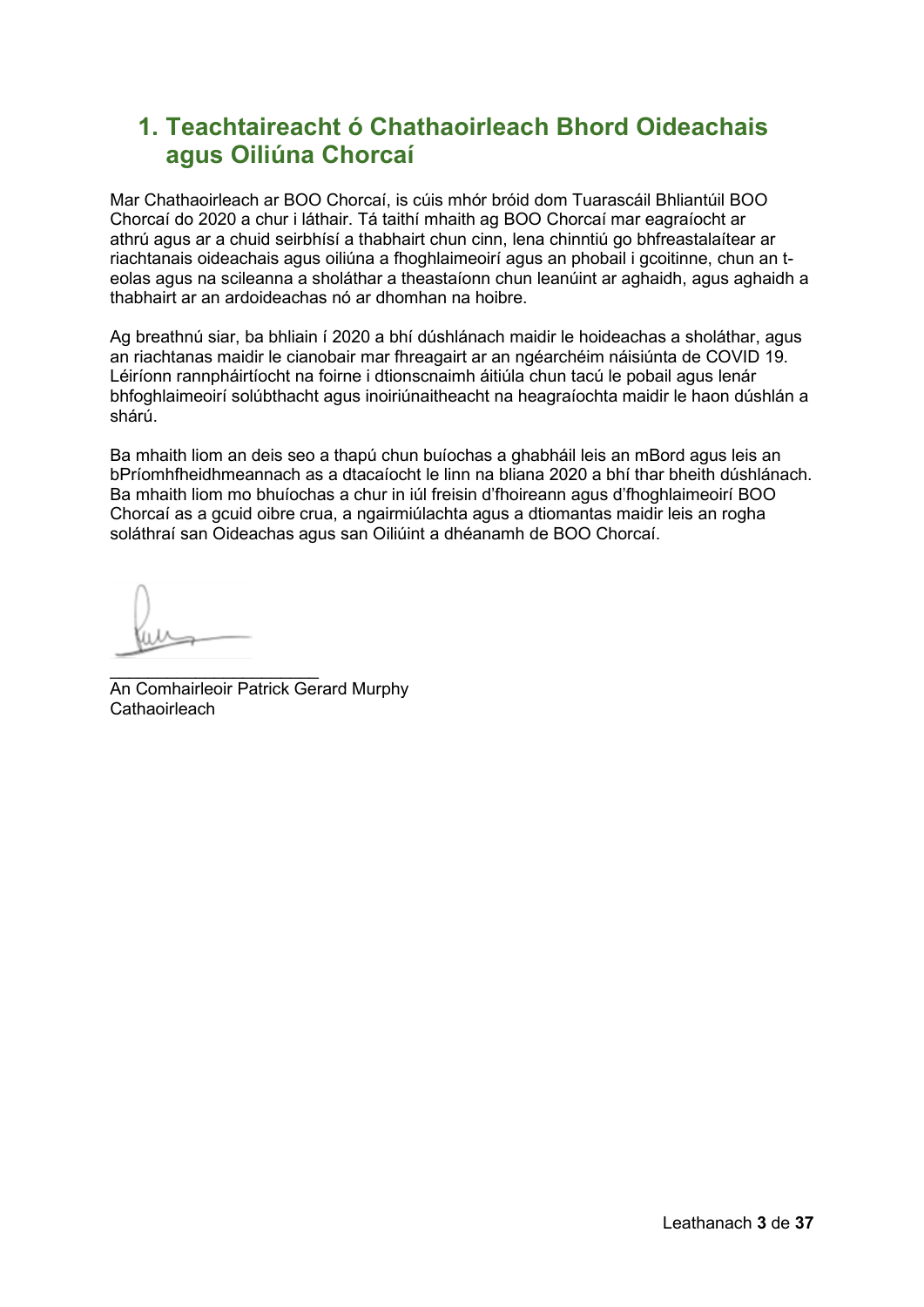## <span id="page-3-0"></span>**2. Brollach ón bPríomhfheidhmeannach**

Ar mhachnamh, ba bhliain gan fasach í 2020 ar leibhéal pearsanta agus gairmiúil. Ba dhúshlán don eagraíocht í an paindéim dhomhanda de COVID-19 agus cinntí a rinne an Rialtas i mí an Mhárta 2020 agus go háirithe dár bhfoghlaimeoirí agus dár bhfoireann modhanna seachadta a oiriúnú agus a athrú thar thréimhse ama an-ghearr. Chuaigh an sciobthacht a bhog an eagraíocht i bhfeidhm orm chomh maith le tiomantas na foirne a chinntiú go gcoinnítear an raon seirbhísí a sholáthraíonn BOO Chorcaí do mhuintir Chorcaí.

Léiríonn na torthaí a sainaithníodh sa Tuarascáil Bhliantúil an dul chun cinn agus an fás leanúnach atá á dhéanamh bliain ar bhliain trí thagairt dár bPleananna Seirbhíse. Ina theannta sin, tá go leor gníomhaíochtaí agus seirbhísí ann nach bhfuil mionsonraithe sa Tuarascáil toisc gur cláir agus seirbhísí iad seo a leanann ag forbairt de réir a chéile mar fhreagairt ar an timpeallacht athraitheach, eacnamaíoch agus sóisialta ina n-oibrímid.

Lean BOO Chorcaí, le linn 2020, ag glacadh páirte agus ag comhdhlúthú a róil mar chomhpháirtí oideachais agus sóisialta laistigh de Fhóram na Cathrach agus an Chontae. Mar fhreagairt ar COVID-19, ghlac BOO Chorcaí páirt réamhghníomhach i dtionscnaimh áitiúla agus náisiúnta chun tacú lenár bhfoghlaimeoirí agus lenár bpobail le linn tréimhsí dianghlasála.

Ar leibhéal pearsanta, táim thar a bheith bródúil as gairmiúlacht, inoiriúnaitheacht agus tiomantas na foirne don eagraíocht agus dá foghlaimeoirí. Leis an bhfreagra ar COVID-19, léirigh BOO Chorcaí gur eagraíocht oiriúnaitheach, sofhreagrach, réamhghníomhach í a chinntíonn seachadadh na dtorthaí thar aon rud eile.

Is mian liom mo bhuíochas a chur in iúl d'fhoireann uile Bhord Oideachais agus Oiliúna Chorcaí, do Chathaoirleach agus do Chomhaltaí an Bhoird agus do chomhaltaí Bhoird Bainistíochta agus Grúpaí Comhairleacha as a gcuid oibre crua agus tacaíochta chun a chinntiú go gcomhlíonfaimid ár dtosaíochtaí, agus go leanaimid ar ár ndícheall le seirbhísí ardchaighdeáin cuí a sholáthar d'fhoghlaimeoirí chun tacú lena n-aistear foghlama ar feadh an tsaoil.

Demin Leaving

 $\frac{1}{2}$ Denis Leamy Príomhfheidhmeannach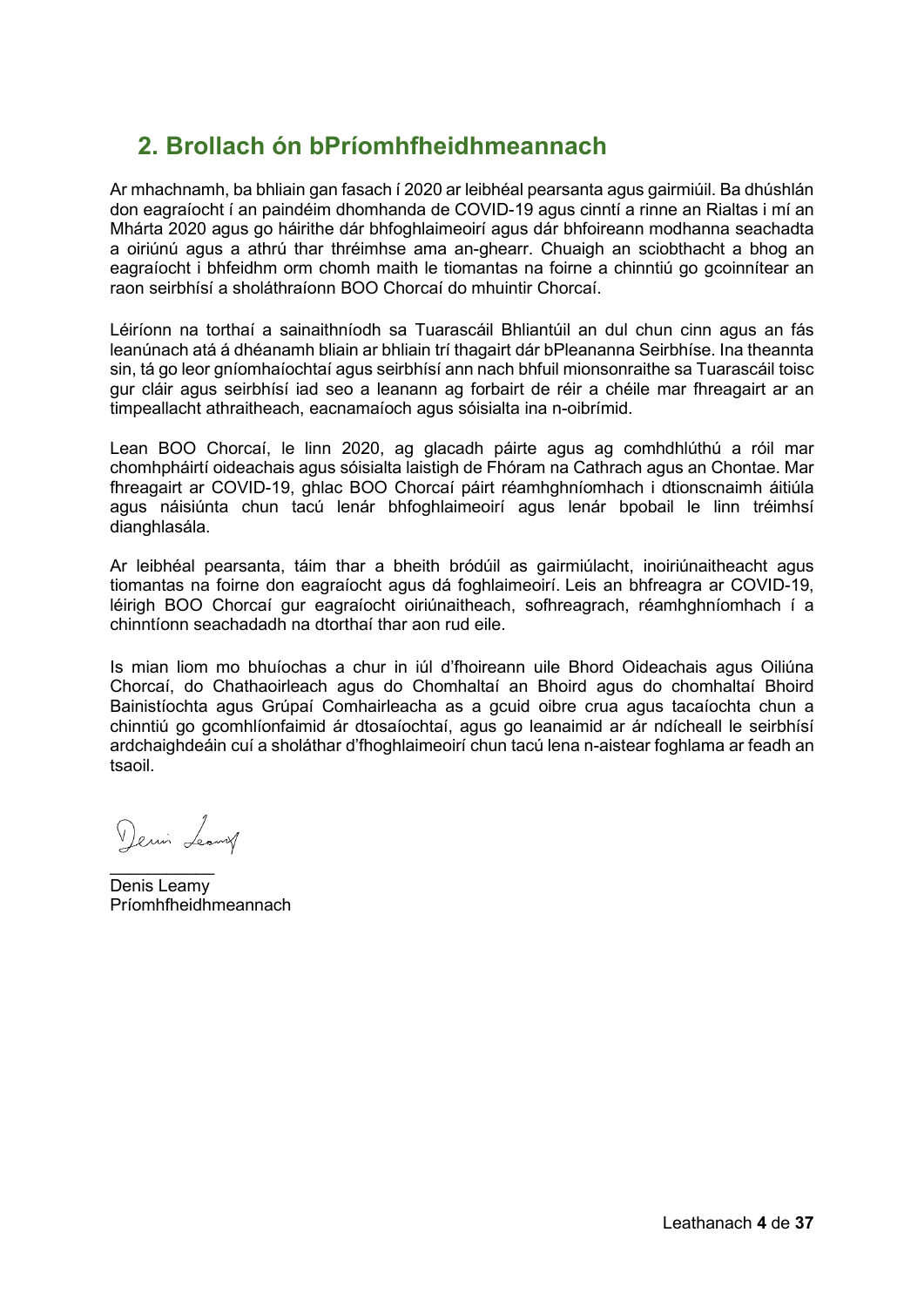## <span id="page-4-0"></span>**3. Ráiteas Bhord Oideachais agus Oiliúna Chorcaí**

Bunaíodh Bord Oideachais agus Oiliúna Chorcaí faoin Acht um Boird Oideachais agus Oiliúna, 2013 agus tá sé freagrach agus cuntasach as treoir agus rialú ceart a fheidhmeanna i limistéir údaráis áitiúil Chomhairle Cathrach Chorcaí agus Chomhairle Contae Chorcaí.

Comhlíonann Bord Oideachais agus Oiliúna Chorcaí an Cód Cleachtais um Rialachas na mBord Oideachais agus Oiliúna, Ciorclán 0002/2019 na Roinne Oideachais agus Scileanna. Is é cuspóir an chóid a chinntiú go gcuireann BOO Chorcaí prionsabail an dea-rialachais agus na bainistíochta i bhfeidhm.

#### **Feidhmeanna an Bhoird:**

Feidhmeanna forchoimeádta iad na cinntí a dhéanann an Bord agus leagtar amach iad sa reachtaíocht aguisín i gCiorclán 0002/2019 An Cód Cleachtais chun Boird Oideachais agus Oiliúna a Rialú, agus leagtar sceideal iomlán amach in Aguisín A den Chód. Meastar gur Feidhmeanna Feidhmiúcháin don Phríomhfheidhmeannach iad cinntí nach sonraítear sa Chód.Tá an Bord sásta go ndéanann an Príomhfheidhmeannach feidhmeanna a tharmligean nuair is cuí agus i gcomhréir leis an Acht um Boird Oideachais agus Oiliúna, 2013.

#### **Freagrachtaí an Bhoird:**

Tá an Bord freagrach as leabhair chuntais chuí a choinneáil lena nochtar, le cruinneas réasúnta ag tráth ar bith staid airgeadais an Bhoird agus a chuireann ar a chumas a chinntiú go gcomhlíonann na Ráitis Airgeadais alt 51 d'Acht na mBord Oideachais agus Oiliúna 2013. Tá an Bord freagrach freisin as a chuid sócmhainní a chosaint, agus dá bhrí sin chun bearta réasúnta a ghlacadh chun calaois agus neamhrialtachtaí eile a chosc agus a bhrath. Measann an Bord go gcuirtear ioncam agus caiteachas an Bhoird agus staid chúrsaí an Bhoird i láthair i gceart sna Ráitis Airgeadais Bliantúla

Agus na cuntais sin á n-ullmhú aige, ceanglaítear ar an mBord:

(a) na polasaithe cuntasaíochta caighdeánacha a chur i bhfeidhm chun ráitis airgeadais BOO a ullmhú

(b) breithiúnais agus meastacháin chuntasaíochta atá réasúnta agus stuama a dhéanamh

(c) aon imeacht ábhartha ó na polasaithe caighdeánacha cuntasaíochta a nochtadh agus a mhíniú

Le linn 2020 d'fhaomh an Bord na cáipéisí seo a leanas:

- Glacadh leis an Tuarascáil Bhliantúil
- Ráitis Airgeadais
- Glacadh leis an bPlean Seirbhíse
- Freastal údaraithe na mball ag comhdhálacha.
- Éadáil, sealbhú agus diúscairt talún nó leasa a faomhadh de réir rialachán RO.
- A chinntiú go gcoinnítear taifid chruinne ar chruinnithe agus ar chinntí.

Cruinnithe Boird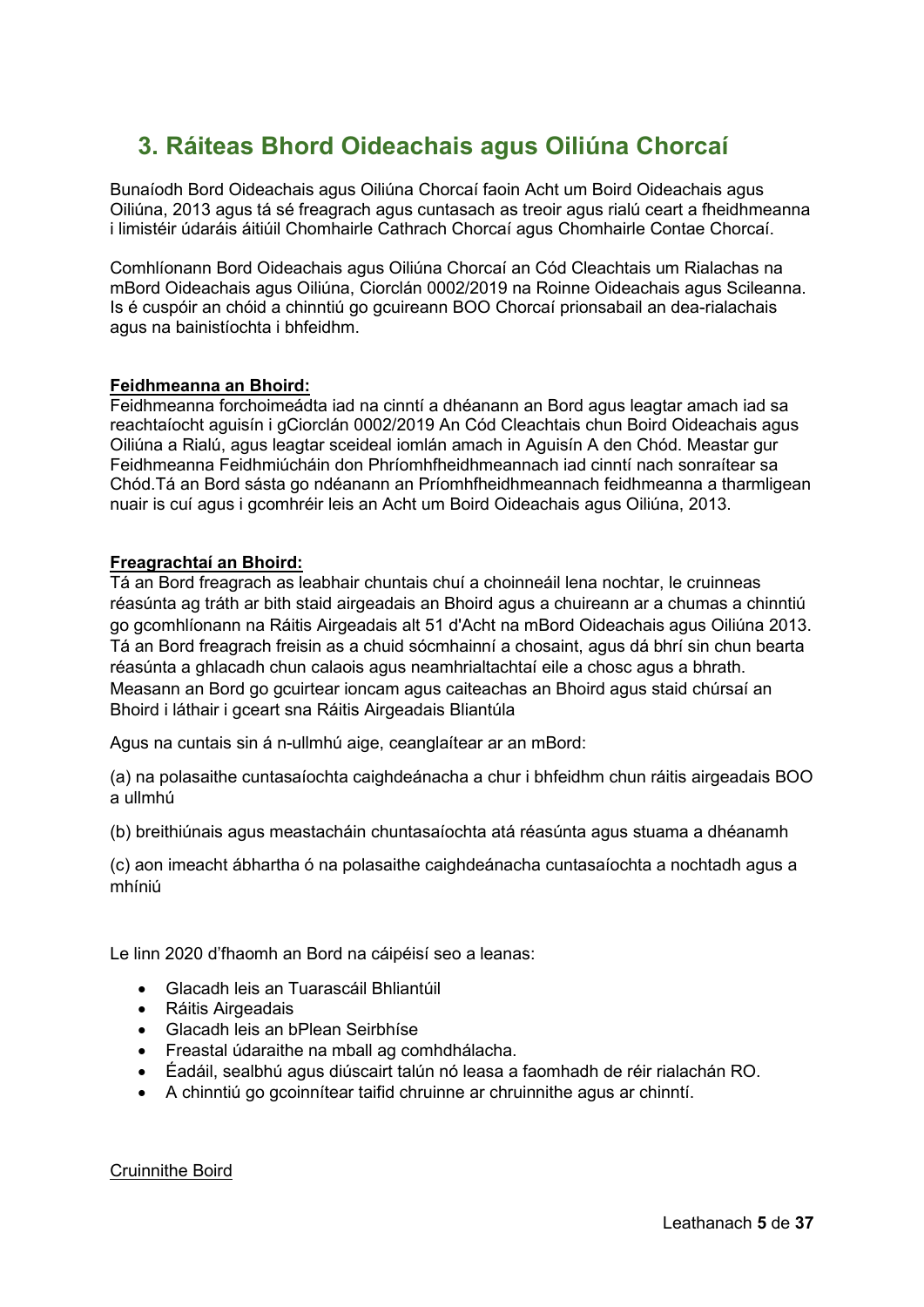Tháinig an Bord le chéile sé huaire i rith na bliana, agus leagtar amach sonraí tinrimh sa tábla thíos.

| Ainm an                                                                  |                                             |                       |                |                |                |                |                | Líon na<br>gCruinnithe        |
|--------------------------------------------------------------------------|---------------------------------------------|-----------------------|----------------|----------------|----------------|----------------|----------------|-------------------------------|
| Chomhalta<br><b>Bord</b>                                                 | <b>Comhlacht</b><br><b>Ainmniúchá</b><br>in | 27.02.2<br>020        | 26.03.2<br>020 | 28.05.2<br>020 | 25.06.2<br>020 | 24.09.2<br>020 | 26.11.2<br>020 | a<br>bhfreastalío<br>dh orthu |
| An<br>Comhairleoir<br>Karen<br>Coakley                                   | Comhairle<br>Chontae<br>Chorcaí             | I láthair             | I láthair      | I láthair      | I láthair      | I láthair      | I láthair      | 6/6                           |
| An<br>Comhairleoir<br>Kay Dawson                                         | Comhairle<br>Chontae<br>Chorcaí             | <b>Bronnta</b><br>nas | Leithscé<br>al | I láthair      | I láthair      | I láthair      | I láthair      | 5/6                           |
| An<br>Comhairleoir<br>Noel<br>McCarthy                                   | Comhairle<br>Chontae<br>Chorcaí             | I láthair             | As<br>láthair  | As<br>láthair  | As<br>láthair  | Leithscé<br>al | As<br>láthair  | 1/6                           |
| An<br>Comhairleoir<br>Patrick<br>Gerard<br>Murphy<br>(Cathaoirleac<br>h) | Comhairle<br>Chontae<br>Chorcaí             | I láthair             | I láthair      | I láthair      | I láthair      | Leithscé<br>al | I láthair      | 5/6                           |
| An<br>Comhairleoir<br>Gobnait<br>Moynihan                                | Comhairle<br>Chontae<br>Chorcaí             | I láthair             | I láthair      | I láthair      | I láthair      | I láthair      | I láthair      | 6/6                           |
| An<br>Comhairleoir<br>Martin<br>Coughlan                                 | Comhairle<br>Chontae<br>Chorcaí             | Leithsc<br>éal        | Leithscé<br>al | As<br>láthair  | Leithscé<br>al | As<br>láthair  | As<br>láthair  | 0/6                           |
| An<br>Comhairleoir<br>James<br>Kennedy                                   | Comhairle<br>Chontae<br>Chorcaí             | I láthair             | I láthair      | I láthair      | I láthair      | Leithscé<br>al | I láthair      | 5/6                           |
| An<br>Comhairleoir<br><b>Ben Dalton</b><br>O'Sullivan                    | Comhairle<br>Chontae<br>Chorcaí             | Leithsc<br>éal        | As<br>láthair  | As<br>láthair  | As<br>láthair  | As<br>láthair  | As<br>láthair  | 0/6                           |
| An<br>Comhairleoir<br>Sean Martin                                        | Comhairle<br>Cathrach<br>Chorcaí            | As<br>láthair         | As<br>láthair  | As<br>láthair  | As<br>láthair  | As<br>láthair  | I láthair      | 1/6                           |
| An<br>Comhairleoir<br>Mary Rose<br>Desmond                               | Comhairle<br>Cathrach<br>Chorcaí            | I láthair             | I láthair      | I láthair      | I láthair      | I láthair      | I láthair      | 6/6                           |
| An<br>Comhairleoir<br>Derry Canty                                        | Comhairle<br>Cathrach<br>Chorcaí            | Leithsc<br>éal        | Leithscé<br>al | Leithscé<br>al | As<br>láthair  | As<br>láthair  | Leithscé<br>al | 0/6                           |
| An<br>Comhairleoir<br>Colette Finn                                       | Comhairle<br>Cathrach<br>Chorcaí            | I láthair             | I láthair      | I láthair      | I láthair      | Leithscé<br>al | I láthair      | 5/6                           |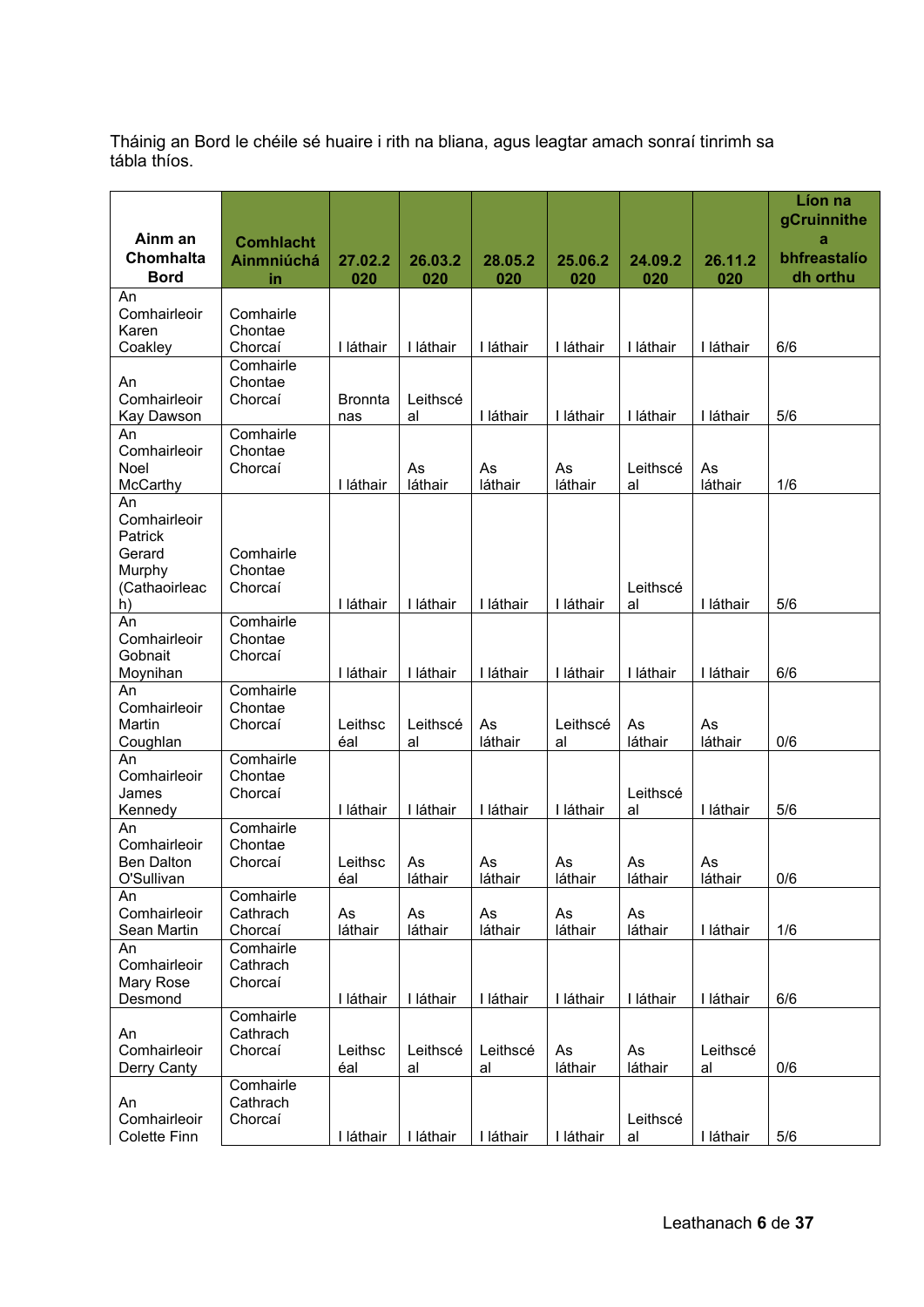| An tUasal      |               |           |           |           |           |           |           |     |
|----------------|---------------|-----------|-----------|-----------|-----------|-----------|-----------|-----|
| Maura          |               | Leithsc   | Leithscé  | Leithscé  | Leithscé  | Leithscé  |           |     |
| Fitzgibbon     | Ainmní Foirne | éal       | al        | al        | al        | al        | I láthair | 1/6 |
| An tUasal      |               |           |           |           |           |           |           |     |
| <b>Patrick</b> |               |           |           |           |           |           |           |     |
| O'Dwyer        | Ainmní Foirne | I láthair | I láthair | láthair   | I láthair | I láthair | I láthair | 6/6 |
| An tUasal      |               |           |           |           |           |           |           |     |
| Maria          |               |           |           |           |           |           |           |     |
| McGrath        | <b>NPAETB</b> | I láthair | I láthair | láthair   | I láthair | I láthair | I láthair | 6/6 |
| An tUasal      |               |           |           |           |           |           |           |     |
| Rob Bateman    | <b>NPAETB</b> | láthair   | I láthair | láthair   | I láthair | I láthair | I láthair | 6/6 |
| An tUasal      |               |           |           |           |           |           |           |     |
| Mary Hegarty   |               |           |           |           |           |           |           |     |
| (Leas-         |               |           |           |           |           |           |           |     |
| Chathaoirleac  | ACCS/JMB/N    |           |           |           |           |           |           |     |
| h)             | <b>APD</b>    | I láthair | I láthair | I láthair | I láthair | I láthair | I láthair | 6/6 |
| An tUasal      | Cumainn na    |           |           |           |           | Leithscé  |           |     |
| Denis Kirby    | hÉireann      | I láthair | I láthair | I láthair | I láthair | al        | I láthair | 5/6 |
|                | Siondróm      |           |           |           |           |           |           |     |
| An tUasal      | Down na       |           |           |           |           |           |           |     |
| Liam Ahern     | hÉireann      | I láthair | I láthair | I láthair | I láthair | I láthair | I láthair | 6/6 |
| An tUasal      | Comhairle     |           |           |           |           |           |           |     |
| Declan         | Náisiúnta na  |           |           |           |           | As        |           |     |
| O'Leary        | nÓg           | I láthair | I láthair | I láthair | I láthair | láthair   | I láthair | 5/6 |
|                | Comhdháil na  |           |           |           |           |           |           |     |
| An tUasal      | gCeardchum    |           |           |           |           |           |           |     |
| Ann Piggott    | ann           | I láthair | I láthair | láthair   | I láthair | I láthair | I láthair | 6/6 |

## Cruinnithe an Choiste Airgeadais

Tháinig an Coiste Airgeadais le chéile ceithre huaire i rith na bliana, agus leagtar amach sonraí tinrimh sa tábla thíos.

| Clár Tinrimh & Minicíocht Chruinnithe an Choiste Airgeadais |                                                                           |            |            |            |            |                                                         |  |
|-------------------------------------------------------------|---------------------------------------------------------------------------|------------|------------|------------|------------|---------------------------------------------------------|--|
| <b>Ainm Bhall</b><br>an Choiste                             | Sonraigh<br>más Ball<br>Inmheán<br>ach nó<br><b>Seachtra</b><br>ch é nó í | 24.02.2020 | 18.06.2020 | 22.09.2020 | 01.12.2020 | Líon na<br>gCruinnithe<br>а<br>bhfreastalío<br>dh orthu |  |
| An tUasal<br>Jamie<br>O'Leary<br>(Cathaoirleac<br>h)        | Seachtrac<br>h                                                            | I láthair  | I láthair  | I láthair  | I láthair  | 4/4                                                     |  |
| An tUasal<br>Mary Hegarty                                   | Inmheána<br>ch                                                            | I láthair  | Leithscéal | I láthair  | I láthair  | 3/4                                                     |  |
| An<br>Comhairleoir<br>Kay Dawson                            | Inmheána<br>ch                                                            | Leithscéal | I láthair  | I láthair  | I láthair  | 3/4                                                     |  |
| An tUasal<br>Desmond<br>Daly                                | Seachtrac<br>h                                                            | láthair    | I láthair  | I láthair  | I láthair  | 4/4                                                     |  |
| An tUasal<br>Sean<br>O'Sullivan                             | Seachtrac<br>h                                                            | Leithscéal | I láthair  | Leithscéal | I láthair  | 2/4                                                     |  |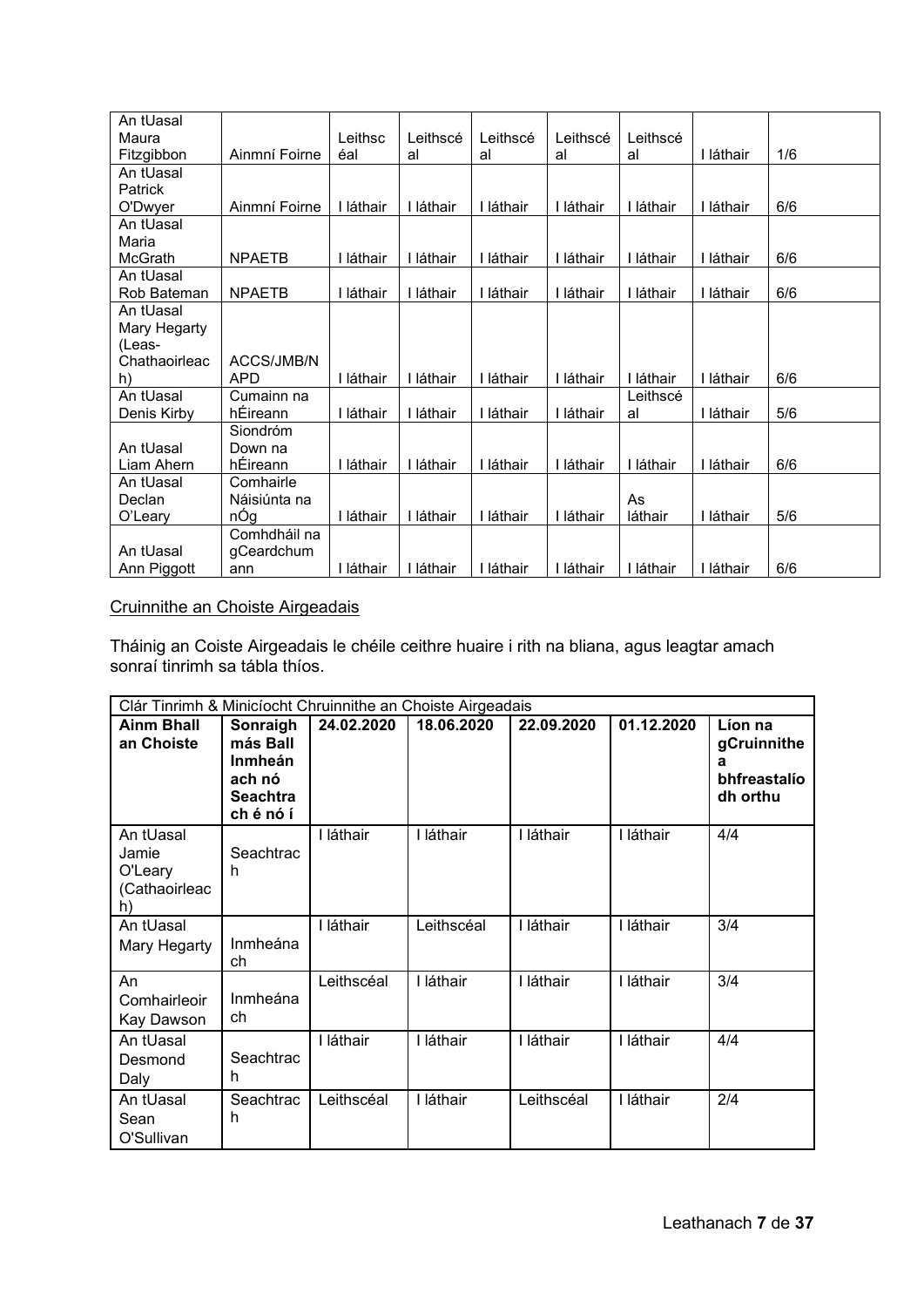| An tUasal | Seachtrac | láthair | láthair | láthair | láthair | 4/4 |
|-----------|-----------|---------|---------|---------|---------|-----|
| Kieran    |           |         |         |         |         |     |
| Hannon    |           |         |         |         |         |     |

#### Cruinnithe an Choiste Iniúchta agus Riosca

Tháinig an Coiste Iniúchta agus Riosca le chéile cúig huaire i rith na bliana, agus leagtar amach sonraí tinrimh sa tábla thíos.

| Clár Tinrimh & Minicíocht Chruinnithe an Choiste Iniúchta & Riosca |                                                                               |                       |                |                |                |                |                                                                |
|--------------------------------------------------------------------|-------------------------------------------------------------------------------|-----------------------|----------------|----------------|----------------|----------------|----------------------------------------------------------------|
| <b>Ainm Bhall</b><br>an Choiste                                    | Sonraigh<br>más Ball<br><b>Inmheána</b><br>ch nó<br><b>Seachtrac</b><br>hénóí | 18.02.202<br>$\bf{0}$ | 02.03.202<br>O | 20.10.202<br>0 | 17.11.202<br>0 | 10.12.202<br>0 | Líon na<br>gCruinnit<br>he<br>a<br>bhfreastal<br>íodh<br>orthu |
| An tUasal<br>Tim Healy<br>(Cathaoirleac<br>h)                      | Seachtrac<br>h.                                                               | I láthair             | I láthair      | I láthair      | I láthair      | I láthair      | 5/5                                                            |
| An tUasal<br>Denis Kirby                                           | Inmheána<br>ch                                                                | I láthair             | I láthair      | I láthair      | I láthair      | I láthair      | 5/5                                                            |
| An tUasal<br>Tom Rigney                                            | Seachtrac<br>h                                                                | I láthair             | I láthair      | I láthair      | I láthair      | I láthair      | 5/5                                                            |
| An tUasal<br>Declan<br>O'Leary                                     | Inmheána<br>ch                                                                | Leithscéal            | I láthair      | I láthair      | I láthair      | I láthair      | 4/5                                                            |
| An tUasal<br>Jamie<br>O'Leary                                      | Seachtrac<br>h                                                                | I láthair             | I láthair      | I láthair      | I láthair      | I láthair      | 5/5                                                            |

#### **Bainistíocht Riosca:**

Coinníonn an Bord maoirseacht ghníomhach ar bhainistíocht riosca agus dearbhaíonn sé go ndearna sé measúnú ar na príomhrioscaí, na bearta maolaithe gaolmhara, agus rinne sé athbhreithniú ar éifeachtacht na mbeart seo in 2020. Déanann an Bord bainistíocht ar riosca don eagraíocht trí chlár bainistíochta riosca struchtúrtha. Faigheann an Bord cúnamh ina fheidhm bainistíochta riosca ón gCoiste Iniúchta agus Riosca. Braitheann an Bord freisin ar an Aonad Iniúchóireachta Inmheánaí (an AII) agus a chuid tuarascálacha, ar iniúchadh bliantúil an ARCC agus ar aon Iniúchadh seachtrach, ar nós iniúchadh an CSE agus/nó iniúchadh na gCoimisinéirí Ioncaim. Ina theannta sin, déantar athbhreithniú ar Rialuithe Inmheánacha a dhéantar ar bhonn bliantúil.

Is mír bhuan í Bainistíocht Riosca ag gach cruinniú Boird agus áirítear an méid seo a leanas leis na nithe a bhreithnítear:

• Tuarascálacha riosca ón mbainistíocht shinsearach lena n-áirítear an Príomhoifigeach Riosca (CRO)

• Tuarascálacha an Coiste Iniúchta & Riosca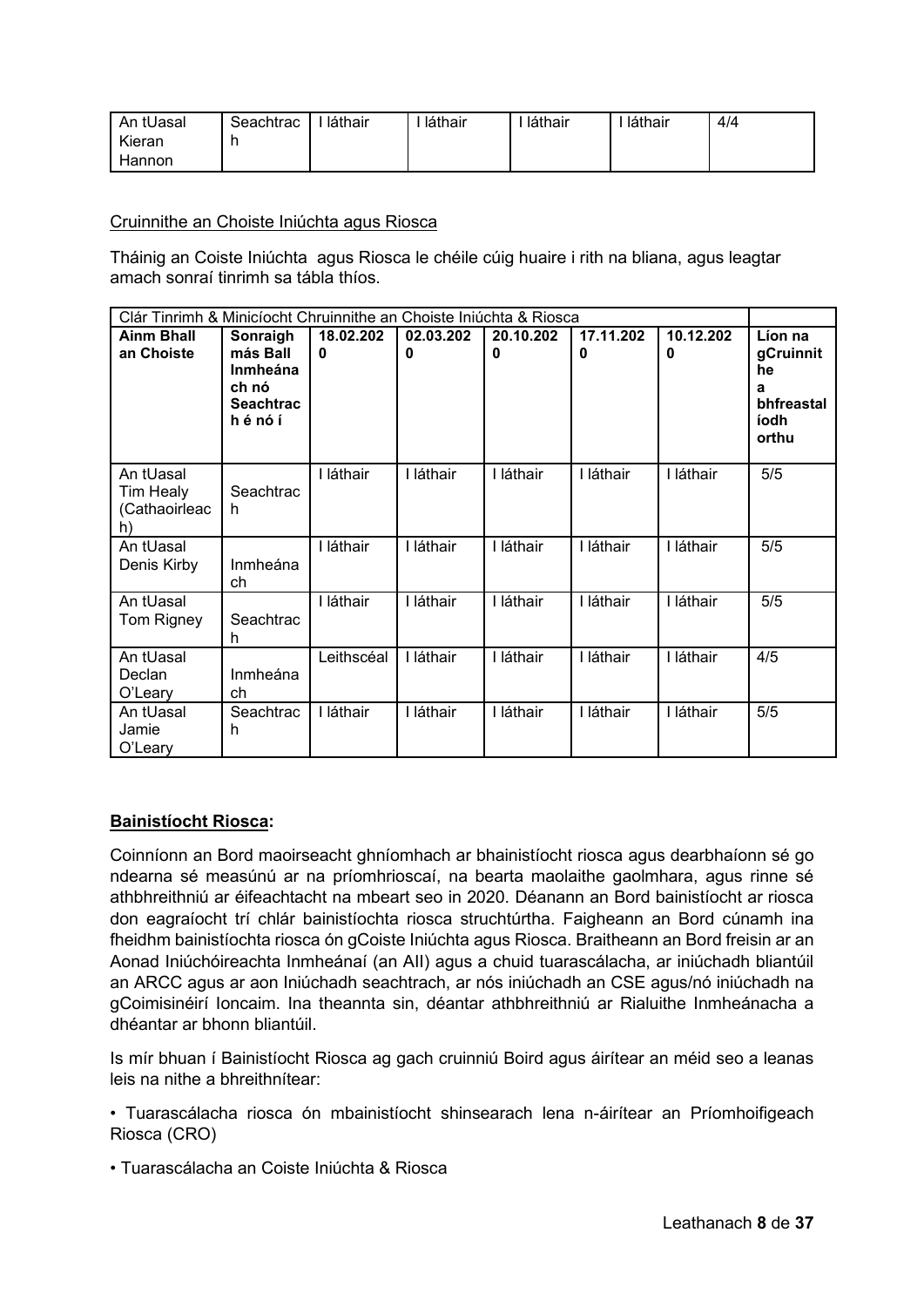- Athruithe ar rátálacha riosca
- Clár Iniúchta

Tá sonraí faoi na príomhrioscaí agus na bearta nó na straitéisí maolaithe gaolmhara curtha san áireamh sa SIC mar chuid de na ráitis airgeadais iniúchta a fhoilseofar laistigh de mhí amháin tar éis iad a fháil ó Oifig an Ard-Reachtaire Cuntas agus Ciste agus mar aguisín le Tuarascáil Chuimsitheach an Chathaoirligh.

#### **Córas rialuithe inmheánacha:**

Deimhníonn an Bord go ndearnadh athbhreithniú ar éifeachtacht an chórais rialaithe inmheánaigh agus gur cuireadh an Ráiteas ar Rialú Inmheánach, a d'fhéadfadh athrú go dtí go gcríochnófar an t-iniúchadh seachtrach, san áireamh sna Ráitis Airgeadais Bhliantúla don bhliain dar críoch an 31 Nollaig 2020, a fhoilseofar laistigh de mhí amháin tar éis iad a fháil ó Oifig an Ard-Reachtaire Cuntas agus Ciste agus mar aguisín le Tuarascáil Chuimsitheach an Chathaoirligh a cuireadh faoi bhráid an Aire.

#### **Beartas agus Nósanna Imeachta Soláthair:**

Deimhníonn an Bord go bhfuil an eagraíocht ag cloí leis na gnéithe ábhartha den Chód Caiteachais Phoiblí agus le forbairt agus cur i bhfeidhm an Phlean Soláthair Chorparáidigh.

#### **Cánachas:**

Deimhníonn an Bord gur chomhlíon an BOO a chuid oibleagáidí faoin dlí cánach.

#### **Ráitis Airgeadais 2020**

Tháinig deireadh leis an Ráiteas Airgeadais Bliantúil don bhliain ar 31<sup>st</sup> Nollaig 2020 faoi réir iniúchta ag Oifig an Ard-Reachtaire Cuntas agus Ciste (C&AG) tráth fhoilsithe na Tuarascála Bliantúla 2020. Foilseoidh an BOO na ráitis airgeadais iniúchta laistigh de mhí tar éis iad a fháil ón ARC & C.

#### Tá sonraí airgeadais maidir leo seo a leanas san áireamh sa Ráiteas Airgeadais Bliantúil:

- Sonraí faoi tháillí nach mbaineann le tuarastal a íocadh i leith Comhaltaí Boird arna nanailísiú de réir catagóire táillí
- Sonraí comhiomlána maidir le cúiteamh na príomhbhainistíochta arna anailísiú de réir na gcatagóirí seo a leanas lena n-áirítear cúiteamh bainistíochta san iomlán;
	- o Tuarastail agus sochair ghearrthéarmacha fostaí<br>o Sochair iarfhostaíochta
	- o Sochair iarfhostaíochta<br>o Sochair foirceanta
	- Sochair foirceanta
- Príomhchúiteamh bainistíochta más ann dó;
- Sonraí faoi líon na bhfostaithe ar thit a sochar iomlán fostaí (gan costas pinsin fostóra san áireamh) don tréimhse tuairiscithe idir €0 agus €59,999 agus laistigh de gach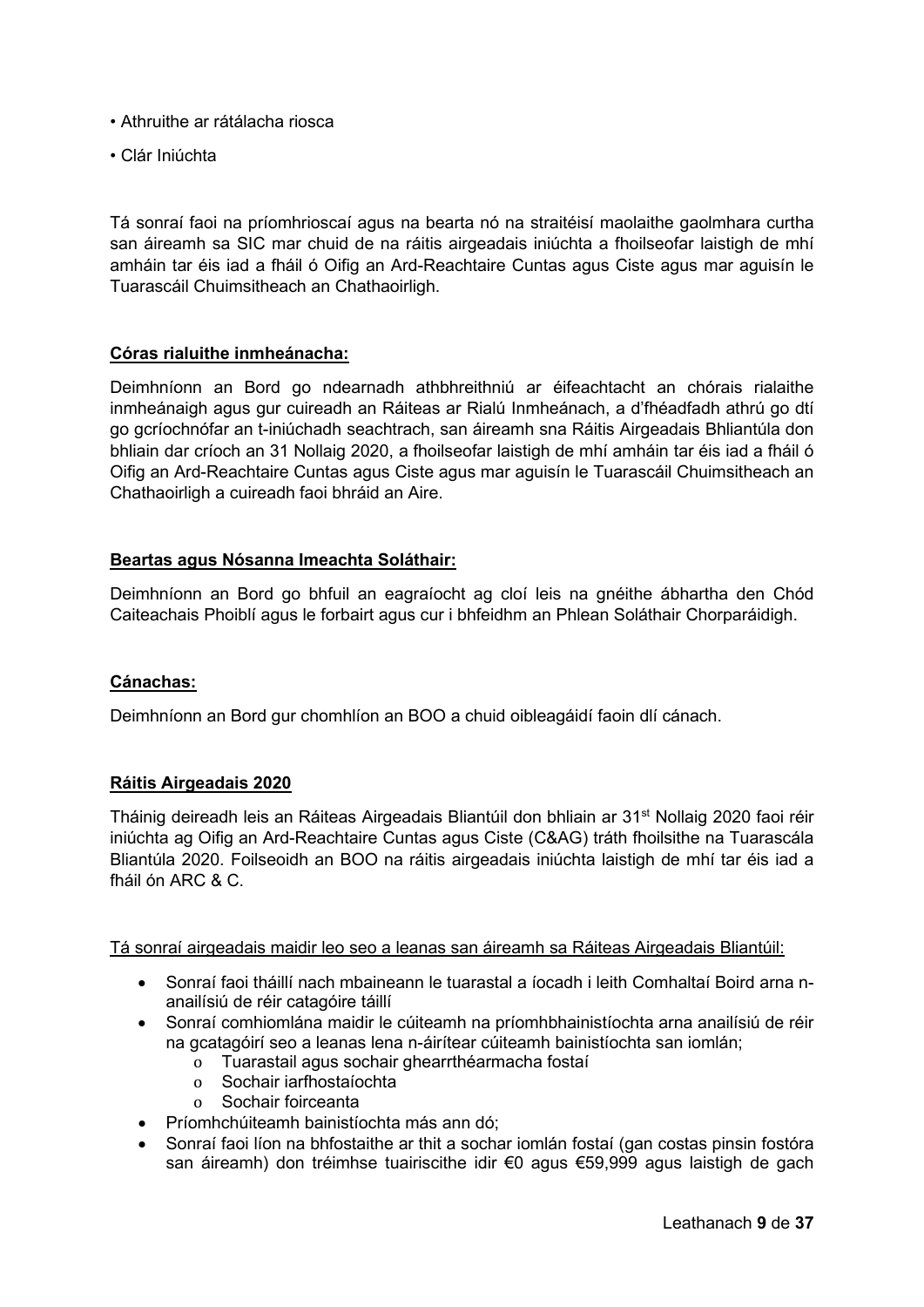banda pá de €10,000 agus €60,000 nó níos airde agus figiúr foriomlán do ranníocaíochtaí pinsin fostóra iomlána.

**Sínithe:** Dáta: 27ú Bealtaine 2021

An Comhairleoir Patrick Gerard Murphy

Cathaoirleach, Bord Oideachais agus Oiliúna Chorcaí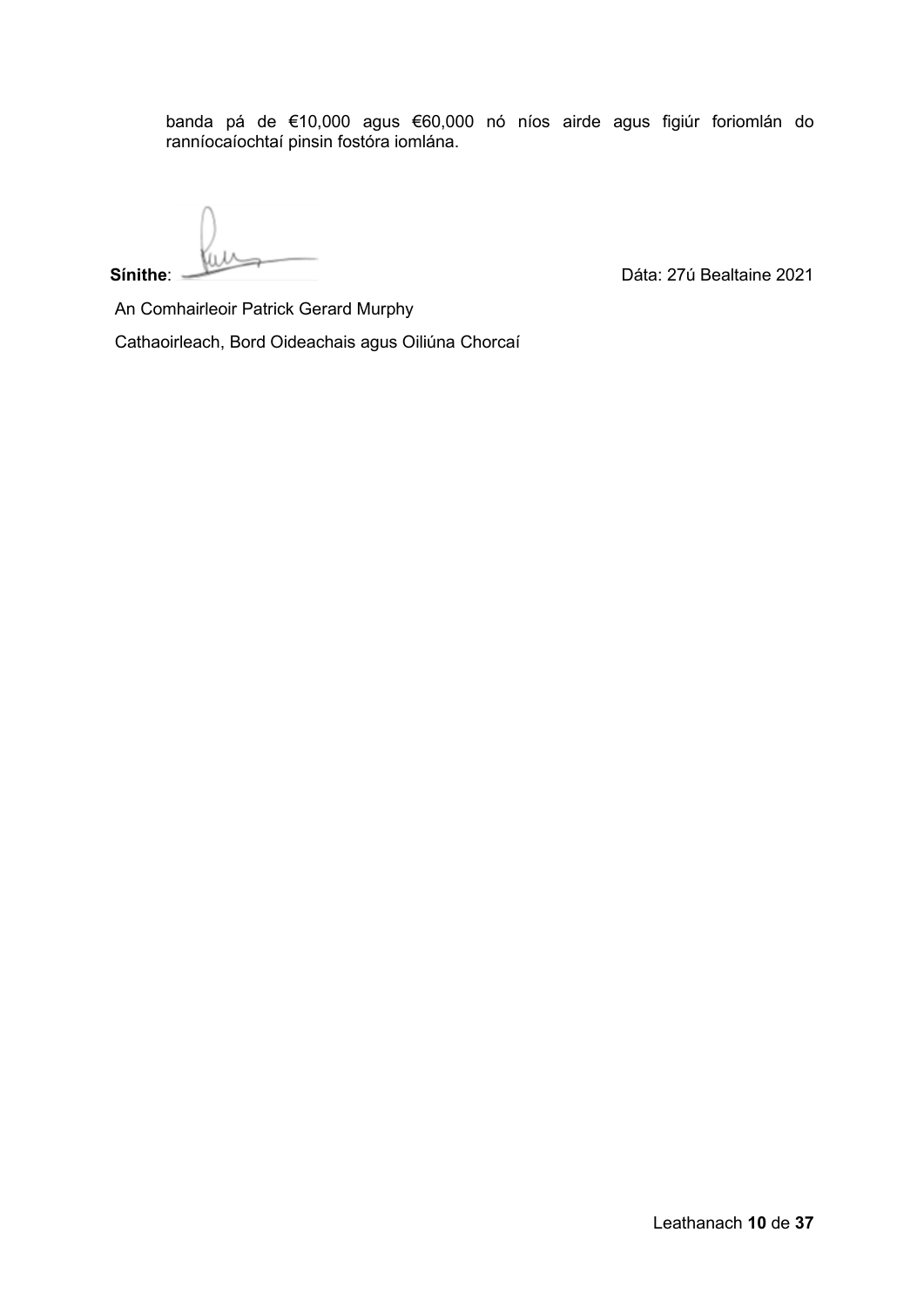## <span id="page-10-0"></span>**4. Próifíl Bhord Oideachais agus Oiliúna Chontae Chorcaí**

Bunaíodh Bord Oideachais agus Oiliúna Chorcaí (dá ngairtear BOO Chorcaí anseo feasta) faoin Acht um Boird Oideachais agus Oiliúna, 2013 agus tá sé freagrach agus cuntasach as treoir agus rialú ceart a fheidhmeanna i limistéir údaráis áitiúil Chomhairle Cathrach Chorcaí agus Chomhairle Contae Chorcaí.

Is é BOO Chorcaí an t-aon chomhlacht reachtúil i gCorcaigh a bhfuil sé de fhreagracht air oideachas agus oiliúint a sholáthar thar raon leathan seirbhísí. Leis na seirbhísí a chuirtear ar fáil, bíonn dúshláin ann don eagraíocht nuair a dhéantar iad a chomhcheangal le líon na bhfoghlaimeoirí agus le héagsúlacht na n-ionchais atá ag foghlaimeoirí. Is iad seo a leanas líon na bhfoghlaimeoirí agus na rannpháirtithe atá páirteach in oideachas, oiliúint agus gníomhaíochtaí BOO Chorcaí:

| Daltaí Bunscoile                         | 395    |
|------------------------------------------|--------|
| Daltaí larbhunscoile                     | 12,269 |
| Mic Léinn Breisoideachais (PLC)          | 3,056  |
| Oiliúint Printíseachta                   | 252    |
| Ionaid Oiliúna Pobail                    | 67     |
| Tionscnaimh Oiliúna Áitiúla              | 224    |
| Soláthraithe Sainoiliúna                 | 156    |
| Oiliúint Sainscileanna                   | 447    |
| Traenáil ar Chúrsaí Oiliúna              | 144    |
| Ogtheagmháil                             | 587    |
| Grúpaí Litearthachta d'Aosaigh           | 2,294  |
| Grúpaí an Tionscnaimh um Fhilleadh ar an | 838    |
| Oideachas                                |        |
| <b>BCTE</b>                              | 776    |
| Oiliúint um Thráthnóna                   | 996    |
| <b>DOBA</b>                              | 186    |
| Scileanna don Obair                      | 165    |
| Scileanna chun Dul Chun Cinn             | 151    |
| <b>Oideachas Pobail</b>                  | 1,665  |
| Teagasc Deonach Litearthachta            | 11     |
| Aitheantas Réamhfhoghlama                | 0      |
| Maoiniú Eile                             | 102    |
| Oiliúint Chumaisc                        | 1,010  |
| <b>IOMLÁN</b>                            | 25,791 |

**Foinse Sonraí:** Fuarthas na sonraí ar fad ó Bhunachar Sonraí an CTCF, seachas na Scoláirí Bunscoile, Iar-Bhunscoile agus Breisoideachais a fhaightear ó thuairisceáin a dhéantar leis an Roinn Oideachais agus Scileanna. Is í 2020 an bhliain thagartha do na sonraí go léir.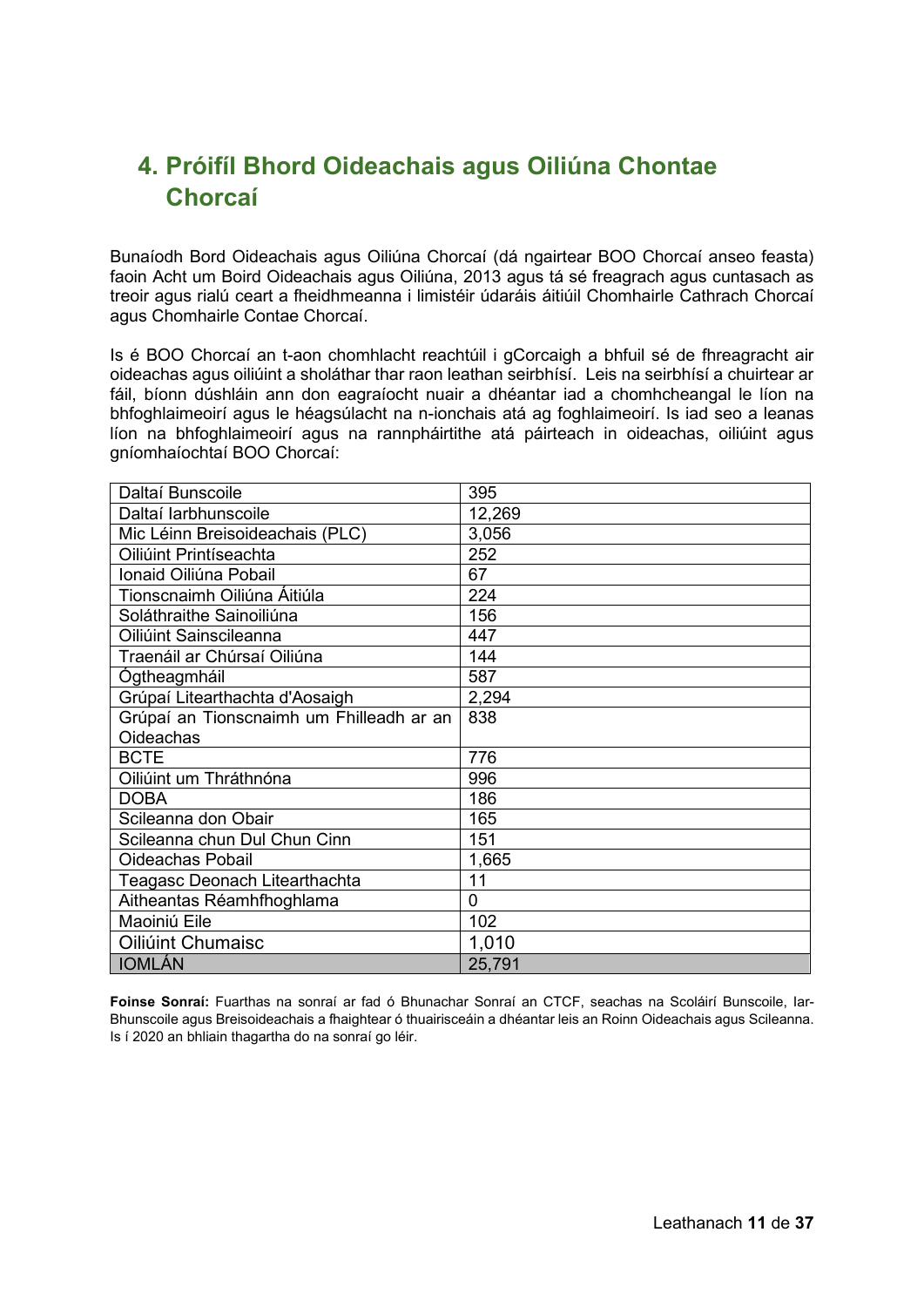## <span id="page-11-0"></span>Léarscáil Gheografach de BOO Chorcaí

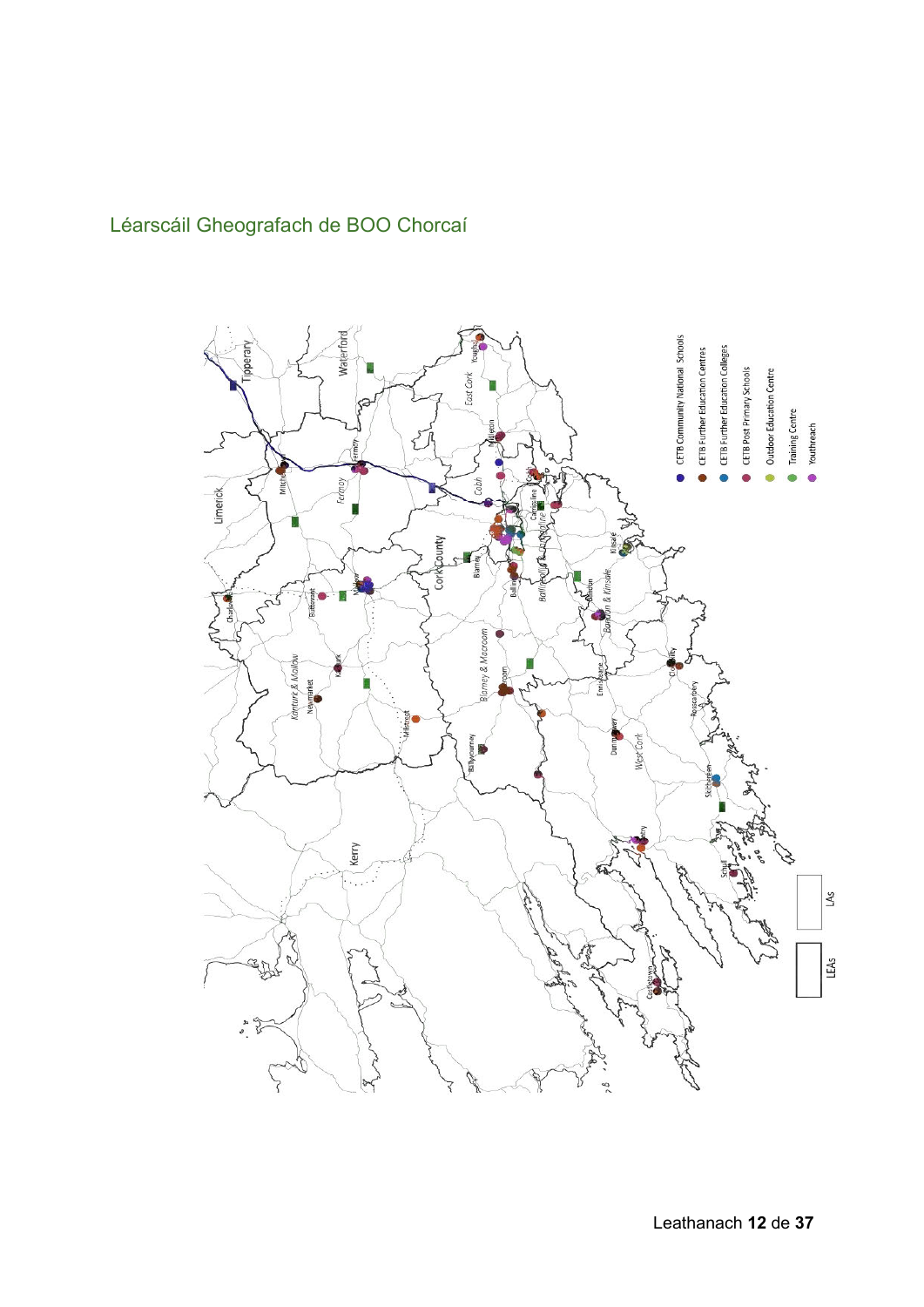## <span id="page-12-0"></span>**5. Ráiteas Seirbhísí mar atá mínithe i bPlean Seirbhíse 2020**

Cuireann BOO Chorcaí gach gné de Spriocanna Ardleibhéil Forbartha Inbhuanaithe na Náisiún Aontaithe chun cinn agus leagann sé béim ar leith ar Sprioc 4, is é sin oideachas ardchaighdeáin a chur ar fáil agus foghlaim fad saoil do chách a chur chun cinn agus tabharfaidh BOO Chorcaí faoi roinnt tionscnamh, i gcomhar le hinstitiúidí oideachais agus údaráis áitiúla eile i gCorcaigh, chun próifíl na foghlama ar feadh an tsaoil a ardú agus feasacht a mhéadú ar Chorcaigh mar Chathair agus Contae Foghlama.

Cinnteoidh BOO Chorcaí, trína rannpháirtíocht leis an ROS, curaclam leathanbhunaithe a sholáthar chun a chinntiú go rachaidh ár gcuid mac léinn ar aghaidh ón mBunscoil agus ón Iarbhunscoil le hoideachas ardcháilíochta atá bunaithe ar luach na gcomhdheiseanna do gach leanbh.

Leanann BOO Chorcaí de bheith ag comhoibriú le SOLAS maidir le haidhmeanna straitéiseacha a fhorbairt chun Breisoideachas agus Oiliúint a fhorbairt mar fheithicil forbartha agus uasoiliúna. Déanfar é sin trí shainchúrsaí, cúrsaí oiliúna, printíseachtaí, oideachas litearthachta agus oideachas pobalbhunaithe a chur ar fáil trína mbeidh daoine d'aois nó cúlra ar bith ábalta dul ar aghaidh go dtí ardoideachas nó dul chun cinn a dhéanamh i saol na hoibre.

Mar gheall ar thionchar COVID-19, cé go raibh sé dúshlánach, bhí gá le gluaiseacht ar scála mór de gach teagasc, foghlaim agus riarachán chuig seachadadh ar líne agus/nó cianda. Choinnigh BOO Chorcaí cur chuige gnó mar is gnách le fócas ar a chinntiú go ndearna gach foghlaimeoir / mac léinn a gcuid scrúduithe / measúnuithe oideachais agus oiliúna. Rinneadh an cur chuige seo a mhacasamhlú san fheidhm riaracháin le fócas ar ionracas oibríochta a choinneáil agus tionscadail shonracha a sainaithníodh do 2020 a chur i gcrích.

Ina cháil mar chomhlacht reachtúil a bhfuil freagracht air as oideachas agus oiliúint ardchaighdeáin a chur chun cinn agus a sheachadadh i gCorcaigh, cinntíonn rannpháirtíocht ghníomhach ar bhoird éagsúla go leanann BOO Chorcaí ag cur agus ag fás go dearfach le forbairt Chorcaí mar Chathair agus Contae Foghlama le heacnamaíocht láidir agus todhchaí sochaíoch amach romhainn. Cuirtear leis sin mar gheall ar chomhoibriú gníomhach le go leor eintiteas cosúil le Institiúid Teicneolaíochta Chorcaí (a bunaíodh mar Ollscoil Teicneolaíochta na Mumhan an 1 Eanáir 2021), Coláiste na hOllscoile, Corcaigh, Comhairle Contae Chorcaí, Cumann Chomhlachais Tráchtála Chorcaí, Boird Comhpháirtíochtaí, Coistí Forbartha Pobail Áitiúil, UNESCO, Fóram an ECFE maidir le Fostaíocht Áitiúil agus Forbairt Gheilleagrach.

Faoi théarmaí an Chomhaontaithe Seachadta Feidhmíochta idir an Roinn Oideachais & Scileanna agus BOO Chorcaí, sainaithníodh na haidhmeanna agus na tosaíochtaí seo a leanas do 2020.

Is iad seo a leanas na gníomhaíochtaí sonracha chun na tosaíochtaí seo a bhaint amach, mar aon leis na táscairí feidhmíochta agus na spriocanna gaolmhara atá le seachadadh;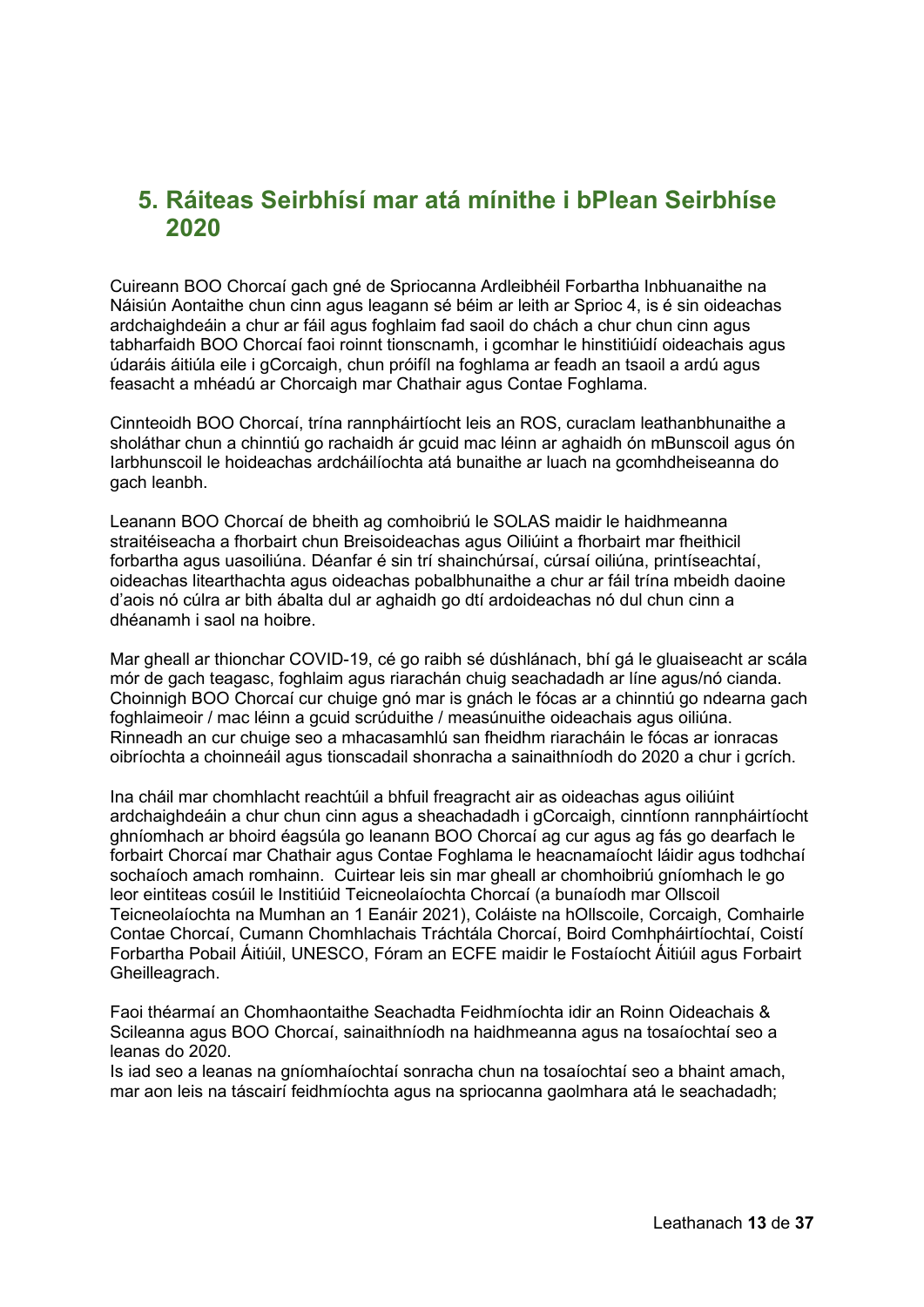| <b>Sprioc</b>                                                     | Tosaíocht                                                                                                                   | Gníomh                                                                                                                                                                                                                                                                                                                                                                                                       | <b>Táscaire</b>                              | Sprioc / Toradh                                                                                                                                                                                                                                                                                                                                                                                                                   |
|-------------------------------------------------------------------|-----------------------------------------------------------------------------------------------------------------------------|--------------------------------------------------------------------------------------------------------------------------------------------------------------------------------------------------------------------------------------------------------------------------------------------------------------------------------------------------------------------------------------------------------------|----------------------------------------------|-----------------------------------------------------------------------------------------------------------------------------------------------------------------------------------------------------------------------------------------------------------------------------------------------------------------------------------------------------------------------------------------------------------------------------------|
|                                                                   |                                                                                                                             |                                                                                                                                                                                                                                                                                                                                                                                                              | Feidhmíochta                                 |                                                                                                                                                                                                                                                                                                                                                                                                                                   |
| Eispéireas na<br>nDaltaí / an<br>Fhoghlaimeora a<br>Bharrfheabhsú | Eispéireas dearfach foghlama a<br>sholáthar do gach foghlaimeoir,<br>lena n-áirítear foghlaimeoirí ó<br>ghrúpaí imeallaithe | Díríonn BOO Chorcaí ar theagasc<br>agus foghlaim ardchaighdeáin a<br>fhorbairt mar chroighníomhaíocht.<br>Úsáidfimid taighde náisiúnta agus<br>idirnáisiúnta chun dea-chleachtas a<br>aithint agus chun dul i mbun pobail<br>láidre foghlama a thógáil agus chun<br>dul i dteagmháil le tionscadail agus<br>tionscnaimh náisiúnta agus<br>idirnáisiúnta chun cur go dearfach<br>le pobail den sórt sin.      | Cigireachtaí Ábhair<br>Tuarascálacha WSE MLL | Cuireadh cigireachtaí ábhair<br>agus WSE ar fionraí in 2020<br>mar gheall ar Covid 19.<br>Measadh gur lean gach<br>scoil de chuid BOO Chorcaí<br>a ndearnadh cigireacht<br>orthu faoi "Tacú le Soláthar<br>Sábháilte Scolaíochta" gach<br>nós imeachta agus go raibh<br>siad sábháilte.<br>Ghlac BOO Chorcaí páirt i<br>staidéar píolótach Cigireacht<br><b>DES</b> "Meastóireacht ar<br>Chianteagasc agus<br>Foghlaim, (EORTL)". |
|                                                                   | Curaclam leathanbhunaithe a<br>sholáthar                                                                                    | Soláthraíonn BOO Chorcaí<br>curaclam leathanbhunaithe thar<br>gach réimse soláthair bunaithe ar<br>riachtanais ár gcuid mac léinn agus<br>foghlaimeoirí. Chomh maith leis na<br>forálacha curaclaim atá leagtha<br>síos ag ROS agus SOLAS<br>Corcaigh, bíonn BOO Chorcaí i<br>dteagmháil go réamhghníomhach le<br>QQI, SOLAS agus le fostóirí chun<br>cláir nua atá á dtiomáint ag an<br>earnáil a fhorbairt | Obair leanúnach                              | Thacaigh BOO Chorcaí le<br>scoileanna an soláthar<br>curaclaim a uasmhéadú<br>laistigh de na hacmhainní<br>atá ar fáil.<br>Bhí an bhéim do 2020 ar a<br>chinntiú go seachadfadh<br>scoileanna raon iomlán an<br>churaclaim le linn na<br>paindéime.                                                                                                                                                                               |
|                                                                   | Córais Dearbhaithe Cáilíochta a<br>chur i bhfeidhm                                                                          | eanfaidh BOO Chorcaí ag cinntiú<br>córais láidre dearbhaithe cáilíochta<br>trí leanúint leis na hacmhainní                                                                                                                                                                                                                                                                                                   | Obair leanúnach                              | e linn 2020 mar fhreagairt<br>ar COVID-19 chuir Oifig<br>Dearbhaithe Cáilíochta BOO                                                                                                                                                                                                                                                                                                                                               |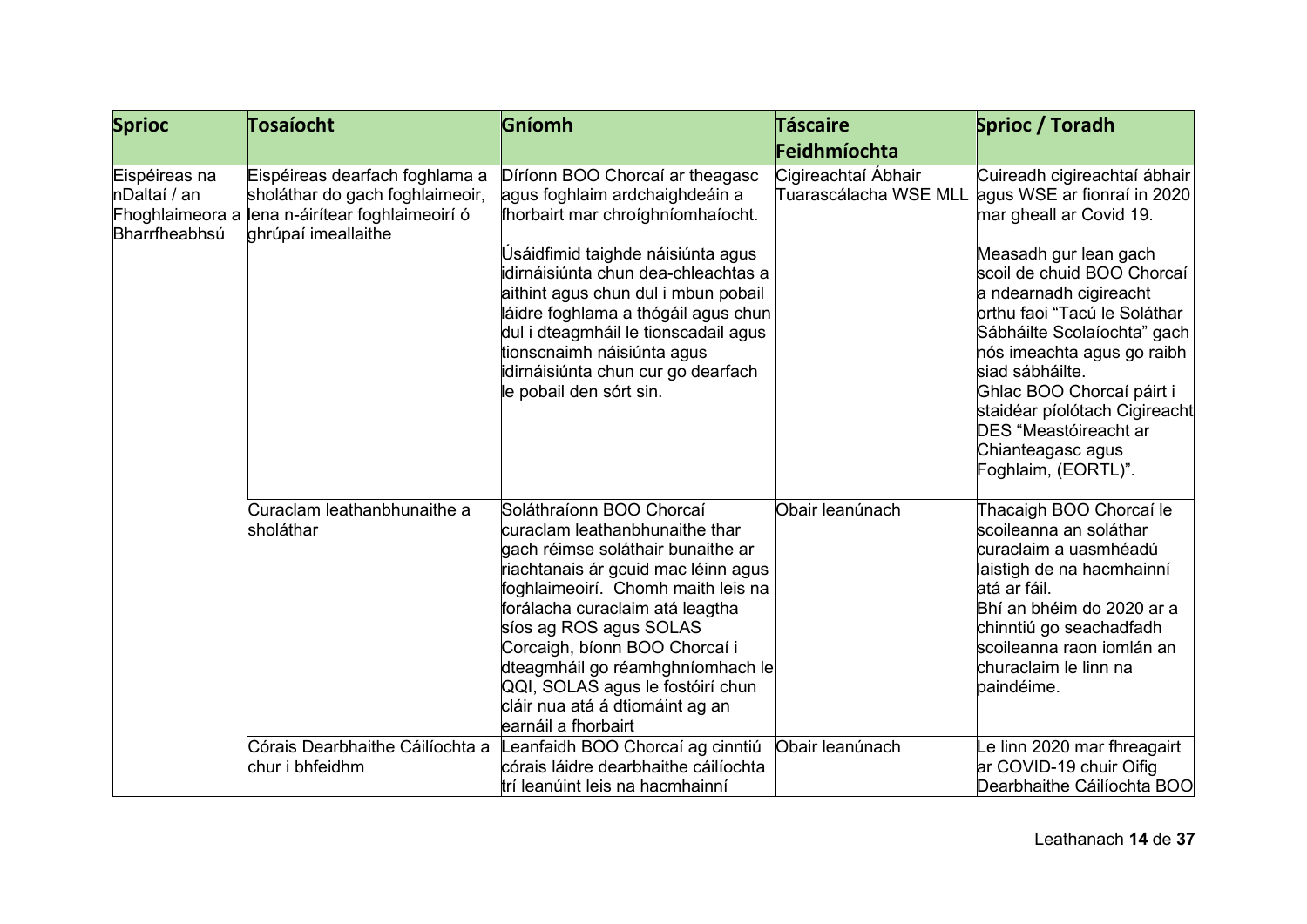|        |                                                                                                       | foirne a shanntar chun an réimse<br>seo a bhainistiú                                                                                                                                                                                                                                                                                                                                                          |                                                                                                                         | Chorcaí tacaíocht agus<br>treoir leanúnach ar fáil do<br>gach réimse lena chinntiú<br>go gcoinnítear sláine ár<br>gcórais dearbhaithe<br>cáilíochta                                                                                                                                                                                                                                                                                                                                                      |
|--------|-------------------------------------------------------------------------------------------------------|---------------------------------------------------------------------------------------------------------------------------------------------------------------------------------------------------------------------------------------------------------------------------------------------------------------------------------------------------------------------------------------------------------------|-------------------------------------------------------------------------------------------------------------------------|----------------------------------------------------------------------------------------------------------------------------------------------------------------------------------------------------------------------------------------------------------------------------------------------------------------------------------------------------------------------------------------------------------------------------------------------------------------------------------------------------------|
| reatha | Tacú le daltaí/foghlaimeoirí atá i<br>mbaol míbhuntáiste oideachais<br>de réir an bheartais náisiúnta | Cuireann BOO Chorcaí cláir<br>éagsúla i bhfeidhm agus<br>soláthraíonn sé tacaíochtaí do mhic Pleanáil DEIS<br>léinn trí raon seirbhísí cosúil leis an ∏uarascálacha Coinneála ∫suntasacha TF ar fáil<br>gClár Críochnaithe Scoile, daoine<br>dirchaidrimh Pobail Baile-Scoile,<br>tionscnaimh DEIS agus teagasc<br>acmhainní agus leanfaidh sé orthu<br>ag glacadh páirte go<br>réamhghníomhach sa réimse seo | Cigireachtaí Ábhair<br>Tuarascálacha WSE MLL<br><b>SCP</b><br>Úsáid a bhaint as<br>eithdháileadh Teagaisc<br>Acmhainní  | e linn 2020 agus<br>ghéarchéim Covid 19,<br>cuireadh tacaíochtaí<br>d'fhoghlaimeoirí faoi<br>mhíbhuntáiste, lena n-<br>áirítear ríomhairí glúine a<br>sholáthar chun ligean<br>d'fhoghlaimeoirí leanúint de<br>bheith ag plé le seachadadh<br>ar líne le linn dianghlasála.<br>Chomh maith le gairis<br>dhigiteacha a sholáthar,<br>chuir scoileanna tacaíocht<br>ar fáil do mhic léinn a raibh<br>fadhbanna nascachta acu<br>nó a raibh breisoiliúint ag<br>teastáil uathu san fhoghlaim<br>dhigiteach. |
|        | Seirbhísí treorach agus<br>comhairleoireachta a sholáthar                                             | Déanann BOO Chorcaí<br>athbhreithniú ar a sholáthar<br>treorach gach bliain lena chinntiú<br>go bhfuil na seirbhísí riachtanacha i<br>bhfeidhm                                                                                                                                                                                                                                                                | Úsáid a bhaint as<br>eithdháileadh Teagaisc<br>Treorach<br>Tuarascálacha WSE MLL<br>Tuarascálacha<br>Cigireachta Ábhair | Obair leanúnach<br>Bhí seirbhísí Treorach ag<br>gach Scoil de réir a<br>Leithdháilte Teagaisc. Chuir<br>Scoileanna / Coláistí<br>straitéisí i bhfeidhm a bhí<br>dírithe ar thacú le<br>foghlaimeoirí aonair a raibh<br>sé deacair orthu dul i<br>dteagmháil le foghlaim ar                                                                                                                                                                                                                               |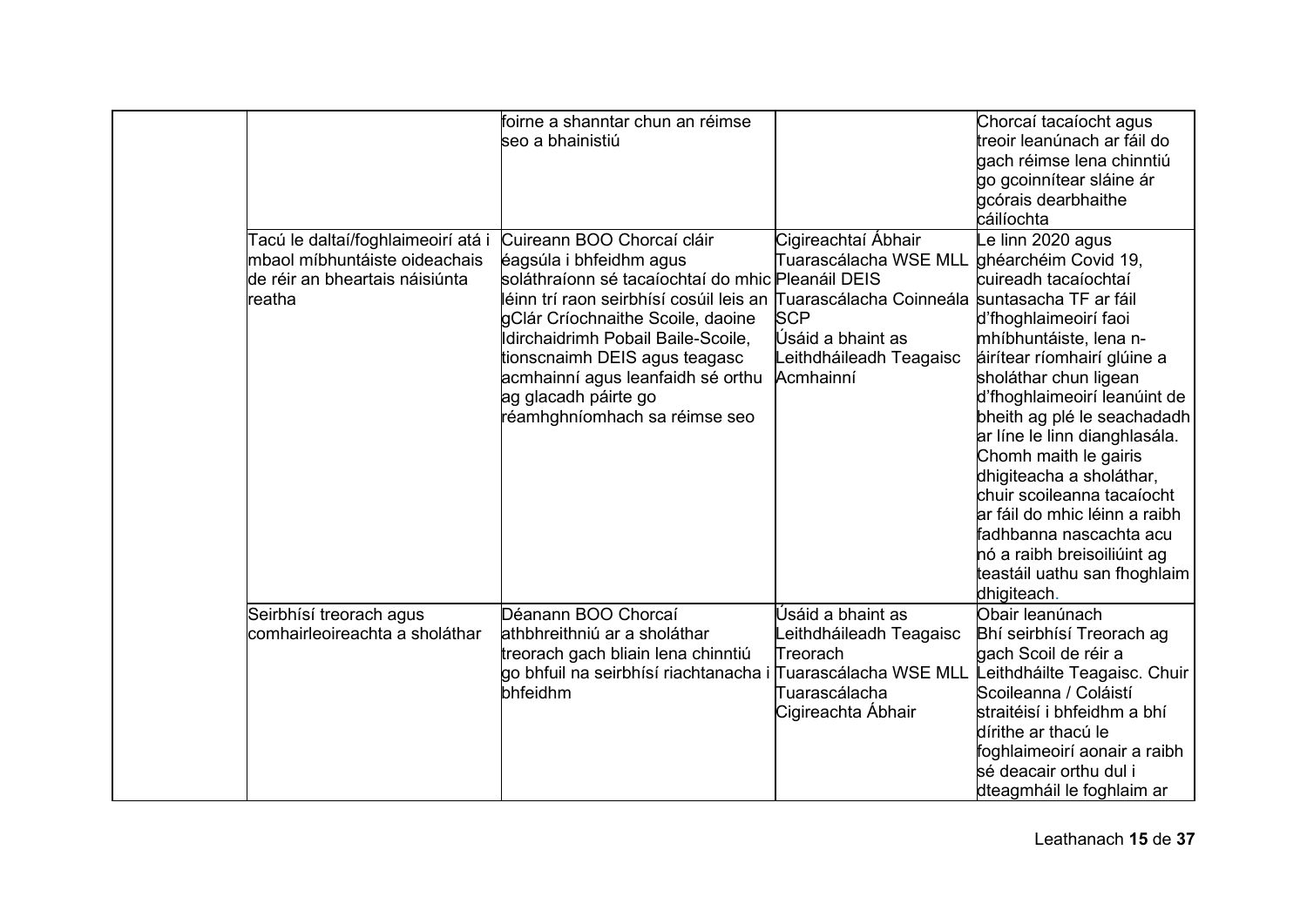|                                                                            |                                                                                                                                                                                                                                                                               |                                                                                                                                                                                                           | líne agus / nó a raibh<br>tacaíocht bhreise<br>mhothúchánach /<br>shíceolaíoch ag teastáil<br>uathu.                                                                                             |
|----------------------------------------------------------------------------|-------------------------------------------------------------------------------------------------------------------------------------------------------------------------------------------------------------------------------------------------------------------------------|-----------------------------------------------------------------------------------------------------------------------------------------------------------------------------------------------------------|--------------------------------------------------------------------------------------------------------------------------------------------------------------------------------------------------|
| Saoráidí foghlama/oiliúna ar<br>ardchaighdeán a sholáthar                  | eanfaimid orainn ag aithint.<br>feabhsuithe ar fhoirgnimh agus ar<br>shaoráidí BOO Chorcaí agus<br>déanfaimid iad seo a fhorbairt de<br>réir riachtanais an fhoghlaimeora<br>agus an chláir agus an maoiniú<br>riachtanach á lorg agus á chur ar<br>fáil.                     | Spriocanna seachadta<br>foirgneamh agus saoráidí<br>scoile a bhaint amach                                                                                                                                 | eanann BOO Chorcaí ag<br>déanamh iarratais ar Ranna<br>ábhartha maidir le<br>feabhsúcháin ar fhoirgnimh<br>agus ar shaoráidí                                                                     |
| Oideachas amuigh faoin spéir a<br>chur chun cinn agus a fhorbairt          | Feidhmíonn BOO Chorcaí 2 ionad<br>oideachais lasmuigh agus leanfaidh<br>siad ag cur chun cinn agus ag<br>forbairt oideachas lasmuigh trí na<br>hionaid seo.                                                                                                                   | Obair leanúnach                                                                                                                                                                                           | Bhí tionchar ag COVID 19<br>agus na srianta a ghabhann<br>leis ar chumas BOO<br>Chorcaí seirbhís iomlán a<br>sholáthar sna hionaid seo,<br>tá monatóireacht á<br>déanamh i gcónaí ar an<br>staid |
| Pleanáil le haghaidh<br>déimeagrafaic i mbun athraithe                     | Glacfaidh BOO Chorcaí páirt i<br>gComórtais Pátrúnachta. Sna<br>ceantair Iar-Bhunscoile agus FET, i<br>gcomhar le ROS agus SOLAS,<br>déanann BOO Chorcaí iarracht<br>pleanáil a dhéanamh do threochtaí<br>sa todhchaí laistigh de shrianta<br>náisiúnta maidir le hacmhainní. | Páirt a ghlacadh i<br>gcomórtais phátrúnachta<br>mar a d'fhógair ROS agus pátrúnachta in 2020<br>páirt ghníomhach a<br>ghlacadh i dtionscnaimh<br>ag ROS agus SOLAS<br>maidir le pleanáil don<br>todhchaí | Ní raibh BOO Chorcaí san<br>iomaíocht i gcomórtas                                                                                                                                                |
| Dul i dteagmháil go héifeachtach Forbraíonn BOO Chorcaí BOO<br>le fostóirí | Chorcaí feidhm rannpháirtíochta<br>fostóirí an BOO a fhorbairt trí bhaill<br>foirne a athshannadh i róil                                                                                                                                                                      | Foireann ag obair ar<br>bhonn comhordaithe chun chun an Clár Scileanna<br>feasacht a mhéadú ar<br>sheirbhísí BOO Chorcaí                                                                                  | eanadh den obair in 2020<br>chun Dul Chun Cinn a chur<br>chun cinn agus rinneadh an                                                                                                              |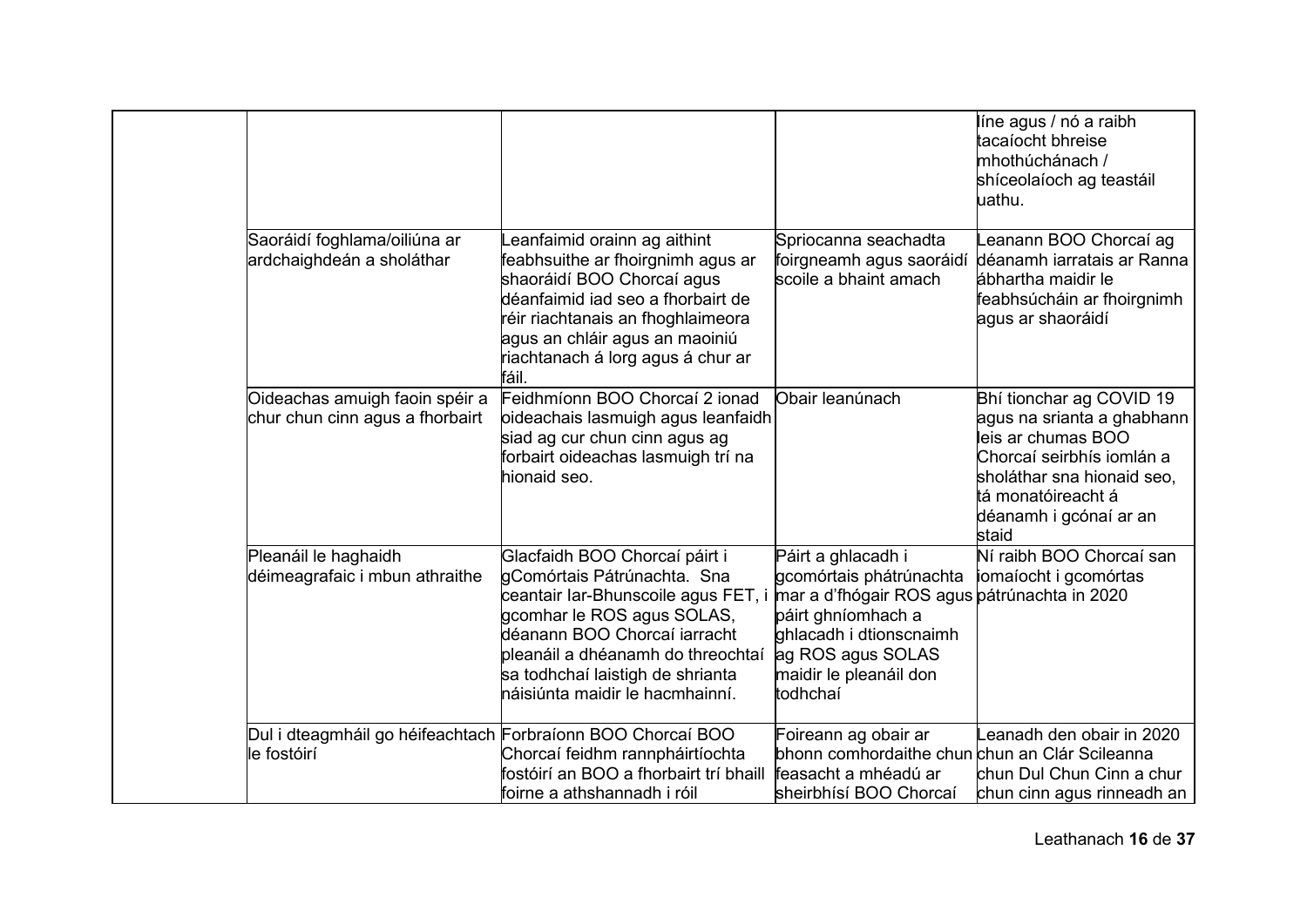|                                                                                                                                                                                             | shonracha rannpháirtíochta fostóirí agus ar riachtanais<br>chun riachtanais fostóirí a<br>chomhlíonadh maidir le breisoiliúint<br>agus athoiliúint daoine i<br>bhfostaíocht de réir fhorálacha an<br>tionscnaimh Scileanna chun Dul<br>Chun Cinn. Chun bealaí<br>cumarsáide éifeachtacha a fhorbairt∦horbairt agus a<br>d'fhostóirí agus d'fhostaithe agus<br>leo. Leanfaidh BOO Chorcaí ag cur∣d'fhostóirí atá ann<br>feabhas ar theagasc agus ar<br>fhoghlaim ar chláir atá bunaithe<br>cheana trí chláir spriocdhírithe<br>scáthfhoghlama oibre don<br>fhoireann | fostóirí<br>Raon na gclár agus na<br>dtionscnamh Scileanna<br>chun Dul Chun Cinn a<br>sheachadadh le fostóirí<br>cheana | obair go léir go cianda agus<br>ar líne de réir threoirlínte an<br><b>Rialtais</b><br>Forbraíodh agus<br>seachadadh cláir ar líne<br>chun scileanna digiteacha<br>riachtanacha a sholáthar<br>d'oibrithe chun cur ar a<br>gcumas dul in oiriúint<br>d'athruithe forchurtha ag<br>Covid 19 in áiteanna oibre |
|---------------------------------------------------------------------------------------------------------------------------------------------------------------------------------------------|---------------------------------------------------------------------------------------------------------------------------------------------------------------------------------------------------------------------------------------------------------------------------------------------------------------------------------------------------------------------------------------------------------------------------------------------------------------------------------------------------------------------------------------------------------------------|-------------------------------------------------------------------------------------------------------------------------|-------------------------------------------------------------------------------------------------------------------------------------------------------------------------------------------------------------------------------------------------------------------------------------------------------------|
| Cláir oiliúna agus phrintíseachta<br>a sholáthar agus a fhorbairt                                                                                                                           | Leanann BOO Chorcaí ag dul i<br>dteagmháil le SOLAS, QQI agus<br>Fostóirí chun cláir oiliúna agus<br>printíseachta a sholáthar agus a<br>fhorbairt                                                                                                                                                                                                                                                                                                                                                                                                                  | Méadú ar líon na gcúrsaí<br>oiliúna agus printíseachta na cláir oiliúna agus<br>atá á dtairiscint                       | Bhí tionchar ag Covid 19 ar<br>printíseachta agus díríodh<br>ar thacaíocht a thabhairt<br>dóibh siúd atá ar chláir<br>cheana féin<br>Cuireadh tús le printíseacht<br>ghruagaireachta.<br>Cuireadh tús le printíseacht<br>bhúistéireacht cheirde<br>Cuireadh tús le printíseacht<br>cibearshlándála          |
| A chinntiú go bhfuil na bearta<br>cosanta leanaí riachtanacha go<br>lléir i bhfeidhm de réir na<br>Nósanna Imeachta um Chosaint<br>Leanaí do Bhunscoileanna agus<br>Iar-Bhunscoileanna 2017 | Tá Nósanna Imeachta um Chosaint Cigireacht Scoile CPI<br>Leanaí do Bhunscoileanna agus<br>lar-Bhunscoileanna 2017 i<br>bhfeidhm ag BOO Chorcaí i ngach<br>scoil                                                                                                                                                                                                                                                                                                                                                                                                     | Nuair a thagann<br>saincheist cosanta leanaí<br>chun cinn tá gá go<br>gcloítear leis an nós                             | Ghlac BOO Chorcaí Beartas<br>Corparáideach um Chosaint<br>Leanaí le tacaíochtaí<br>aitheanta ón bPríomhoifig<br>chun a chinntiú go leantar<br>hósanna imeachta iomchuí i                                                                                                                                    |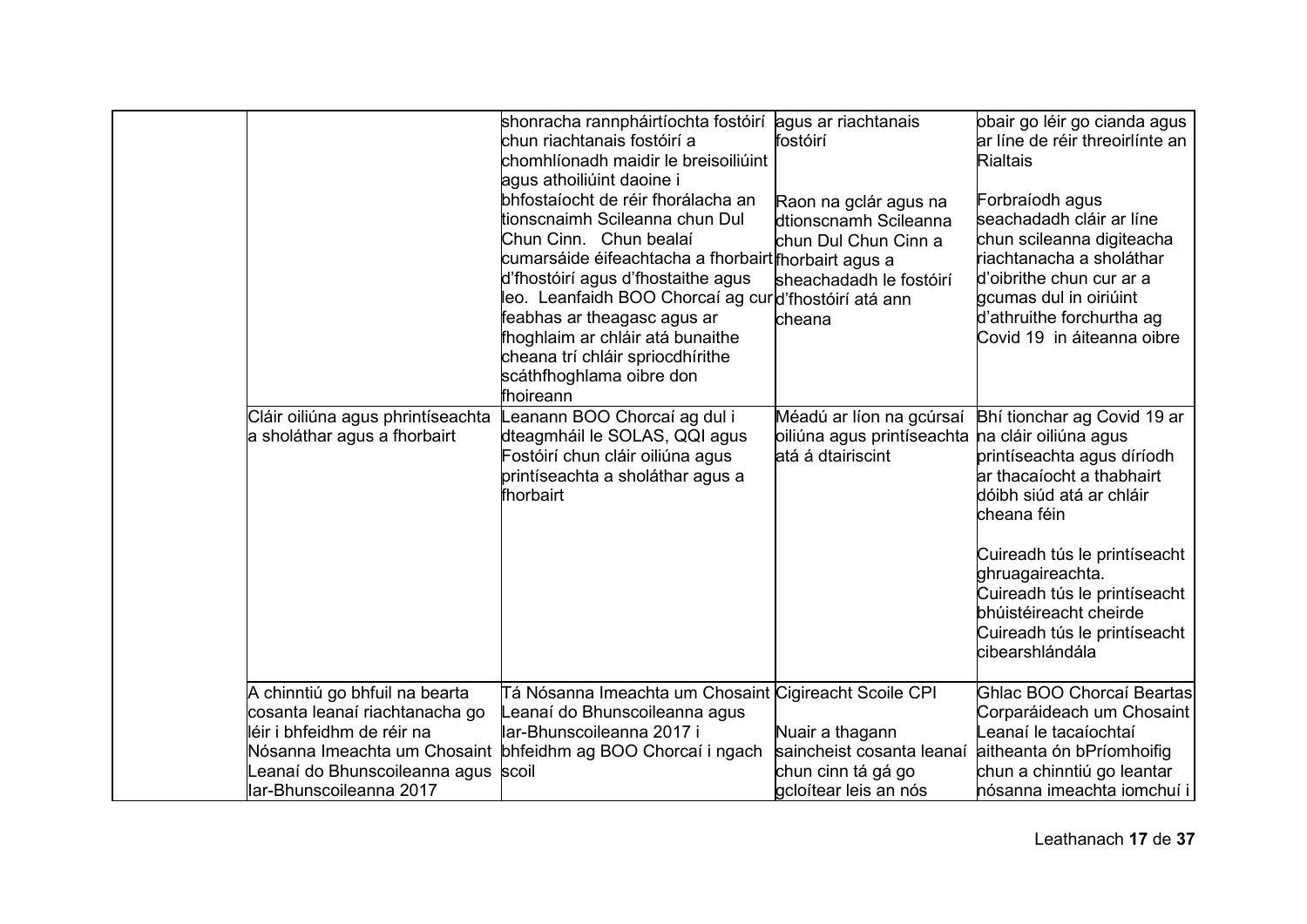|                             |                                                             | imeachta iomchuí i ngach | gcónaí maidir le                                       |
|-----------------------------|-------------------------------------------------------------|--------------------------|--------------------------------------------------------|
|                             |                                                             | cás agus eisítear fógraí | saincheisteanna Cosanta                                |
|                             |                                                             | ábhartha de réir na      | .eanaí.                                                |
|                             |                                                             | Nósanna Imeachta         |                                                        |
| Tosaíochtaí STEM / STEAM i  | eanann Scoileanna BOO Chorcaí                               | Scoileanna Chorcaí le    | ean Scoileanna Chorcaí                                 |
| lscoileanna                 | orthu ag glacadh páirte i gcur chun                         | leanúint ar aghaidh ag   | orthu ag glacadh páirte i                              |
|                             | cinn ábhar STEM / STEAM                                     | glacadh páirte sna       | gcur chun cinn ábhar STEM                              |
|                             |                                                             | tionscnaimh / imeachtaí  | STEAM agus d'éirigh go                                 |
|                             |                                                             | éagsúla a bhíonn ar siúl | maith leo i Taispeántas                                |
|                             |                                                             | chun iad sin a chur chun | Eolaí Óg BT                                            |
|                             |                                                             | cinn, lena n-áirítear    |                                                        |
|                             |                                                             | Taispeántas Eolaí Óg BT  |                                                        |
| Tacaíochtaí foghlama TFC ar | Úsáid TFC mar uirlis foghlama a                             | Ionaid Tacaíochta /      | mí an Mhárta 2020 bhog                                 |
| ardchaighdeán a sholáthar i | chur chun cinn trí chonradh feistí                          |                          | Scoileanna agus Seirbhísí∣gach scoil chuig foghlaim ar |
| scoileanna/ionaid           | arna mbainistiú ag BOO Chorcaí in                           | trí róil Tacaíochta TEL  | líne agus fíorúil le méadú ar                          |
|                             | éineacht le Grúpa um Foghlaim le                            |                          | agus soláthar PD chun dul fheistí a ceannaíodh agus    |
|                             | Cuidiú Teicneolaíochta BO (TEL) a                           |                          | dteagmháil le hinniúlacht ardáin foghlama iomchuí a    |
|                             | dhéanfaidh athbhreithniú ar                                 | dhigiteach, muinín i     | aithint. Rinne scoileanna a                            |
|                             | mheicníochtaí chun Moodle agus                              | measc na foirne          | bplean digiteach a                                     |
|                             | Office 365 a úsáid mar ardáin dóibh seachadta agus chun í a |                          | nuashonrú chun an gá le                                |
|                             | siúd agus a fhorbróidh samhlacha                            | fhorbairt, chun líon na  | cianfhoghlaim a chur san                               |
|                             | de an cleachtas is fearr maidir le                          | scoileanna a ghlacann le | áireamh. Cuireadh                                      |
|                             | comhroinnt chun tacú le plean                               | seirbhísí gléas          | tacaíochtaí ar fáil                                    |
|                             | foghlama cumaiscthe agus                                    | soghluaiste a mhéadú     | d'fhoireann teagaisc agus                              |
|                             | feidhmithe                                                  | agus méadú ar ábhar ar   | d'fhoghlaimeoirí ag leibhéal                           |
|                             |                                                             | ardáin foghlama          | na scoile / an ionaid.                                 |
|                             |                                                             |                          | Cuireadh ceann ar fáil do                              |
|                             |                                                             |                          | gach múinteoir a raibh                                 |
|                             |                                                             |                          | feiste dhigiteach de dhíth                             |
|                             |                                                             |                          | air. Cuireadh oiliúint ar líne                         |
|                             |                                                             |                          | ar fáil don fhoireann go léir                          |
|                             |                                                             |                          | bunaithe ar riachtanais                                |
|                             |                                                             |                          | aonair. Tacaíodh le líon                               |
|                             |                                                             |                          | sainithe VLEanna le gach                               |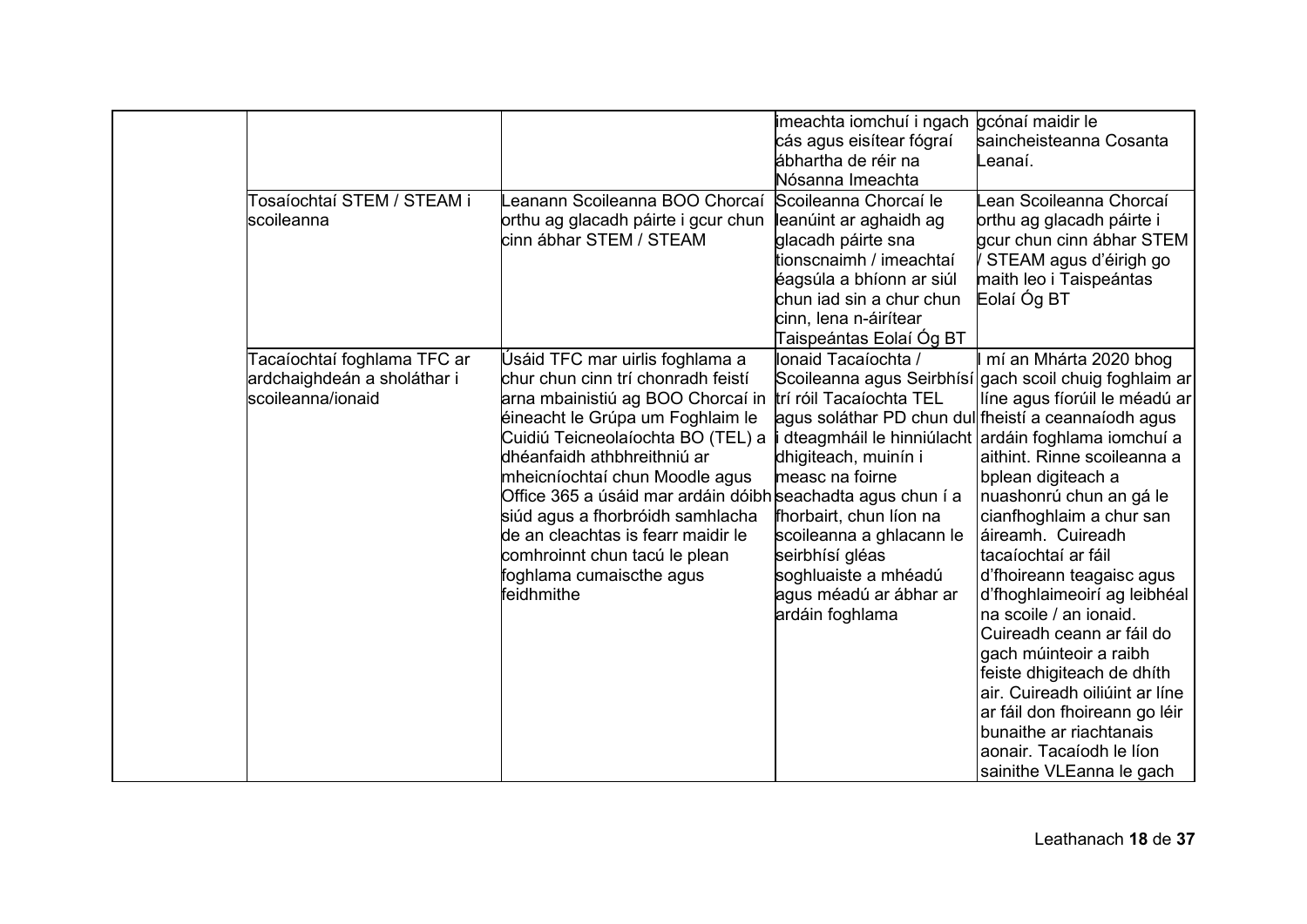|                                                                 |                                                                                                                                                                                                                                                                                                                                               |                                                                                                                                               | scoil / ionad ag úsáid VLE<br>amháin.                                                                                                                                                                                                                                                                                                                                                                                                                                        |
|-----------------------------------------------------------------|-----------------------------------------------------------------------------------------------------------------------------------------------------------------------------------------------------------------------------------------------------------------------------------------------------------------------------------------------|-----------------------------------------------------------------------------------------------------------------------------------------------|------------------------------------------------------------------------------------------------------------------------------------------------------------------------------------------------------------------------------------------------------------------------------------------------------------------------------------------------------------------------------------------------------------------------------------------------------------------------------|
| Tacaíocht Foirne Earcú agus coinneáil foirne                    | A chinntiú go ndéantar gach post<br>folamh a fhógairt agus a líonadh.<br>Tá cur chuige réamhghníomhach<br>ag BOO Chorcaí maidir le<br>hearcaíocht agus tá roinnt straitéisí<br>bhfeidhm aige chun tionchar na<br>ganntanas scileanna atá ann ar<br>bhonn náisiúnta a íoslaghdú thar<br>roinnt príomhphost, lena n-áirítear<br>poist teagaisc. | Déantar gach folúntas a<br>fhógairt agus a líonadh<br>laistigh de chreat ama<br>réasúnta agus tá an<br>fhógraíocht oiriúnach<br>agus tráthúil | mí an Mhárta 2020<br>cuireadh socruithe i<br>bhfeidhm chun go bhféadfaí<br>agallaimh ar líne a<br>dhéanamh chun a chinntiú<br>go líonfaí gach folúntas go<br>tráthúil. Cé gur tháinig moill<br>tosaigh air seo i rith mhí<br>Aibreáin chun gur féidir<br>nósanna imeachta agus<br>tástáil na gcóras a chur i<br>gcrích, cheadaigh an<br>próiseas gach folúntas a<br>líonadh in am. Le linn 2020<br>d'fhógair BOO Chorcaí 405<br>post agus phróiseáil siad<br>3.514 iarratas. |
| Tacaigh leis an bhfoireann i<br>bhforbairt ghairmiúil leanúnach | Tá an Bhainistíocht Shinsearach i<br>ngach réimse den soláthar<br>freagrach as deiseanna FGL a<br>aithint agus a chur chun cinn ar<br>leibhéal corparáideach / scoile /<br>lárionaid agus tá tionscnaimh FGL<br>faoi réir corparáideach, suíomh<br>agus sainiúil don duine aonair.                                                            | Méadú ar líon na gclár<br>FGL spriocdhirithe a<br>sheachadtar i ngach<br>réimse soláthair                                                     | Le linn 2020 díríodh ar<br>oiliúint agus uasoiliúint<br>COVID 19 maidir le<br>riachtanais FSS agus<br>athruithe ar chleachtais<br>oibre chun leanúnachas gnó<br>a chinntiú le linn srianta.<br>Eagraíodh oiliúint ag<br>leibhéal na Scoile / an<br>Ionaid / na Roinne do réimsí<br>speisialaithe m.sh.<br>Pinsin<br>Airgeadas                                                                                                                                                |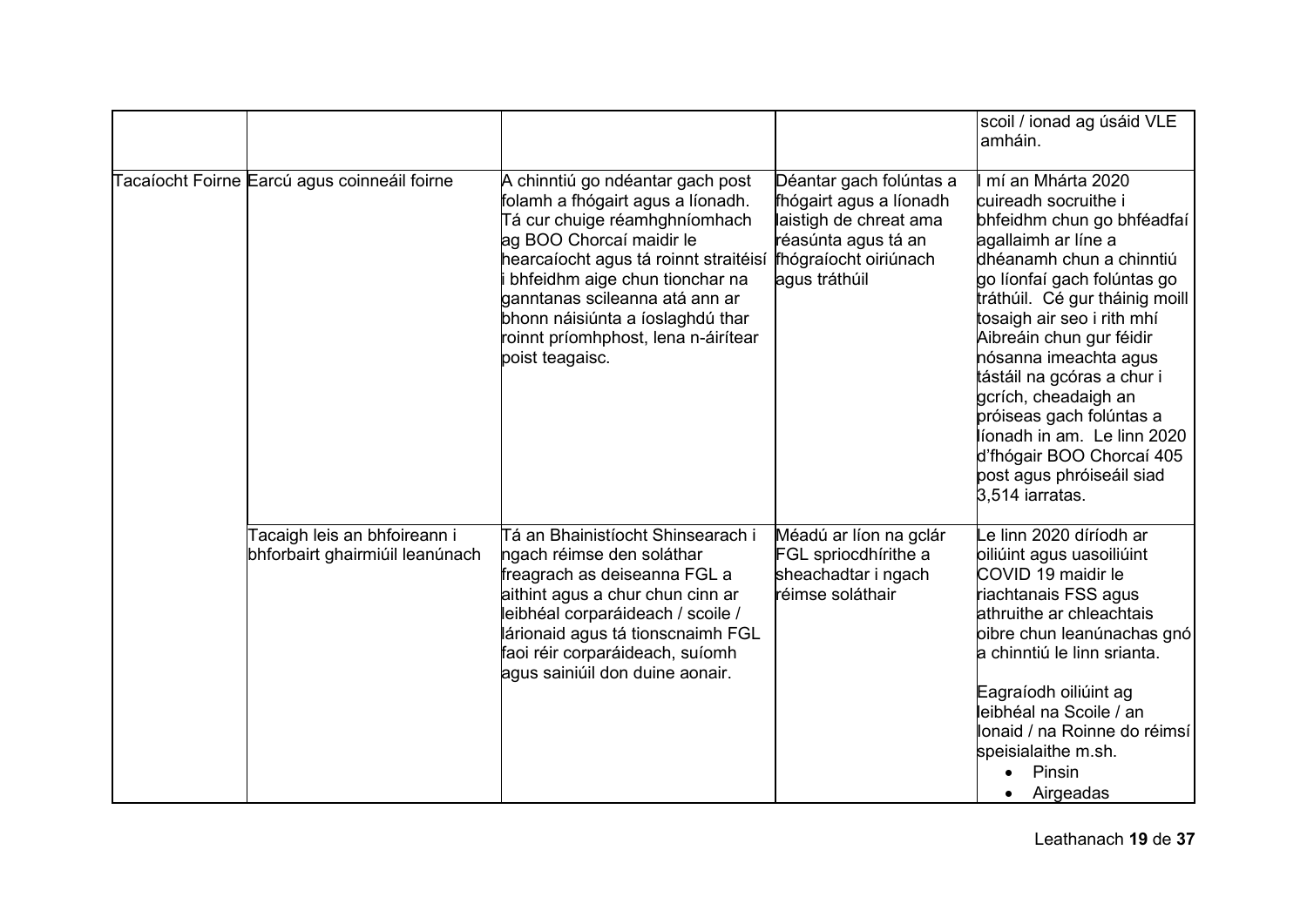|                                 |                                                                        |                                                                            | TEL / Moodle<br>Earcaíocht ar Líne                      |
|---------------------------------|------------------------------------------------------------------------|----------------------------------------------------------------------------|---------------------------------------------------------|
|                                 |                                                                        |                                                                            |                                                         |
|                                 |                                                                        |                                                                            | eanadh ag tacú le                                       |
|                                 |                                                                        |                                                                            | hiarratais aonair FGL de réir                           |
|                                 |                                                                        |                                                                            | an bheartais Foghlama agus                              |
|                                 |                                                                        |                                                                            | Forbartha                                               |
| Ceannaireacht ardchaighdeáin a  | Cruinnithe rialta de ghrúpaí                                           | Tionóltar cruinnithe de réir∏ionóladh cruinnithe rialta                    |                                                         |
| thacú agus a fhorbairt san BOO  | bainistíochta sinsearaí éagsúla le<br>bheith sceidealta don bhliain le | an sceidil agus cuirtear                                                   | de ghrúpaí ardbhainistíochta                            |
|                                 | cruinniú sceidealta chun                                               | measúnuithe ar aghaidh<br>chuig an                                         | go cianda le linn 2020 trí<br>Fhoirne a úsáid. Rinne na |
|                                 | feidhmíocht a mheasúnú agus ba                                         | bhFeidhmeannas / Bord                                                      | grúpaí bainistíochta                                    |
|                                 | cheart go n-áireofaí sainaithint den                                   | agus sainaithnítear                                                        | sinsearaí seo a leanas                                  |
|                                 | FGL riachtanach                                                        | tionscnaimh fhorbartha<br>nuair is gá                                      | athbhreithniú ar<br>éifeachtúlacht agus chuir           |
|                                 |                                                                        |                                                                            | siad athruithe i bhfeidhm;                              |
|                                 |                                                                        |                                                                            | Feidhmeannach                                           |
|                                 |                                                                        |                                                                            | An Fhoireann                                            |
|                                 |                                                                        |                                                                            | Ardbhainistíochta                                       |
|                                 |                                                                        |                                                                            | Foireann na<br>bPríomhoidí                              |
|                                 |                                                                        |                                                                            | Foireann                                                |
|                                 |                                                                        |                                                                            | Bhainistíochta                                          |
| Feasacht ar shláinte agus ar    |                                                                        |                                                                            | Riaracháin<br>Cuireadh tús leis an obair in             |
| shábháilteacht a chur chun cinn | Ráiteas Sláinte agus<br>Sábháilteachta nua le teimpléid                | Ráiteas agus teimpléid le<br>cur i bhfeidhm i ngach                        | 2020 ach bhí tosaíocht ag                               |
|                                 | tacaíochta le rolladh amach ar fud                                     | ionad le FGL curtha ar fáil socruithe H&S COVID 19                         |                                                         |
|                                 | na heagraíochta                                                        | do bhainisteoirí                                                           | agus chomhlíon na                                       |
|                                 |                                                                        | sinsearacha chomh maith scoileanna / ionaid uile<br>le hIonadaithe Sláinte | treoirlínte an Rialtais / HSA                           |
|                                 |                                                                        | agus Sábháilteachta                                                        |                                                         |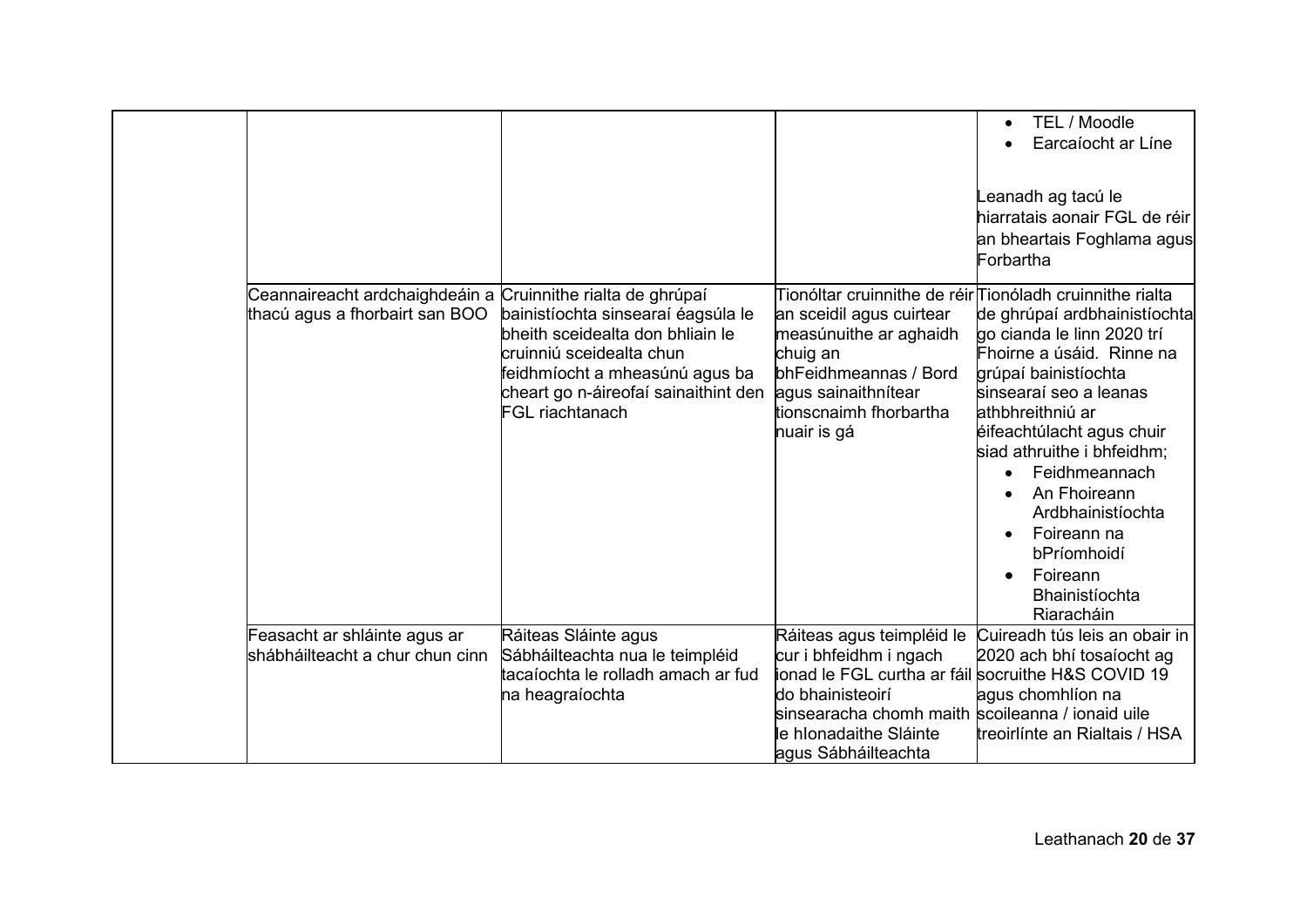|           | Timpeallacht oibre dearfach agusLeanann BOO Chorcaí ag dul i |                                                                       | Obair leanúnach                                                                                                                 | eanann BOO Chorcaí ag                                                                                                                                                                                                                                                                                                                                                                                                                                                    |
|-----------|--------------------------------------------------------------|-----------------------------------------------------------------------|---------------------------------------------------------------------------------------------------------------------------------|--------------------------------------------------------------------------------------------------------------------------------------------------------------------------------------------------------------------------------------------------------------------------------------------------------------------------------------------------------------------------------------------------------------------------------------------------------------------------|
|           | tacúil a sholáthar                                           | dteagmháil le Córas Sláinte Ceirde                                    |                                                                                                                                 | cur chun cinn agus ag plé le                                                                                                                                                                                                                                                                                                                                                                                                                                             |
|           |                                                              | agus soláthraíonn sé Clár Cúnaimh                                     |                                                                                                                                 | soláthraithe OHS agus EAP.                                                                                                                                                                                                                                                                                                                                                                                                                                               |
|           |                                                              | d'Fhostaithe don Fhoireann                                            |                                                                                                                                 |                                                                                                                                                                                                                                                                                                                                                                                                                                                                          |
|           | Tacú le folláine na foirne                                   | Tionscnaimh folláine le sainaithint<br>de réir suímh agus eagraíochta | atá ar fáil gach láthair /<br>ionad chun tionscnaimh<br>don fhoireann a chur chun Charthanais. Tá sraith<br>cinn agus a aithint | <sub>-</sub> aistigh de na hacmhainní∣Eagraíodh imeachtaí ar Lá<br>Náisiúnta Folláine chun<br>airgead a bhailiú do<br>podchraoltaí folláine ar fáil<br>ar ardán Workvivo<br><b>Communications le</b><br>himeachtaí eagrúcháin a<br>shainaithint agus a roinnt<br>chun baill foirne a<br>mhealladh. Réimse<br>tionscnamh a bhaineann go<br>sonrach le suíomh. M.sh.<br>tionóladh sosanna caife<br>fíorúla, srl<br>Ó thús 2020, tá creat nua<br>EAP, Spectrum Life ar fáil |
|           |                                                              |                                                                       |                                                                                                                                 | do gach ball foirne a<br>thairgeann raon seirbhísí<br>chun tacú le folláine na<br>bhfostaithe.                                                                                                                                                                                                                                                                                                                                                                           |
| Rialachas | Struchtúir agus córais                                       | .aistigh de na hacmhainní agus na ∣A mhéid is féidir lena             |                                                                                                                                 | eanann BOO Chorcaí ag                                                                                                                                                                                                                                                                                                                                                                                                                                                    |
|           | eagrúcháin a fhorbairt chun                                  | srianta atá ar fáil chun athbhreithniú chinntiú go leanann BOO        |                                                                                                                                 | déanamh monatóireachta                                                                                                                                                                                                                                                                                                                                                                                                                                                   |
|           | freastal ar riachtanais                                      | leanúnach a dhéanamh ar                                               | Chorcaí ag feidhmiú go                                                                                                          | agus ag freagairt do rioscaí                                                                                                                                                                                                                                                                                                                                                                                                                                             |
|           | athraitheacha na heagraíochta                                | oiriúnacht struchtúir agus córas                                      | héifeachtach agus ag                                                                                                            | a sainaithníodh, an rud is                                                                                                                                                                                                                                                                                                                                                                                                                                               |
|           |                                                              |                                                                       | freagairt do rioscaí /                                                                                                          | suntasaí in 2020 ná an                                                                                                                                                                                                                                                                                                                                                                                                                                                   |
|           |                                                              |                                                                       | athruithe sa timpeallacht                                                                                                       | riosca a bhaineann le                                                                                                                                                                                                                                                                                                                                                                                                                                                    |
|           |                                                              |                                                                       | mar a chuirtear i láthair                                                                                                       | bogadh chuig cianobair /                                                                                                                                                                                                                                                                                                                                                                                                                                                 |
|           |                                                              |                                                                       | iad                                                                                                                             | foghlaim. Leasaíodh an SIC                                                                                                                                                                                                                                                                                                                                                                                                                                               |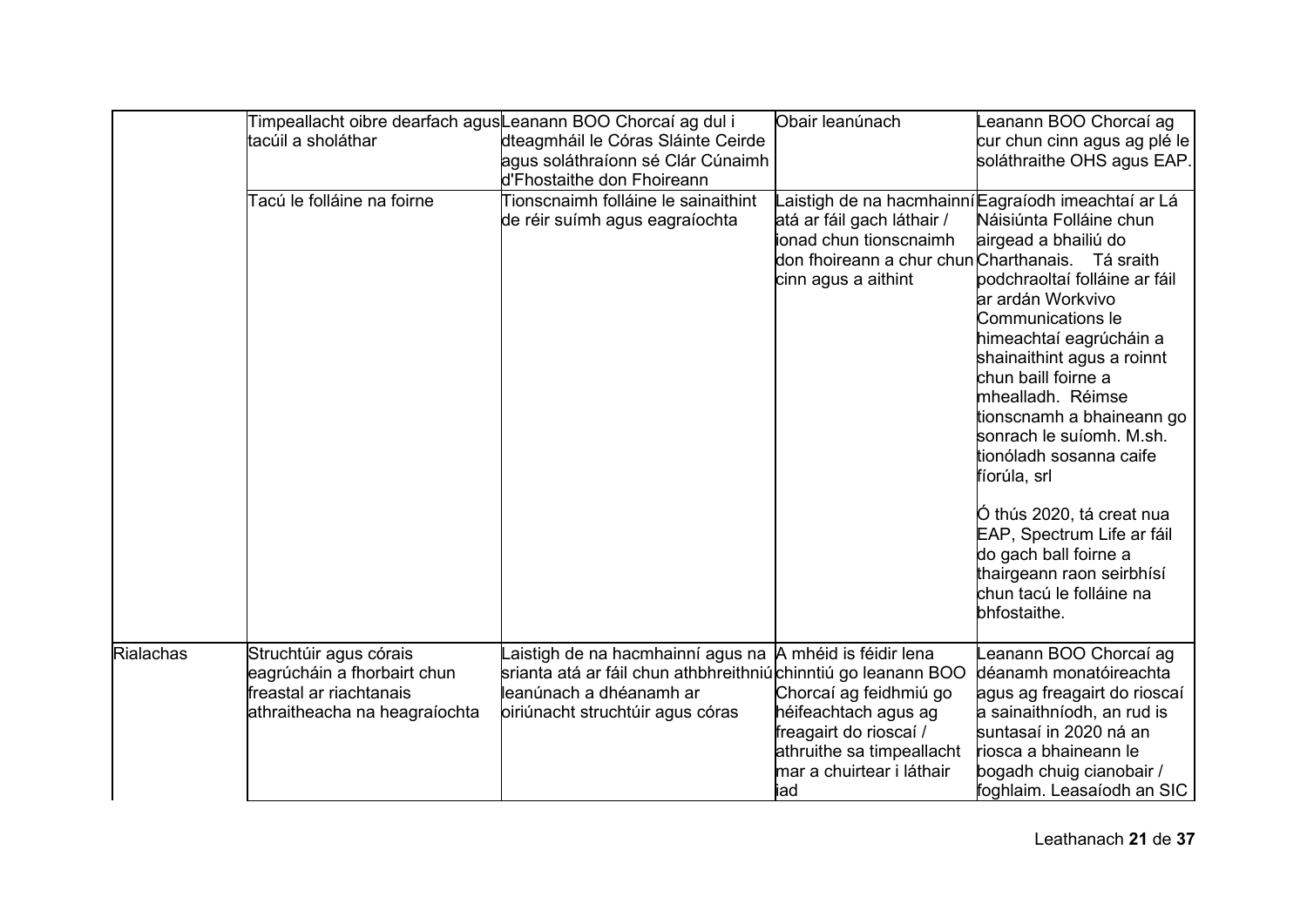|                                                       |                                                                                                                                                                                                                                |                                                                                                                                            | chun na rioscaí a bhaineann<br>leis a chur san áireamh<br>agus leanadh den chlár<br>riosca a nuashonrú gach<br>ráithe.                                                                 |
|-------------------------------------------------------|--------------------------------------------------------------------------------------------------------------------------------------------------------------------------------------------------------------------------------|--------------------------------------------------------------------------------------------------------------------------------------------|----------------------------------------------------------------------------------------------------------------------------------------------------------------------------------------|
| Airgeadas agus riosca a<br>bhainistiú go héifeachtach | Réamh-mheastacháin rialta ar<br>shreabhadh airgid a ullmhú agus<br>saoráidí rótharraingthe iomchuí a<br>chur i bhfeidhm.                                                                                                       | Sreabhadh airgid<br>leordhóthanach chun<br>íocaíochtaí a íoc                                                                               | Chríochnaigh BOO Chorcaí<br>uasghrádú SUN in 2020<br>agus soláthraíonn sé<br>tuarascálacha míosúla do<br>shealbhóirí buiséid.                                                          |
|                                                       | Buiséid a leithdháileadh ar<br>scoileanna, ionaid, cláir agus<br>tionscadail trí phróiseas<br>comhaontaithe agus trédhearcach.                                                                                                 | Tosaíocht ar úsáid<br>acmhainní airgeadais.                                                                                                | Níor tuairiscíodh aon<br>neamhrialtachtaí airgeadais<br>in 2020.<br>Comhlíonadh na                                                                                                     |
|                                                       | Tuarascálacha bainistíochta<br>míosúla a sholáthar do shealbhóirí<br>buiséid agus monatóireacht a<br>dhéanamh ar athraitheas.                                                                                                  | Tuairisciú tráthúil don<br>eagraíocht mhaoinithe                                                                                           | spriocdhátaí airgeadais go<br>léir a leag an Roinn /<br>SOLAS amach le haghaidh<br>tuarascálacha 2020                                                                                  |
|                                                       | Cuir na hathbhreithnithe<br>riachtanacha faoi bhráid SOLAS<br>agus caiteachas réamhaisnéise<br>deireadh na bliana ag R2 agus R3.<br>Tuarascálacha Airgeadais a<br>sholáthar don ROS agus do<br>dhaoine eile de réir mar is gá. |                                                                                                                                            |                                                                                                                                                                                        |
| Úsáid éifeachtúil d'acmhainní                         | Monatóireacht leanúnach ar<br>acmhainní agus iad a úsáid                                                                                                                                                                       | Déantar seirbhísí a<br>bhainistiú agus leanann<br>siad ag fás agus ag<br>leathnú chun freastal ar<br>ionchais ár n-úsáideoirí<br>seirbhíse | Déanann BOO Chorcaí<br>athbhreithniú leanúnach ar<br>acmhainní agus cuireann sé<br>bhfeidhm go cuí iad chuig<br>Ranna ábhartha lena<br>chinntiú go leanann<br>seirbhísí ag fás agus ag |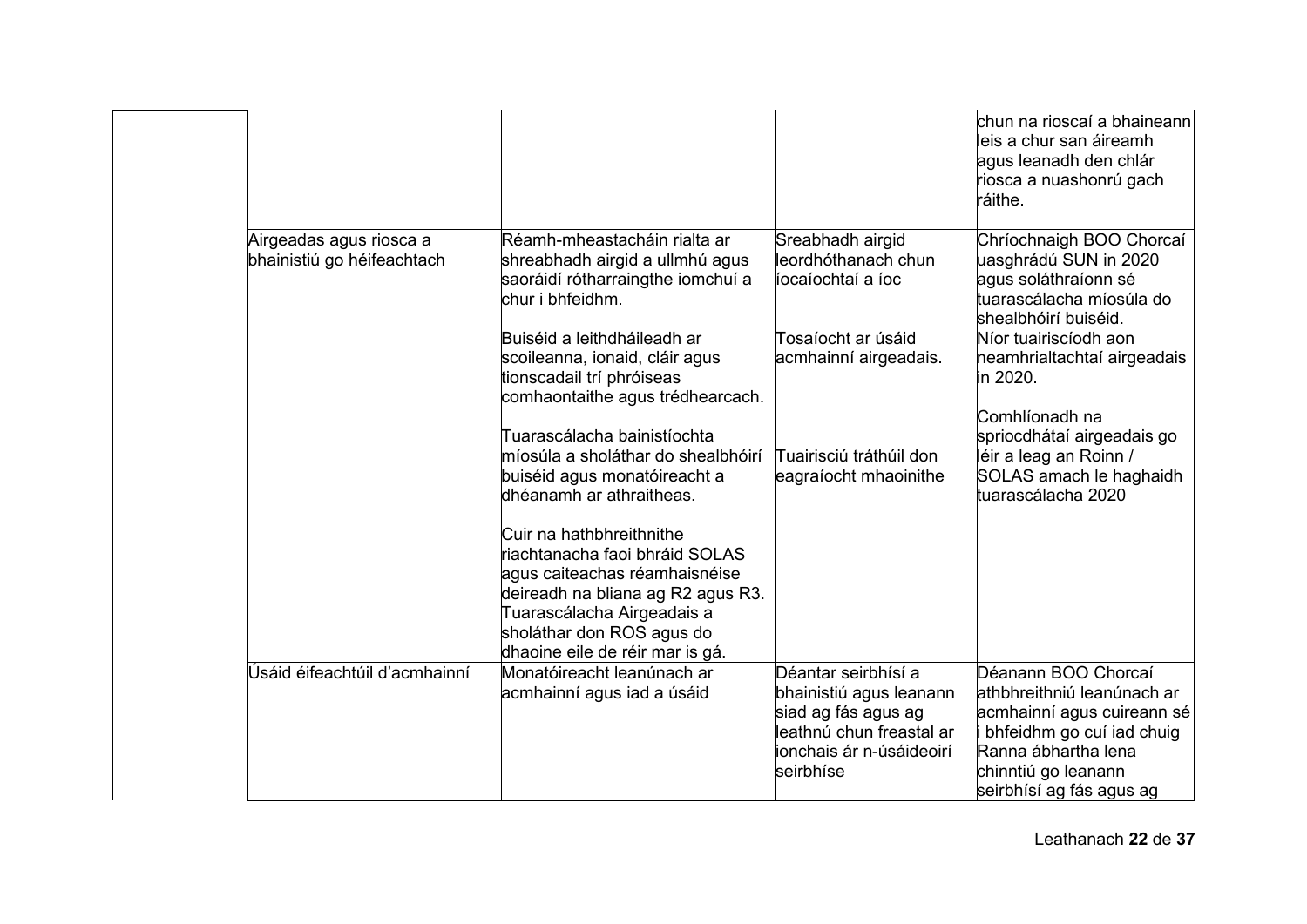|                                                                                       |                                                                                                                                                                                                                                                                                                                         |                                                                                                                                                                          | forbairt chun freastal ar<br>ionchas ár n-úsáideoirí<br>seirbhíse                                                                                                                                                                                                                                                                                                                                                                         |
|---------------------------------------------------------------------------------------|-------------------------------------------------------------------------------------------------------------------------------------------------------------------------------------------------------------------------------------------------------------------------------------------------------------------------|--------------------------------------------------------------------------------------------------------------------------------------------------------------------------|-------------------------------------------------------------------------------------------------------------------------------------------------------------------------------------------------------------------------------------------------------------------------------------------------------------------------------------------------------------------------------------------------------------------------------------------|
| Cumarsáid éifeachtach a<br>dhéanamh                                                   | Modhanna cumarsáide iomchuí a<br>bheith i bhfeidhm leis an bhfoireann foirne a athdhearadh agus 2020 sheol BOO Chorcaí a<br>go léir. Foireann cumarsáide a<br>bhunú chun BOO Chorcaí a<br>fhorbairt agus a chur chun cinn mar cumarsáide / cur chun<br>bhranda roghnaithe mar Sholáthraí cinn a fhorbairt<br>Oideachais | Suíomh gréasáin inlín na<br>a athsheoladh le béim ar<br>chumarsáid, plean                                                                                                | mí Dheireadh Fómhair<br>Ardán Cumarsáide<br>Inmheánaí agus Inlín,<br>MyCETB, faoi thiomáint ag<br>Workvivo. Is córas<br>idirghníomhach é faoi stiúir<br>rannpháirtíocht agus<br>rannpháirtíocht na foirne.  Ó<br>seoladh é tá 1,744 úsáideoir<br>gníomhach ann. Tá<br>Foireann Chumarsáide<br>curtha ar bun freisin le<br>rannpháirtíocht ar fud na<br>seirbhísí go léir le fócas ar<br>bhranda comhtháite a<br>fhorbairt don eagraíocht. |
| Comhaontuithe Leibhéal<br>Seirbhíse a fhorbairt le páirtithe<br>leasmhara seachtracha | Córas a bheith i bhfeidhm chun a<br>chinntiú go bhfuil CLSanna i<br>bhfeidhm le páirtithe leasmhara<br>seachtracha                                                                                                                                                                                                      | eanúint ar aghaidh ag<br>athnuachan CLSanna atá<br>ann de réir mar a bheidh<br>siad dlite agus go bhfuil<br>CLS i bhfeidhm leis na<br>páirtithe leasmhara nua<br>go léir | Tugadh teimpléad CLS nua<br>isteach in 2020 agus eisíodh<br>é do na páirtithe leasmhara<br>go léir i soláthar Aosach<br>agus Pobail.                                                                                                                                                                                                                                                                                                      |
| lCosaint éifeachtach sonraí a<br>lchinntiú                                            | eanúint le monatóireacht a<br>dhéanamh ar chomhlíonadh RGCS Ínósanna imeachta atá le<br>agus tá na nósanna imeachta<br>cothrom le dáta                                                                                                                                                                                  | Athbhreithniú ar na<br>déanamh ag an Oifigeach agus ag déanamh<br><b>RGCS</b>                                                                                            | eanann BOO Chorcaí ag<br>cur luach ard ar RGCS<br>monatóireachta air. Leantar<br>le hathbhreithniú a<br>dhéanamh ar nósanna                                                                                                                                                                                                                                                                                                               |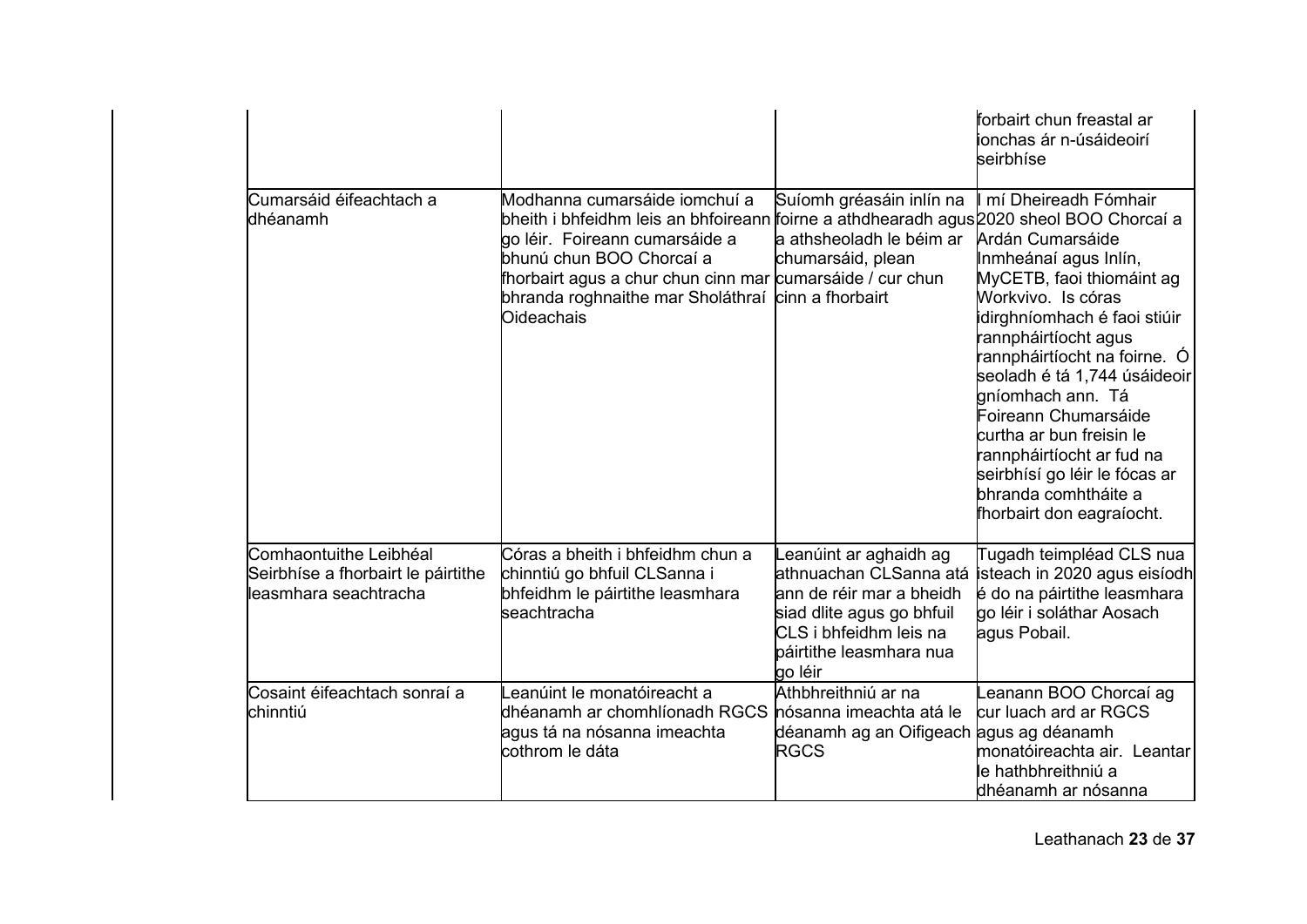|                                                                   |                                                                                                                                                                                                                                                                                                                                                                          |                                                                                                                                                                                                                                                           | <b>i</b> meachta i bhfianaise<br>COVID 19 agus cianobair                                                                                                                                                                   |
|-------------------------------------------------------------------|--------------------------------------------------------------------------------------------------------------------------------------------------------------------------------------------------------------------------------------------------------------------------------------------------------------------------------------------------------------------------|-----------------------------------------------------------------------------------------------------------------------------------------------------------------------------------------------------------------------------------------------------------|----------------------------------------------------------------------------------------------------------------------------------------------------------------------------------------------------------------------------|
| le páirtithe leasmhara agus<br>comhpháirtíochtaí a fhorbairt      | Dul i dteagmháil go héifeachtach Leanfaidh BOO Chorcaí de bheith<br>ag plé leis na páirtithe leasmhara<br>go léir ag gach leibhéal áitiúil agus<br>háisiúnta                                                                                                                                                                                                             | Tá ionadaíocht iomchuí<br>ag BOO Chorcaí ar gach<br>Bord, áitiúil agus<br>náisiúnta. Ag imeachtaí<br>DES / SOLAS agus<br>tionscnaimh / imeachtaí<br>eile a mbíonn tionchar acu <b>l</b> inn COVID 19<br>ar sholáthar seirbhísí ag<br>BOO Chorcaí.         | Tá BOO Chorcaí ina bhall<br>gníomhach de chomhlachtaí<br>áitiúla agus náisiúnta agus<br>go háirithe de thionscnaimh<br>áitiúla maidir le freagairt<br>agus tacú lenár bpobail le                                           |
| Dea-chleachtas i soláthar a<br>leanúint                           | Anailís ar chaiteachas 2019 agus<br>ullmhú MAPP le cur faoi bhráid<br>BOOÉ.<br>Plean Soláthair Corparáideach<br>2020 - 2021 a ullmhú.<br>Tacú le cur i bhfeidhm Nósanna<br>Imeachta Soláthair ar fud na<br>heagraíochta agus oiliúint<br>leanúnach a sholáthar de réir mar isMéadú a chur ar<br>gá.<br>Leanúint ar aghaidh ag glacadh<br>páirte i Líonra Soláthair BOOÉ. | Réimsí a shainaithint a<br>dteastaíonn próisis<br>soláthair ar fud na<br>heagraíochta ina leith.<br>Cur chuige struchtúrtha i<br>leith tosaíochtaí soláthair.<br>chomhlíonadh soláthair.<br>Coinnigh suas chun dáta<br>le forbairtí i soláthar<br>poiblí. | MAPP curtha isteach in am<br>le Plean Soláthair<br>Corparáideach 2020 agus<br>plean gníomhaíochta<br>soláthair do 2020-2021.<br>Úsáidtear creataí ar OGP<br>agus HEANet le fócas ar<br>chomhlíonadh soláthair a<br>mhéadú. |
| A chinntiú go gcomhlíontar na<br>ceanglais reachtúla agus rialála | Leanann BOO Chorcaí ag<br>déanamh monatóireachta lena<br>chinntiú go gcomhlíontar na<br>ceanglais reachtúla agus rialála a<br>mhéid is féidir agus laistigh den<br>acmhainn atá ar fáil                                                                                                                                                                                  | Rannpháirtíocht le<br>hiniúchtaí éagsúla, go<br>hinmheánach agus go<br>seachtrach,<br>monatóireacht ar mholtaí<br>agus táirgeadh<br>tuarascálacha reachtúla                                                                                               | Chomhlíon BOO Chorcaí na<br>ceanglais reachtúla agus<br>rialála go léir in 2020                                                                                                                                            |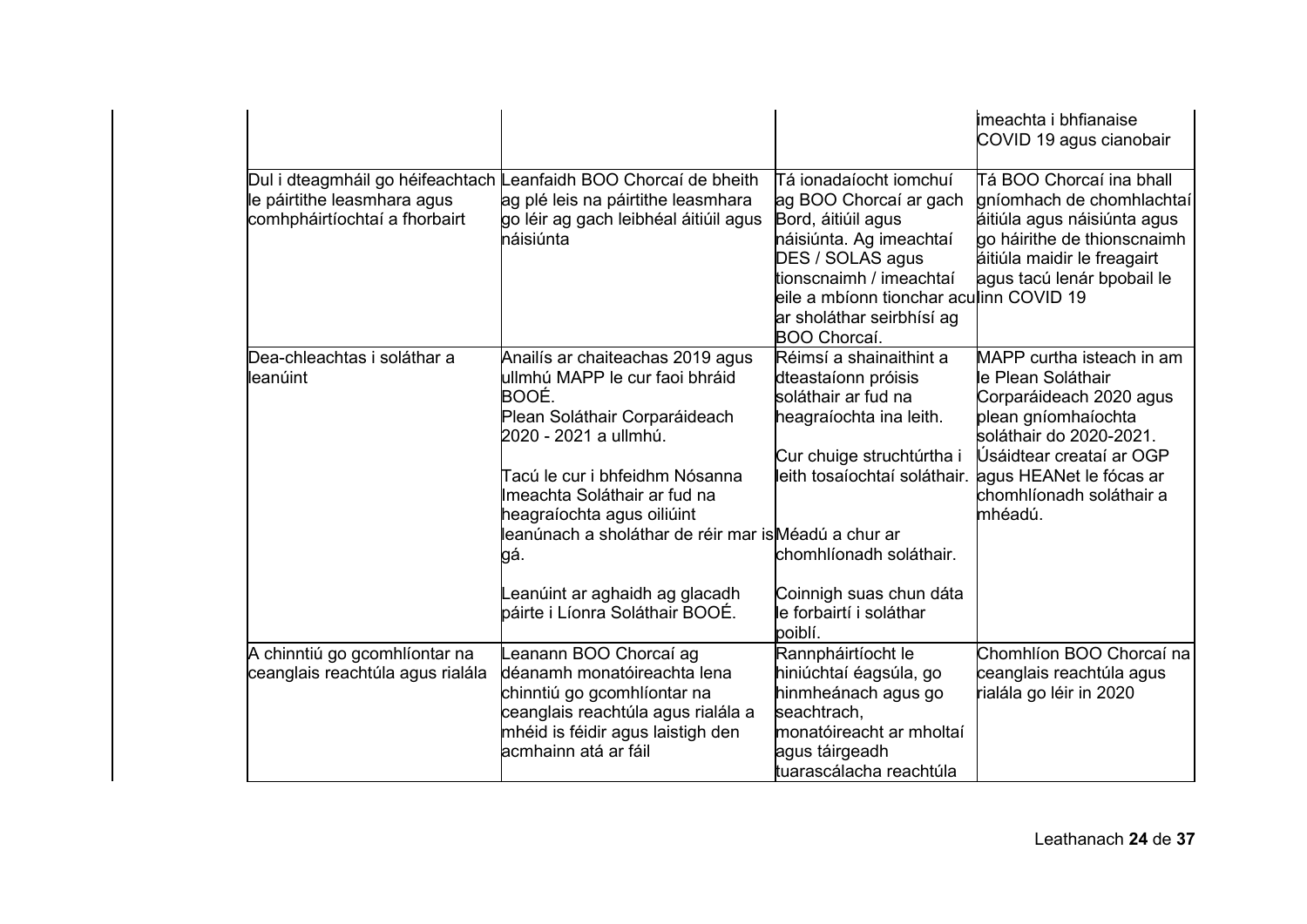|                | leis<br>hiomlán<br>na<br>Imeachta um Chosaint Leanaí dollar-Bhunscoileanna 2017 i<br>Bhunscoileanna<br>agus<br>Bhunscoileanna 2017                                                    | ∣A  chinntiú  go  gcomhlíontar  go∏á Nósanna Imeachta um Chosaint Nuair a thagann<br>Nósanna Leanaí do Bhunscoileanna agus<br>Iar-bhfeidhm ag BOO Chorcaí i ngach<br>scoil. Tá trí phointe teagmhála i<br>bhfeidhm sa Cheannoifig do<br>Scoileanna chun teagmháil a<br>dhéanamh leo maidir le haon imní<br>faoi chosaint leanaí a thagann chun cás agus eisítear fógraí<br>cinn agus chun comhlíonadh iomlánábhartha de réir na<br>na nósanna imeachta a<br>chinntiú.  Tá BOO Chorcaí i<br>dteagmháil le BOOÉ chun nósanna<br>imeachta a fhorbairt d'fhoireann<br>neamhtheagaisc. | laistigh de na frámaí ama<br>riachtanacha<br>saincheist cosanta leanaí Cosanta Leanaí a<br>chun cinn is gá go<br>ndéantar teagmháil le<br>Cheannoifig agus go<br>gcloítear leis an nós<br>imeachta iomchuí i ngach<br>Nósanna Imeachta. | Chuir BOO Chorcaí Beartas<br>comhaontaíodh go náisiúnta<br>bhfeidhm don earnáil a<br>duine de na daoine cuí sa chuimsíonn gach ball foirne<br>san eagraíocht |
|----------------|---------------------------------------------------------------------------------------------------------------------------------------------------------------------------------------|-----------------------------------------------------------------------------------------------------------------------------------------------------------------------------------------------------------------------------------------------------------------------------------------------------------------------------------------------------------------------------------------------------------------------------------------------------------------------------------------------------------------------------------------------------------------------------------|-----------------------------------------------------------------------------------------------------------------------------------------------------------------------------------------------------------------------------------------|--------------------------------------------------------------------------------------------------------------------------------------------------------------|
| Cláir Chosanta | Cuidiú leis an ROS, de réir mar<br>is gá, freastal ar na riachtanais a<br>éiríonn as Clár Cosanta<br>Dídeanaithe na hÉireann agus<br>soláthar d'iarratasóirí cosanta<br>idirnáisiúnta |                                                                                                                                                                                                                                                                                                                                                                                                                                                                                                                                                                                   |                                                                                                                                                                                                                                         |                                                                                                                                                              |

Chomh maith leis na haidhmeanna agus na tosaíochtaí a comhaontaíodh go náisiúnta thuas, cuirfear tús nó seachadadh na tosaíochtaí straitéiseacha seo a leanas do BOO Chorcaí le linn 2020 chun a chinntiú go gcuirfear an Ráiteas Straitéise foriomlán chun cinn.

| <b>Sprioc</b> | Tosaíocht                                                          | <b>Gníomh</b>               | <b>Táscaire Feidhmíochta</b>  | <b>Sprioc</b>      |
|---------------|--------------------------------------------------------------------|-----------------------------|-------------------------------|--------------------|
| Córais TFC    | Suíomh inlín foirne a fhorbairt                                    | Dul i mbun an phróisis chun | Déantar dul chun cinn         | Seoladh Workvivo i |
| Feabhsaithe   | lagus a thabhairt isteach le fócas soláthróir oiriúnach a fhoinsiú |                             | gníomhach ar an obair lena    | mí Dheireadh       |
|               | láidir ar chumarsáid agus ar                                       |                             | chinntiú go bhfuil córas      | Fómhair 2020       |
|               | nascadh luachanna.                                                 |                             | piriúnach don fheidhm agus    |                    |
|               |                                                                    |                             | dinimiciúil chun an fhoireann |                    |
|               |                                                                    |                             | a mhealladh                   |                    |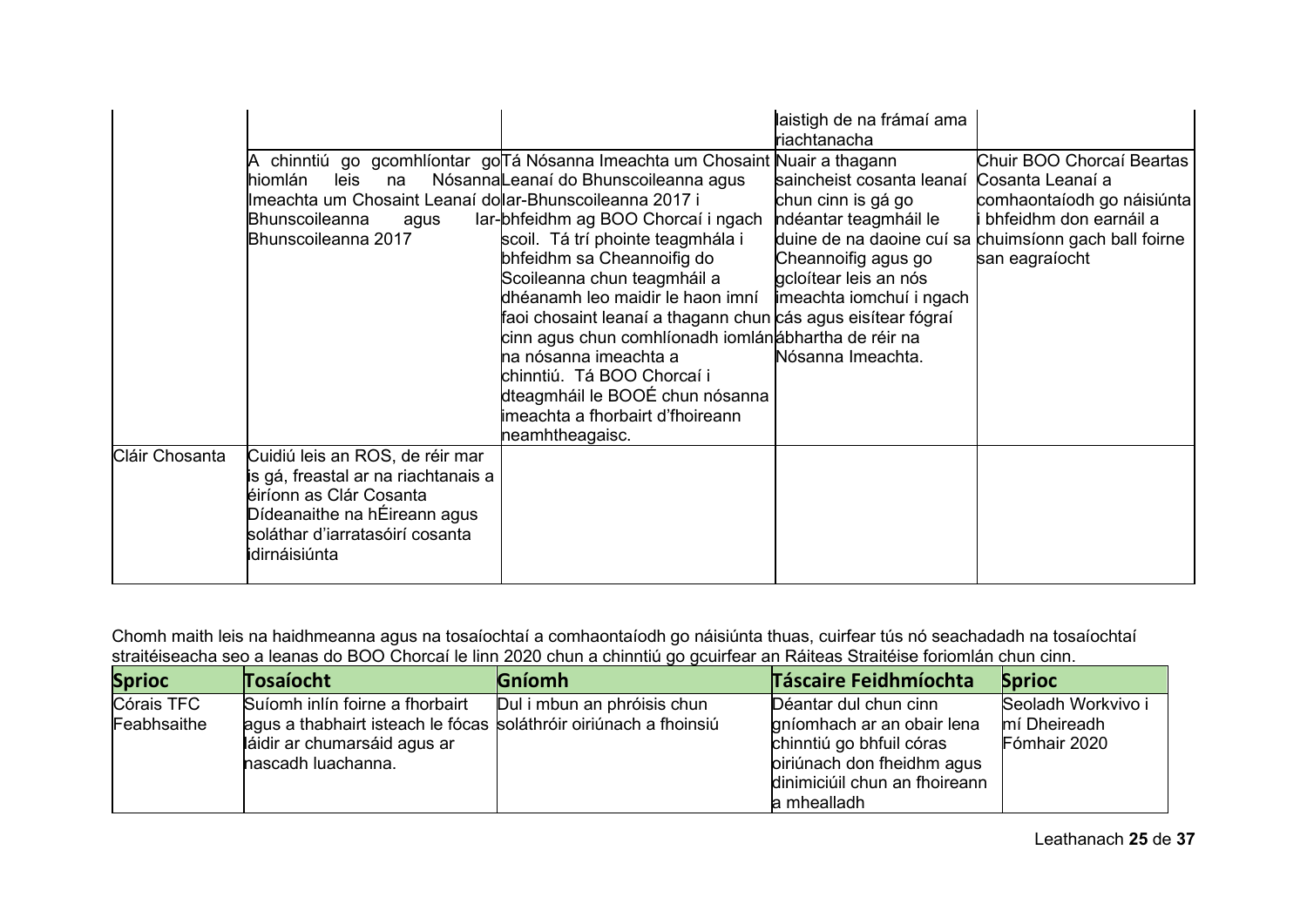| Roinnte SCGO              | Seirbhísí Párolla Ullmhacht a chinntiú in oirchill<br>imirce na dtonnta agus na<br>Chorcaí    | Athbhreithniú leanúnach ar<br>ghlanadh sonraí, sonraí stairiúla<br>hamanna a leithdháiltear ar BOO agus teagmháil le SCGO maidir le<br>feidhmiúlacht                                     | Plean a fhorbairt chun na<br>sonraí reatha a ghlanadh<br>agus chun dul i dteagmháil go leagan is déanaí de<br>réamhghníomhach le SCGO<br>lena chinntiú go ndéantar<br>tástáil ar gach réimse feidhme∣aghaidh ag plé go<br>BOO Chorcaí sula ndéantar<br>uasghrádú / aistriú | D'aistrigh BOO<br>Chorcaí go dtí an<br>CORE le linn 2020<br>agus leanann siad ar<br>réamhghníomhach le<br>SCGO mar                                                                                                       |
|---------------------------|-----------------------------------------------------------------------------------------------|------------------------------------------------------------------------------------------------------------------------------------------------------------------------------------------|----------------------------------------------------------------------------------------------------------------------------------------------------------------------------------------------------------------------------------------------------------------------------|--------------------------------------------------------------------------------------------------------------------------------------------------------------------------------------------------------------------------|
|                           | Aistriú rathúil íocaíochtaí<br>foghlaimeora chuig SCGO                                        | Oibriú le SCGO ar údarás dearaidh<br>agus grúpa stiúrtha don tionscadal<br>seo                                                                                                           | Aistriú rathúil íocaíochtaí<br>foghlaimeora chuig SCGO                                                                                                                                                                                                                     | ullmhúchán don<br>imirce i 2022<br>Printísigh a Aistriú i<br>Márta 2020 agus<br>foghlaimeoirí eile an<br>Ionaid Oiliúna Meán<br>Fómhair 2020.<br>eantar den obair ar.<br>íocaíochtaí<br>Ógtheagmála agus<br><b>SDOCG</b> |
| <b>Dhaoine</b>            | Sármhaitheas trí Tús a chur le teagmháil le<br>Sármhaitheas trí Dhaoine                       | Chun scóip a fhorbairt plean do<br>BOO Chorcaí aighneacht a<br>dhéanamh                                                                                                                  | Plean chun an measúnú<br>tosaigh a chur i gcrích agus<br>sainréimsí forbartha a<br>shainaithint                                                                                                                                                                            | Cuireadh obair ar an<br>tionscadal seo ar<br>athló mar fhreagairt<br>ar obair thionscadail<br>bhreise agus<br>tosaíochtaí COVID-<br>19                                                                                   |
| Comhlíonadh<br>Airgeadais | eanúint le comhlíonadh na<br>gceanglas reachtúil airgeadais<br>agus ioncaim a chur chun cinn. | Athbhreithniú a dhéanamh ar<br>nósanna imeachta oibríochta<br>airgeadais agus iad a nuashonrú<br>chun an cleachtas is fearr<br>aitheanta, ioncam agus<br>comhlíonadh reachtach a léiriú. | Tuiscint shoiléir ar úsáid agus Cuireadh oiliúint ar<br>biliúint arna seachadadh de<br>réir mar is gá.                                                                                                                                                                     | fáil de réir mar is gá i<br>rith 2020                                                                                                                                                                                    |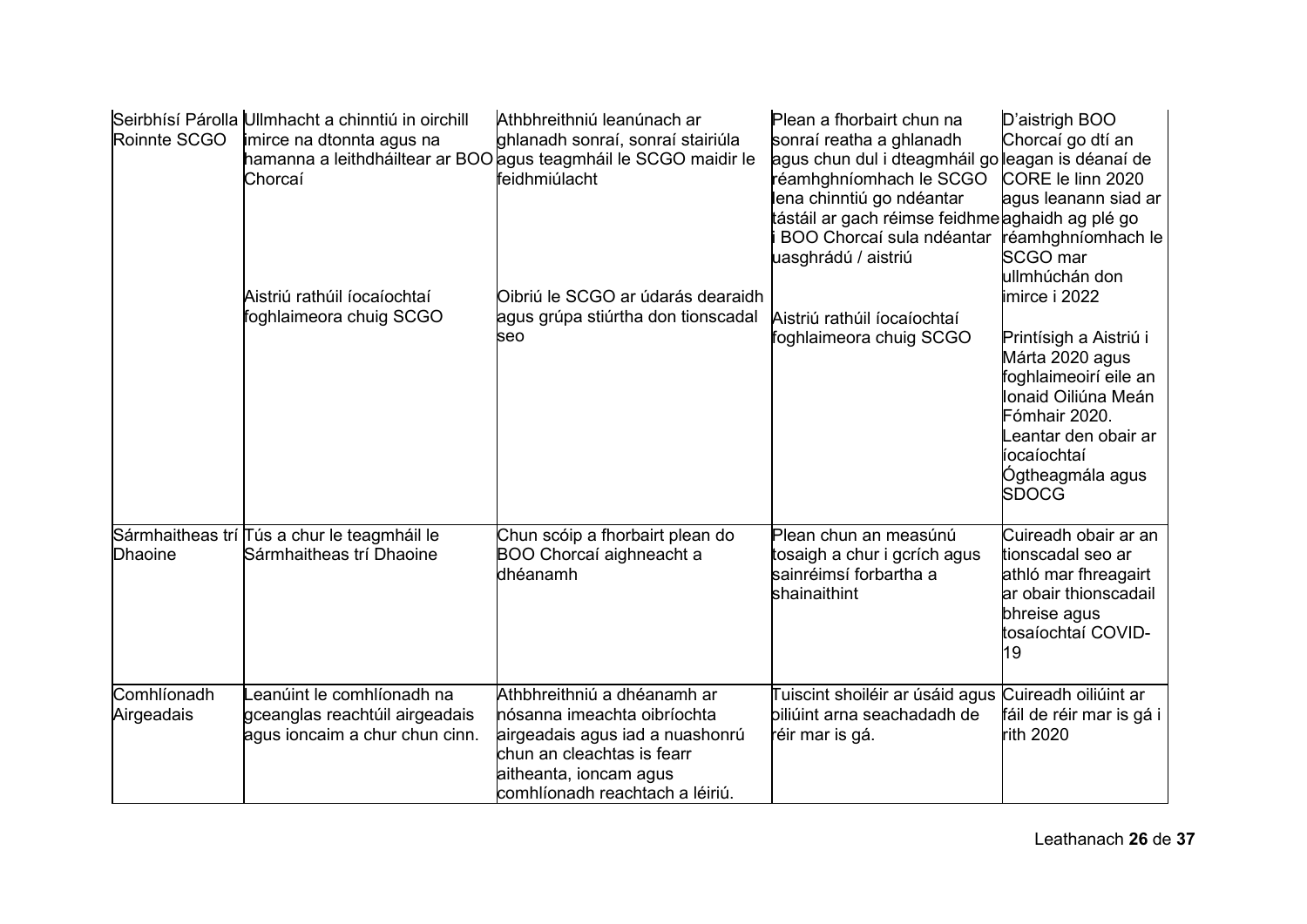| Bonneagar<br>Foirgníochta<br>Cuí | Tionscadail Tógála Caipitil a<br>Sheachadadh in 2020. | Sainchomhairleoirí, Foirne<br>Dearaidh, Seirbhísí Bainistíochta<br>Tionscadal agus Conraitheoirí a<br>Sholáthar.<br>Bainistíocht agus riarachán<br>Tionscadal reatha agus amach<br>anseo de réir Threoirlínte Teicniúla<br>ROS.<br>Próiseáil ar mhaoiniú iarratas agus<br>sruthanna maoinithe a bhainistiú<br>d'Oibreacha Tógála Caipitil. | Críochnaigh Mór-Oibreacha<br>Tógála:<br>• Coláiste Pobail Cholmáin,<br>Mainistir na Corann<br>• Coláiste Pobail Chloich na<br>Coillte<br>• Coláiste Davis Mala<br>• Coláiste Eoin           | Tugadh Mór-<br>Eisínteachtaí Nua i<br>gColáiste Naomh<br>Colmáin, Coláiste<br>Chloich na Coillte<br>agus Coláiste Davis<br>ar an sceideal i mí na<br>Nollag 2020.<br>Athchóiriú Mór ar<br>Choláiste Eoin tugtha<br>ar láimh i mí na<br>Samhna 2020. |
|----------------------------------|-------------------------------------------------------|--------------------------------------------------------------------------------------------------------------------------------------------------------------------------------------------------------------------------------------------------------------------------------------------------------------------------------------------|---------------------------------------------------------------------------------------------------------------------------------------------------------------------------------------------|-----------------------------------------------------------------------------------------------------------------------------------------------------------------------------------------------------------------------------------------------------|
|                                  |                                                       |                                                                                                                                                                                                                                                                                                                                            | Críochnaigh Cóiríocht<br>Shealadach ag:<br>• Scoil Mhuire, Cill na<br>Mallach<br>• Scoil Chliodhna, Carraig<br>Thuathail<br>• Coláiste Pobail Charraig<br>Thuathail                         | Gach Cóiríocht<br>Shealadach tugtha ar<br>láimh de réir an<br>sceidil i mí Lúnasa<br>2020.<br>Foirne Deartha d'Áth<br>an Chóiste, Brogan                                                                                                            |
|                                  |                                                       |                                                                                                                                                                                                                                                                                                                                            | An Próiseas Tairisceana<br>Comhlánaithe do<br>Mhórthionscadail ag:<br>• Coláiste Áth an Chóiste<br>• Brógáin Naofa, Droichead<br>na Bandan<br>• Coláiste Ghobnatan,<br><b>Baile Mhuirne</b> | Naofa & Coláiste<br>Ghobnatan i<br>bhfeidhm do mhí<br>Mheán Fómhair<br>2020. Ar an gcaoi<br>sin, cuireadh tús le<br>céim Dhearaidh na<br>dTionscadal Mór seo.<br>larratais a                                                                        |
|                                  |                                                       |                                                                                                                                                                                                                                                                                                                                            |                                                                                                                                                                                             | Críochnaíodh agus a<br>Cuireadh faoi bhráid<br>an ROS in 2020.                                                                                                                                                                                      |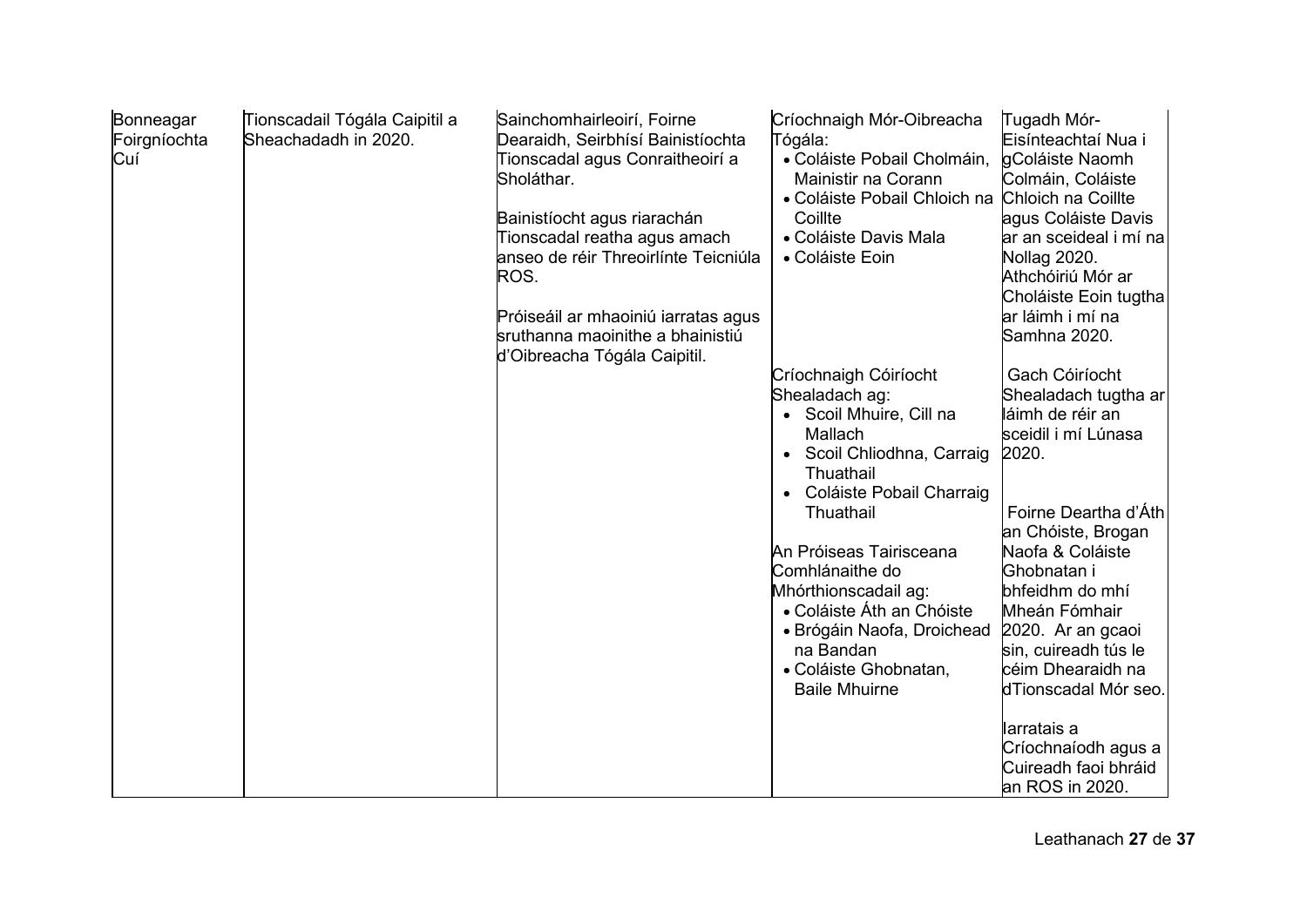|            | An Scéim Oibreacha Samhraidh,<br>Oibreacha Éigeandála agus<br>Tionscadail Mion-Oibreacha<br>Foirgníochta a sheachadadh i<br>2020.                                       | Próiseáil de réir riachtanais iarratais<br>agus seachadta ROS.                                                                                                                                                                                                                                                                                         | larratais ar Dhul Chun Cinn le<br>haghaidh cóiríochta breise le<br>haghaidh:<br>• Coláiste Choilm, Baile an<br>Chollaigh<br>Coláiste Fionnchua, Baile<br>Mhistéala<br>Coláiste Daibheid,<br>Cathair Chorcaí<br>Scoil Mhuire, Cill na<br>Mallach<br>A chinntiú gur féidir le<br>Scoileanna / Ionaid leanúint<br>ar aghaidh ag oscailt agus<br>oibriú i dtimpeallacht<br>shábháilte. | Seachadtar gach<br>Tionscadal Scéime<br>Oibreacha<br>Samhraidh,<br>Oibreacha<br>Éigeandála agus<br>Mionoibreacha<br>Tógála de réir an<br>sceidil, ag cinntiú ar<br>an gcaoi sin go<br>bhfanfadh<br>Scoileanna / Ionaid<br>oscailte agus<br>sábháilte. |
|------------|-------------------------------------------------------------------------------------------------------------------------------------------------------------------------|--------------------------------------------------------------------------------------------------------------------------------------------------------------------------------------------------------------------------------------------------------------------------------------------------------------------------------------------------------|------------------------------------------------------------------------------------------------------------------------------------------------------------------------------------------------------------------------------------------------------------------------------------------------------------------------------------------------------------------------------------|-------------------------------------------------------------------------------------------------------------------------------------------------------------------------------------------------------------------------------------------------------|
| Scoileanna | Déanfaidh BOO Chorcaí<br>teagmháil réamhghníomhach le<br>roghanna curaclaim nua cosúil<br>leis an t-ábhar nua<br>Ríomheolaíochta ag leibhéal na<br>hArdteistiméireachta | Táimid i dteagmháil go gníomhach<br>leis an PPLLI ag iniúchadh an<br>bhféidearthacht Sínis a thabhairt<br>isteach mar rogha ábhair i gcuid dárroinnt dár scoileanna<br>scoileanna. Leanaimid orainn ag<br>tacú lenár scoileanna sa chéim<br>réamhrá den Eolaíocht<br>Ríomhaireachta agus<br>Corpoideachas mar ábhair<br>scrúdaithe Ardteistiméireachta | D'éirigh leis na hábhair seo a<br>thabhairt isteach ag leibhéal<br>na hArdteistiméireachta i                                                                                                                                                                                                                                                                                       | Tugadh<br>Ríomheolaíocht agus<br>PEd isteach i roinnt<br>scoileanna de chuid<br>BOO Chorcaí.<br>Mar gheall ar Covid<br>19 tá an fráma ama<br>don réamhrá sínte<br>agus beimid ag díriú<br>anois ar dháta<br>tosaithe bliana<br>acadúil 2022/23.       |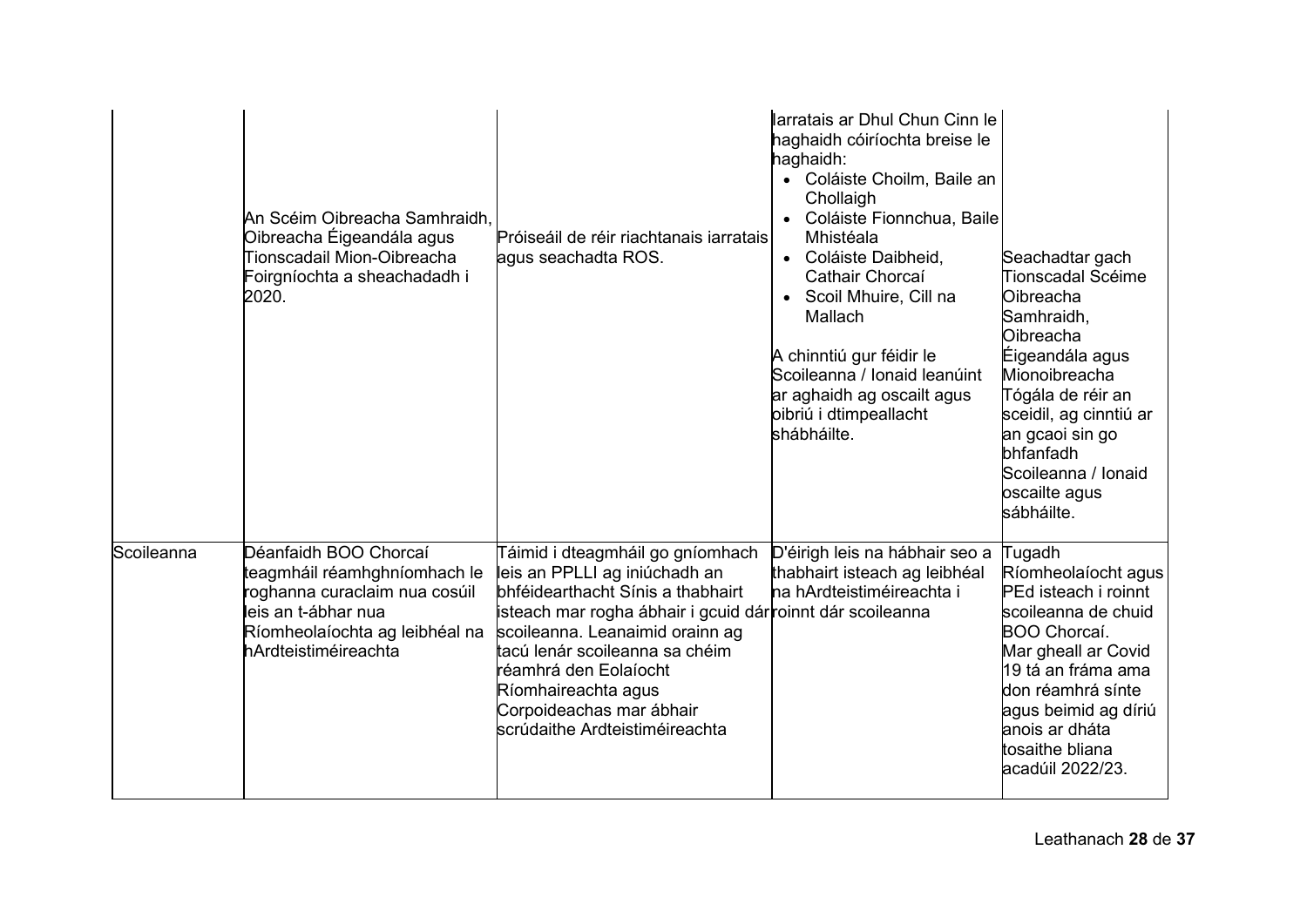| Scoileanna                          | eanfaimid orainn ag forbairt<br>caidrimh lenár ngeallsealbhóirí<br>bunaithe ar chomh-mheas agus<br>ar ghairmiúlacht chomhroinnte ar clár nua Beacons isteach<br>mhaithe le leas ár<br>bhfoghlaimeoirí                | gcomhpháirtíocht leis an<br>gComhairle Mhúinteoireachta táimidgComhairle Mhúinteoireachta<br>ag fiosrú conas a thabharfaimid an                                                                                                                                                                                                                 | Comhairliúchán rathúil leis an Chuir an Cuncil<br>agus plean i bhfeidhm, más<br>iomchuí                                                                                                                                                                         | Teagaisc moill ar<br>chur i bhfeidhm an<br>tionscnaimh seo mar<br>gheall ar Covid 19.<br>Tá an dáta cur chun<br>feidhme fós le<br>críochnú.                                                                                                                               |
|-------------------------------------|----------------------------------------------------------------------------------------------------------------------------------------------------------------------------------------------------------------------|-------------------------------------------------------------------------------------------------------------------------------------------------------------------------------------------------------------------------------------------------------------------------------------------------------------------------------------------------|-----------------------------------------------------------------------------------------------------------------------------------------------------------------------------------------------------------------------------------------------------------------|---------------------------------------------------------------------------------------------------------------------------------------------------------------------------------------------------------------------------------------------------------------------------|
| <b>Breisoideachas</b><br>& Oiliúint | eanfaimid orainn, trí phróisis<br>athbhreithnithe inmheánacha<br>agus seachtracha, go<br>Dea-chleachtas agus réimsí le<br>feabhsú a aithint mar chuid dár<br>gcóras Dearbhaithe Cáilíochta<br>comhtháite a fhorbairt | Dul i mbun féinmheastóireachtaí<br>seirbhíse aonair agus lárionaid mar<br>chuid rannchuiditheach den<br>Athbhreithniú Reachtúil foriomlán,<br>agus réimsí Feabhsúcháin agus<br>dea-chleachtais ar fud an ionaid /<br>seirbhíse agus ETB a shainaithint,<br>trí phleananna feabhsúcháin agus<br>dea-chleachtais ar fud an ionaid /<br>seirbhíse. | Críochnú an phróisis<br>athbhreithnithe reachtúil a<br>rinne Painéal Saineolaí<br>Seachtrach QQI, agus<br>tuarascáil athbhreithnithe<br>dearfach.                                                                                                               | Cuireadh tús le<br>hAthbhreithniú<br>Reachtúil in 2020,<br>cuireadh an<br>bailchríoch siar go<br>2021 mar gheall ar<br>COVID-19                                                                                                                                           |
| BO                                  | eanúint ar aghaidh ag<br>athbhreithniú na saoráidí, na n-<br>áitreabh agus na seirbhísí atá ar<br>fáil le haghaidh seachadadh clár<br>FET agus infheistiú in oibreacha<br>feabhsúcháin uasghráduithe                 | Réimsí breise le haghaidh<br>feabhsúcháin / forbartha a aithint.<br>Déan athbhreithnithe sláinte agus<br>sábháilteachta ar gach ionad FET                                                                                                                                                                                                       | • Ionad Westside a<br>chríochnú<br>• Cuireadh tús le<br>huasghrádú ar ionad FET<br>Mhala<br>• Uasghrádú ar Fhoréigean<br>Oige Mhaigh Chromtha<br>• Cuireadh tús le<br>huasghrádú áiseanna<br>Altranais Tréidliachta agus<br>Grianghrafadóireachta<br>Naomh Eoin | Infheistíocht<br>leanúnach in<br>uasghrádú<br>foirgneamh trí 2020<br>ag úsáid saoráidí<br>FET agus uasghrádú<br>foirgneamh. Stopadh<br>forbairt chaipitil<br>Fcailities FET i Mala<br>go dtí go ndéanfar<br>athbhreithniú ar<br>SOLAS / DFHERIS<br>ar chlár caipitil FET. |
| ÓIGE                                | eanfaimid orainn ag tacú le<br>soláthar, forbairt agus measúnú                                                                                                                                                       | Ag tacú leis an gcur i bhfeidhm de<br>UBU, "Do Áit, Do Spás" i gcomhar                                                                                                                                                                                                                                                                          | Athbhreithniú rathúil ar<br>thionscadail atá ann cheana,                                                                                                                                                                                                        | Cuireadh socruithe<br>maoinithe UBU i                                                                                                                                                                                                                                     |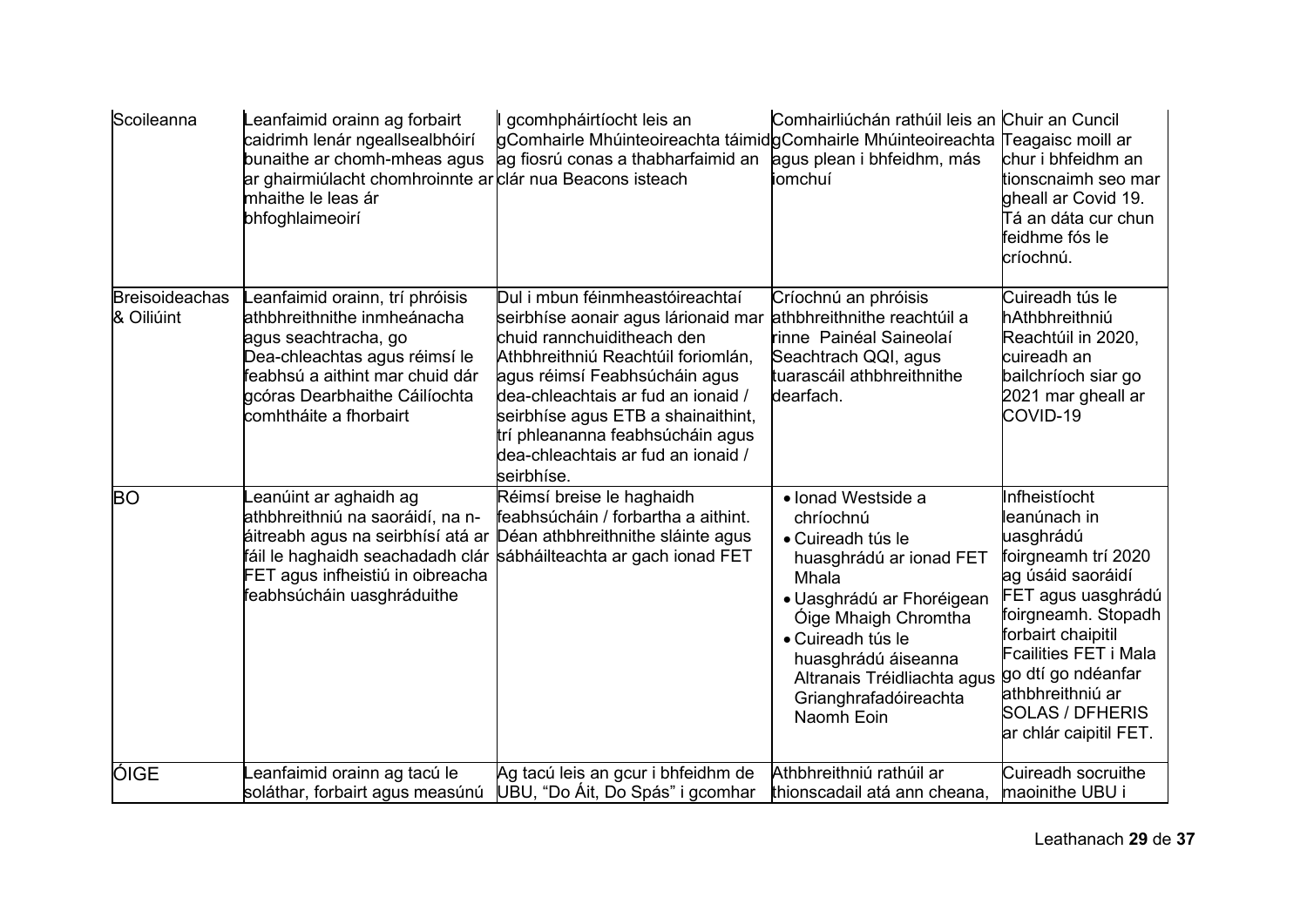| seirbhísí oibre don óige ar fud<br>Chorcaí trí acmhainní iomchuí,<br>spriocdhírithe a sholáthar | le soláthraithe agus gníomhaire<br>Seirbhíse Óiges ag gníomhú ar son comhaontaithe agus curtha i<br><b>BOOC</b> | pleananna seirbhíse<br>bhfeidhm do gach tionscadal / aistríodh seirbhísí go<br>réimse spriocdhírithe, le<br>tosaíochtaí agus fócas<br>comhaontaithe | bhfeidhm go<br>céimneach agus<br>samhail UBU i lár na<br>bliana 2020.<br>Soláthar tacaíochta<br>biriúnaithe do<br>dhaoine óga i<br>samhradh 2020<br>(Dúshlán Óige<br>Chorcaí) chun roinnt<br>tionchair a bhaineann<br>le Covid 19 a mhaolú |
|-------------------------------------------------------------------------------------------------|-----------------------------------------------------------------------------------------------------------------|-----------------------------------------------------------------------------------------------------------------------------------------------------|--------------------------------------------------------------------------------------------------------------------------------------------------------------------------------------------------------------------------------------------|
|-------------------------------------------------------------------------------------------------|-----------------------------------------------------------------------------------------------------------------|-----------------------------------------------------------------------------------------------------------------------------------------------------|--------------------------------------------------------------------------------------------------------------------------------------------------------------------------------------------------------------------------------------------|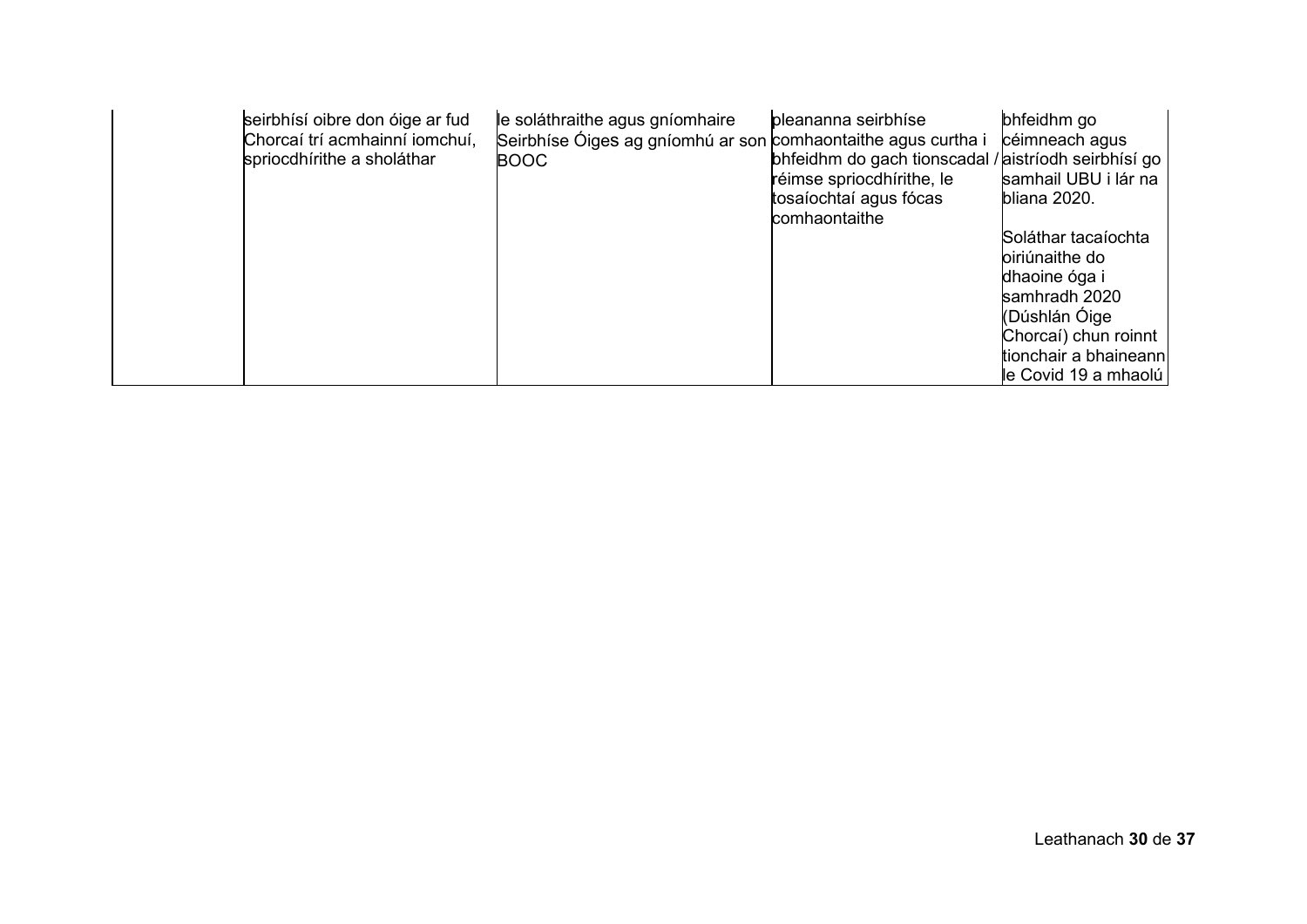## <span id="page-30-0"></span>**6. Forbhreathnú ar Sheirbhísí Breisoideachas, Oiliúint agus Corparáideacha**

### *SCOILEANNA*

#### Bunscoileanna

Tá BOO Chorcaí mar phátrún ar 2 Scoil Náisiúnta Pobail (SNP).

- Scoil Náisiúnta Phobail Scoil Aonghusa, Mala
- Scoil Náisiúnta Phobail Scoil Chlíodhna, Carraig Thuathail

Soláthraíonn BOO Chorcaí comhairle agus tacaíocht oideachais, airgeadais, acmhainní daonna agus tógála do gach ceann de na scoileanna seo chomh maith le tacaíocht dá rialachas agus bainistíocht fhoriomlán.

#### Iar-bhunscoileanna

Tá BOO Chorcaí mar phátrún ar 24 gcoláiste iar-bhunscoile. Ainmnítear dhá cheann déag de na coláistí seo mar choláistí Pobail ina bhfuil comhaontú leis an Easpag Caitliceach Rómhánach áitiúil maidir le rannpháirtíocht deoise i rialachas an choláiste. Soláthraíonn BOO Chorcaí raon seirbhísí do na scoileanna seo lena n-áirítear airgeadais, acmhainní daonna, foirgnimh, TFC, tacaíocht rialachais chomh maith le tacaíocht phleanála oideachais.

Tá BOO Chorcaí ina chomhphátrún freisin le deoise nó ord rialta de 12 Scoil Pobail agus Chuimsitheach i gCorcaigh.

Ina theannta sin, soláthraíonn BOO Chorcaí roinnt suíomhanna oideachais de chineál iarbhunscoile chun tacú le soláthar oideachais iar-bhunscoile do mhic léinn nach bhfuil sa soláthar príomhshrutha. Aonaid sainchúraim, ardtacaíochta agus cúraim cónaithe atá sna suíomhanna sin, is iad sin Coláiste Ard Álainn, Ospidéal Stiofáin, Gleann Maghair agus Éist Linn, An Dúcharraig, Corcaigh.

## *BREISOIDEACHAS & OILIÚINT*

#### Coláistí Breisoideachais

Tá 4 Choláiste Breisoideachais tiomnaithe ag BOOC a leanann ag seachadadh raon agus próifíl de chúrsaí Iar-Ardteistiméireachta atá cosúil go mór leo siúd a seachadadh an bhliain roimhe sin. Cé go ndearna coláistí, nuair ab fhéidir, cúrsaí a oiriúnú agus a mhodhnú chun freastal ar riachtanais an mhargaidh saothair agus foghlaimeoirí áitiúla, tá srian fós ar an gcumas laistigh den BOO soláthar a dhéanamh d'fhorbairt agus do thabhairt isteach cúrsaí go hiomlán nua, mar gheall ar neamhábaltacht sainfhoireann bhreise a earcú, toisc go raibh níos mó múinteoirí ag an scéim ná a leithdháileadh múinteora.

De réir na riachtanas ó SOLAS agus ó Chomhaontú Pleanála Straitéisí an BOO, rinneadh gach cúrsa PLC a chatagóiriú go foirmiúil i dtéarmaí a bhfócas ar iontráil sa mhargadh saothair (fostaíocht) nó ar dhul ar aghaidh chuig breisoideachas nó ardoideachas.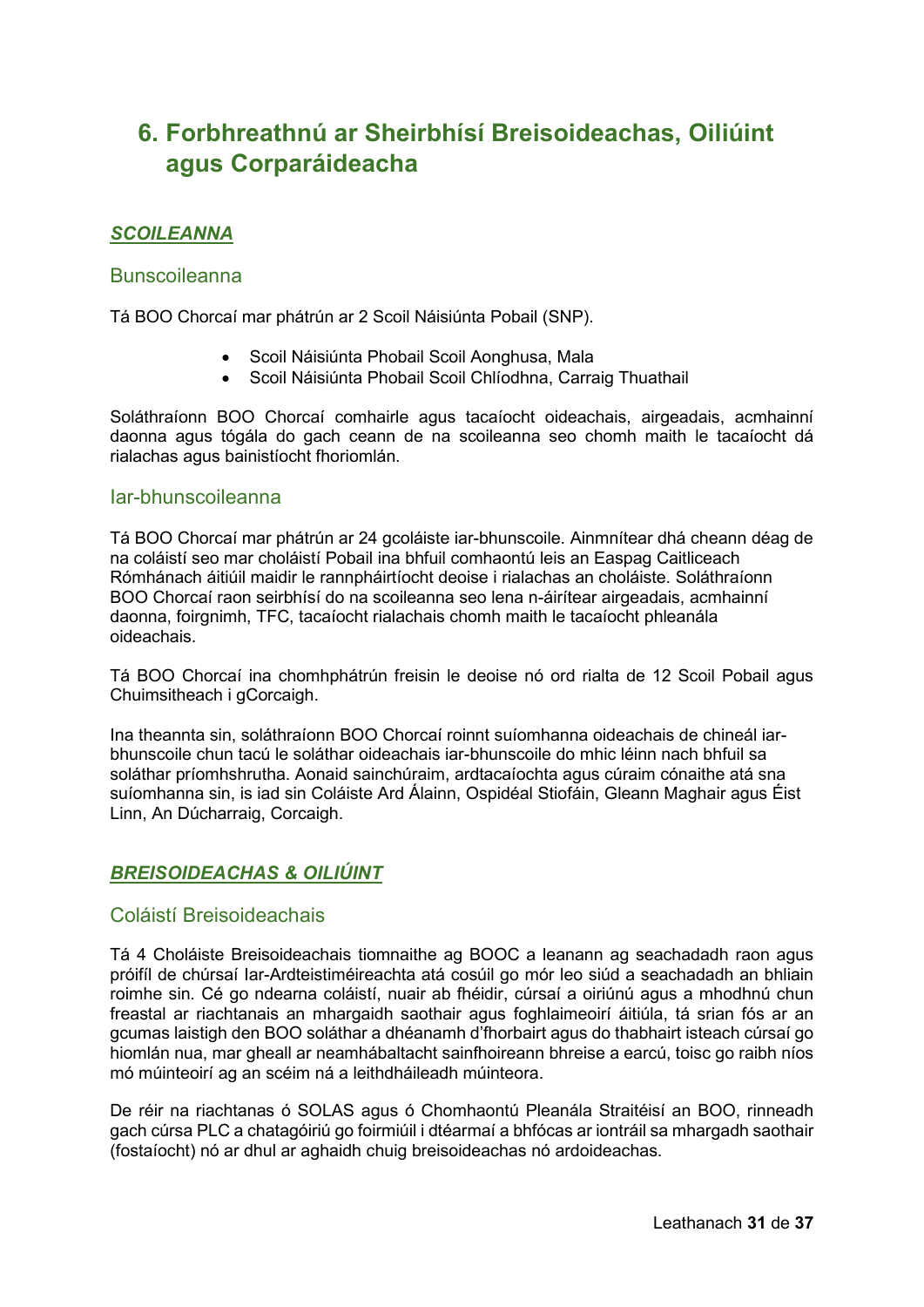Leanann an earnáil Iar-Ardteistiméireachta de bheith ag plé le tabhairt isteach Printíseachtaí agus Oiliúna agus d'éirigh léi an rud sin a thabhairt isteach sna Coláistí. 

## Ionad Oiliúna Chorcaí (Seirbhísí Oiliúna)

Is é Ionad Oiliúna Chorcaí, atá suite ar Ascaill Rosa, Baile an Easpaig, an t-ionad oibríochta agus an mol do na seirbhísí oiliúna go léir a sholáthraíonn BOOC faoi Bhreisoideachas agus Oiliúint. Cé gurb é an t-ionad an áit seachadta do raon printíseachta lena n-áirítear oiliúint lasmuigh den ionad oibre (Céim 2), freastalaíonn an t-ionad ar raon sainchlár oiliúna agus gníomhaíonn sé mar an t-ionad comhordaithe agus riaracháin do sholáthar oiliúna, le raon oifigí tacaíochta Breisoideachais agus Oiliúna de chuid BOO Chorcaí, lena n-áirítear Dearbhú Cáilíochta, Treoirchomhairleoiracht agus Seirbhísí Óige atá lonnaithe ann.

De réir pharaiméadair agus riachtanais phleanála náisiúnta Breisoideachais agus Oiliúna, leanfaidh seirbhísí oiliúna BOOC ag iarraidh méid na hacmhainne oiliúna printíseachta is féidir a sheachadadh tríd an ionad a mhéadú, trí na spásanna oiliúna atá ann cheana a athchumrú agus infheistíocht a dhéanamh i gcumas breise lasmuigh den ionad. Cuireann an tIonad Oiliúna fócas agus béim ar leith ar fhorbairt agus ar sheachadadh oiliúna breise do dhaoine i bhfostaíocht de réir pholasaithe SOLAS de réir mar a fhorbraítear iad.

Soláthraíonn feidhm Oiliúna BOO Chorcaí cláir chun scileanna a thabhairt do dhaoine dífhostaithe, chun a scileanna a athnuachan nó scileanna nua a thabhairt dóibh, chomh maith le cuardaitheoirí poist eile chun go mbeidh siad ábalta post a aimsiú agus/nó dul ar aghaidh go dtí ardoideachas nó breisoideachas agus oiliúint a chuirfidh ar a gcumas dul san iomaíocht sa mhargadh saothair. Seachadtar na cláir seo trí chúrsaí lánaimseartha lae, um thráthnóna nó trí chúrsaí ar líne. Tá líon na gníomhaíochta ag laghdú i soláthar spriocdhírithe do dhaoine dífhostaithe de réir mar a thiteann líon na ndaoine ar an mbeochlár. Léirítear méid na gníomhaíochta oiliúna sa bhuiséad oiliúna bliantúil.

Dhírigh seirbhísí oiliúna ar a gcumas agus a gcur chuige a fhorbairt chun na tiomantais agus na tosaíochtaí atá leagtha amach sa straitéis Scileanna chun Dul Chun Cinn a chomhlíonadh, ina ndéantar foráil d'uasoiliúint agus athoiliúint daoine i bhfostaíocht. Faoi na trí snáithe atá leagtha amach sa straitéis, forbraítear soláthar oideachais agus oiliúna chun riachtanais oiliúna agus forbartha gairmiúla na bhfostaithe a shásamh, agus soláthraítear é ar bhealach a bhfuil sé mar aidhm aige riachtanais na bhfostóirí agus fostaithe araon a shásamh. Leantar ag forbairt cumas BOOC chun seachadadh faoin straitéis Scileanna chun Dul Chun Cinn.

## Seirbhísí Óige

Soláthraíonn BOO Chorcaí raon seirbhísí óige do dhaoine óga ar fud an réigiúin faoi chláir éagsúla Óige arna maoiniú ag an Roinn Leanaí agus Gnóthaí Óige, trí roinnt soláthróirí maoinithe Seirbhíse don Aos Óg. Le leithdháileadh bliantúil maoinithe don Óige de níos mó ná €2.5 milliún, tá sé mar aidhm ag Seirbhís Óige BOO Chorcaí gníomhaíochtaí rannpháirtíochta don aos óg a sholáthar lasmuigh den suíomh foirmiúil oideachais chun daoine óga a spreagadh agus tacú leo a bheith gníomhach ina bpobail, mar shaoránaigh, eiseamláirí agus ceannairí i measc a bpiaraí.

Bíonn BOO Chorcaí, trína Aonad Seirbhísí Óige, i dteagmháil le roinnt eagraíochtaí Óige chun Seirbhísí Óige a sholáthar thar a cheann, lena n-áirítear:

- YMCA
- Foróige
- Obair d'Ógra Éireann, Corcaigh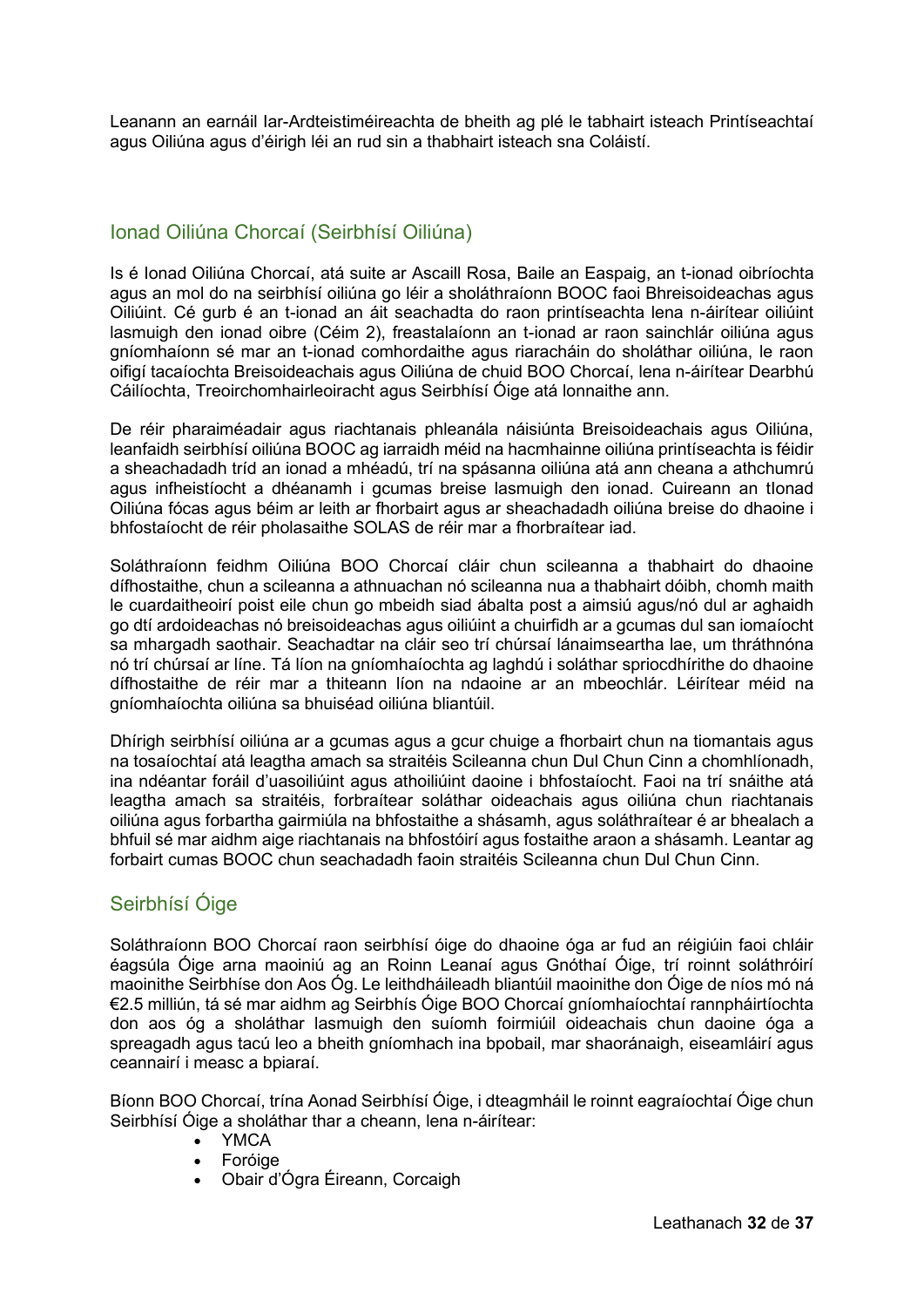- Seirbhísí don Aos Óg, An Cóbh
- Clann Shíomóin, Corcaigh
- **Meitheal Mara**
- Good Shepherd Services
- Iontaobhas Churchfield.

Tá BOO Chorcaí freagrach as maoiniú a riaradh do níos mó ná 35 tionscadal agus seirbhís óige ar fud Chathair agus Chontae Chorcaí.

Faigheann an Fhoireann Seirbhísí Óige tacaíocht ó Sheirbhísí Corparáideacha chun monatóireacht a dhéanamh ar dheontais do pháirtithe leasmhara éagsúla. Tá próifíliú suntasach limistéir ag teastáil don scéim, dar teideal "UBU, D'Áit Do Spás", chun na riachtanais i measc an chohóirt spriocdhírithe a aithint agus chun cuir chuige dírithe oiriúnacha a fhorbairt in éineacht le soláthraithe seirbhíse chun na riachtanais sin a chomhlíonadh. Tá sé seo á fhorbairt i gcónaí.

Déanann Coiste den Bhord maoirseacht ar Sheirbhísí Óige BOOC atá freagrach as pleanáil straitéiseach agus monatóireacht.

## Ógtheagmháil

Tá 12 Ionad Ógtheagmhála bunaithe ag BOO Chorcaí. Ag teacht le plean straitéiseach BOOC, tá sé mar aidhm againn oideachas agus oiliúint ardchaighdeáin a sholáthar a léiríonn réaltachtaí an domhain nua-aimseartha agus a mhéadaíonn deiseanna dul chun cinn foghlaimeoirí chuig fostaíocht agus/nó breisoideachas.

Is clár oideachais agus oiliúna é Ógtheagmháil do dhaoine óga idir 15 agus 20 bliain d'aois, a dteastaíonn rogha eile uathu ón suíomh foirmiúil oideachais. Díríonn an clár Ógtheagmhála mar a chéile ar fhorbairt scileanna acadúla, gairme agus boga agus tá deis ag foghlaimeoirí teastas a fháil ag Leibhéal 3 agus Leibhéal 4. Éascaíonn an clár a rochtain, a n-aistriú agus a ndul chun cinn chuig breisoideachas, oiliúint agus fostaíocht.

## Litearthacht d'Aosaigh

Díríonn Bord Oideachais agus Oiliúna Chorcaí ar Sheirbhís chomhtháite Oideachais Litearthachta d'Aosaigh a chur ar fáil le creidiúnú ó Leibhéil 1-6, ar an gCreat Náisiúnta Cáilíochtaí (CNC). Laistigh den sainchúram seo soláthraíonn Seirbhís Litearthachta BOOC na réimse leathan clár dírithe ar scileanna léitheoireachta, scríbhneoireachta, uimhearthachta agus TFC a fheabhsú d'aosaigh ar mian leo a n-inniúlachtaí a fheabhsú agus a rannpháirtíocht fheidhmiúil sa saol pearsanta, sóisialta, pobail agus eacnamaíoch a fheabhsú. Tá na cláir a chuirtear ar fáil éagsúil agus solúbtha agus bíonn idir thacaíocht duine le duine ó shaorálaithe, dhianteagasc grúpa agus thorthaí creidiúnaithe/deimhnithe. Díríonn an deimhniú ar thorthaí foghlama ag leibhéil 1-3 CNC.

Oibríonn an tseirbhís go dlúth leis an tSeirbhís um Oideachas Aosach níos leithne chun roghanna dul chun cinn foghlaimeoirí a sholáthar a bhaineann go sonrach le riachtanais na bhfoghlaimeoirí, na bhfostóirí agus an cheantair gheografaigh. Idirchaidreamh a dhéanamh le comhghleacaithe le linn an phróisis phleanála lena chinntiú go seachadtar cláir fhriothálacha iomchuí ag Leibhéal 3 le bealaí dul chun cinn soiléire chuig cláir Leibhéal 4 agus 5.

Tríd an gclár Scileanna don Obair, téann an tseirbhís litearthachta i dteagmháil le fostóirí chun cláir a sheachadadh atá dírithe ar leibhéil inniúlachta na bhfostaithe le leibhéil ísle cáilíochtaí oideachais a ardú, scileanna riachtanacha TF a fheabhsú a chuireann ar chumas fostaithe déileáil le hathruithe rialta agus leanúnacha ar chleachtais oibre.  Cuirtear teagasc ESOL ar fáil suas go Leibhéal 3 CNC agus tugtar tosaíocht d'iarrthóirí tearmainn agus d'oibrithe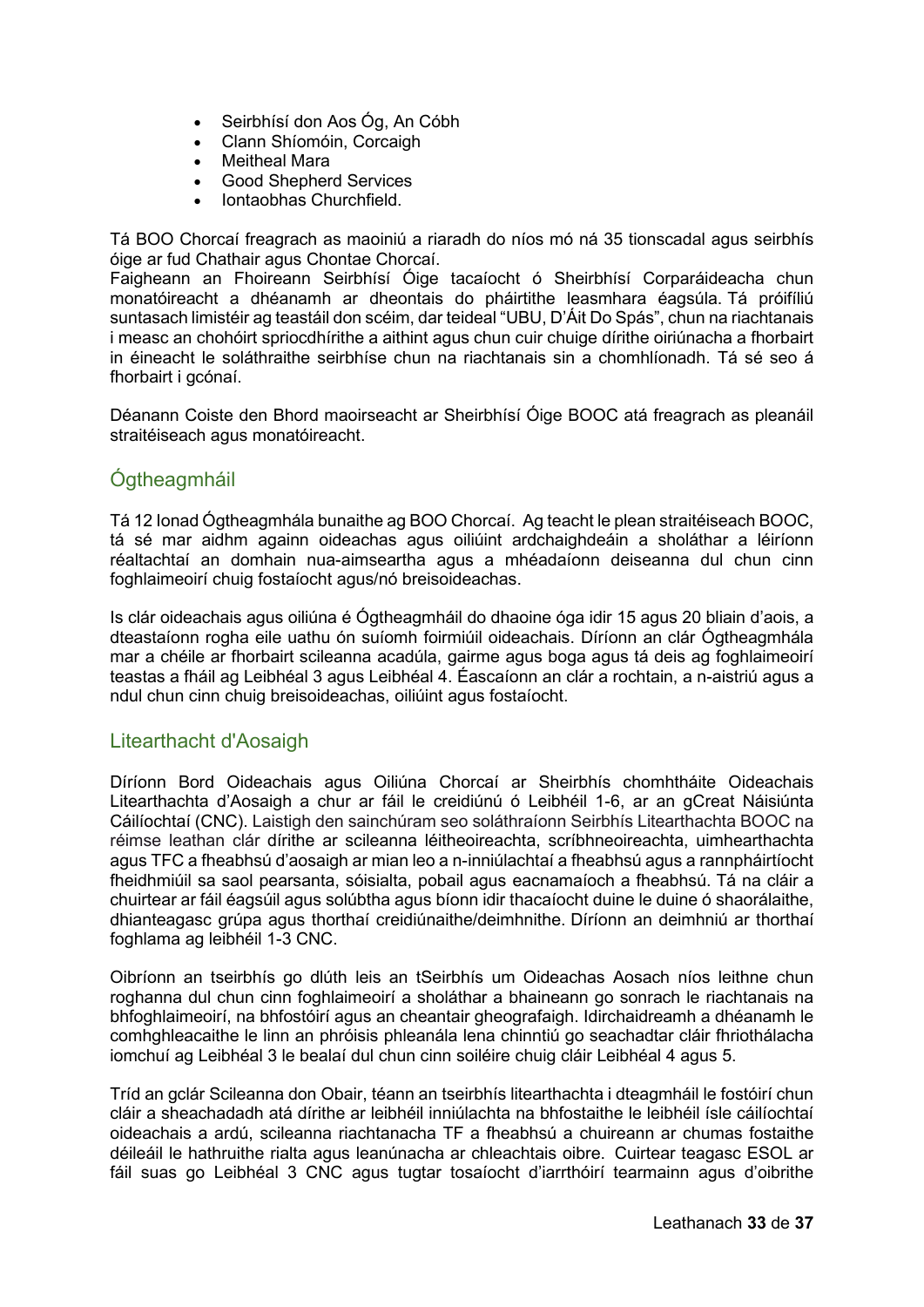inimircigh nó imirceacha ar ioncam íseal ón AE. Tugann an clár um Fhoghlaim Teaghlaigh tacaíochtaí fíorthábhachtacha do thuismitheoirí a bhfuil a gcuid oideachais féin teoranta, ag cuidiú leis na constaicí idir an fhoghlaim i gcomhthéacsanna éagsúla a bhriseadh síos.

## Oideachas Pobail

Cuirtear Oideachas Pobail ar fáil i gcomhpháirtíocht le heagraíochtaí pobail chun deiseanna foghlama áitiúla a sholáthar. Is í an aidhm ná tógáil ar chumas na bpobal áitiúil dul i mbun freagraí ar mhíbhuntáiste oideachais agus struchtúrach a fhorbairt.

Déantar seirbhísí Oideachais Aosach agus Pobail BOO Chorcaí a bhainistiú agus a chomhordú ar bhonn fo-réigiúnach, agus tá ceithre limistéar pleanála agus seachadta ailínithe le ceantair an Choiste Forbartha Pobail Áitiúil (CFPÁ), Corcaigh Thuaidh, Corcaigh Theas, Corcaigh Thiar agus Cathair Chorcaí.

Cé go bhfuil formhór na gcúrsaí a chuirtear ar fáil faoi na cláir sin ar bhonn páirtaimseartha, tá siad struchtúrtha ar bhealach a éascaíonn dóibh rochtain a fháil ar bhreisoideachas, oiliúint agus fostaíocht, nó aistriú chucu nó dul ar aghaidh go dtí iad, más más mian leis na rannpháirtithe. Cuireann siad meascán de chláir chreidiúnaithe / deimhnithe ar fáil, go ginearálta ag Leibhéil 2 go 4 den CNC, le roinnt clár forbartha acmhainne neamhchreidiúnaithe dírithe ar fhoghlaimeoirí nach bhfuil oideachas foirmiúil críochnaithe acu.

### Tionscnamh um Fhilleadh ar Oideachas (BTEI)

Is é aidhm fhoriomlán an chláir Tionscnamh um Fhilleadh ar an Obair ná méadú a chur ar rannpháirtíocht i measc daoine óga agus daoine fásta nach bhfuil oideachas meánscoile uachtaraí acu i ndeiseanna foghlama páirtaimseartha creidiúnaithe ar féidir dámhachtainní ar an gCreat Náisiúnta Cáilíochtaí (CNC) a ghnóthú astu chun a éascú dóibh rochtain a fháil ar oideachas eile nó conairí fostaíochta, ó aistriú chucu nó dul ar aghaidh go dtí iad.

Díríonn Bord Oideachais agus Oiliúna Chorcaí ar Sheirbhís chomhtháite um Oideachas Aosach a chur ar fáil, le creidiúnú ó Leibhéil 1-6, ar an gCreat Náisiúnta Cáilíochtaí. Mar chuid den tseirbhís seo, oibríonn an Tionscnamh um Fhilleadh ar an Oideachas go dlúth le hOideachas Bunata d'Aosaigh, Scéim Deiseanna Oiliúna Gairmoideachais agus an tSeirbhís Oideachais d'Aosaigh chun roghanna dul chun cinn d'fhoghlaimeoirí a bhaineann go sainiúil le riachtanais an cheantair áitiúil agus na bhfoghlaimeoirí a chur ar fáil. Déanann an Tionscnamh um Fhilleadh ar an Oideachas idirchaidreamh le Coláistí Breisoideachais, Soláthar Oiliúna agus Comhordaitheoirí Ógtheagmhála lena chinntiú go seachadtar cláir friothálacha ag Leibhéal 4 ar chláir PLC Leibhéal 5.

Díríonn an Tionscnamh um Fhilleadh ar an Oideachas go príomha ar chúrsaí QQI Leibhéal 4 a sholáthar le Leibhéil 3 agus 5 á seachadadh ar leibhéal níos lú. Soláthraíonn na cúrsaí seo bealach dul chun cinn ó chúrsaí leibhéal níos ísle agus freisin dul ar aghaidh chuig cúrsaí Iar-Ardteistiméireachta agus Ionad Oiliúna. 

## Seirbhísí Treorach Chorcaí

Cuireann Seirbhís Treorach BOO Chorcaí seirbhís rúnda, neamhchlaonta agus saor in aisce ar fáil atá ar fáil d'fhoghlaimeoirí fásta reatha agus do dhaoine fásta dífhostaithe a bhfuil cáilíocht (í) QQI níos lú ná Leibhéal 6 acu. Cuidíonn ár bpearsanra Treorach le foghlaimeoirí a gcuid spéiseanna agus a gcumas a iniúchadh agus na roghanna cúrsa is fearr a aithint.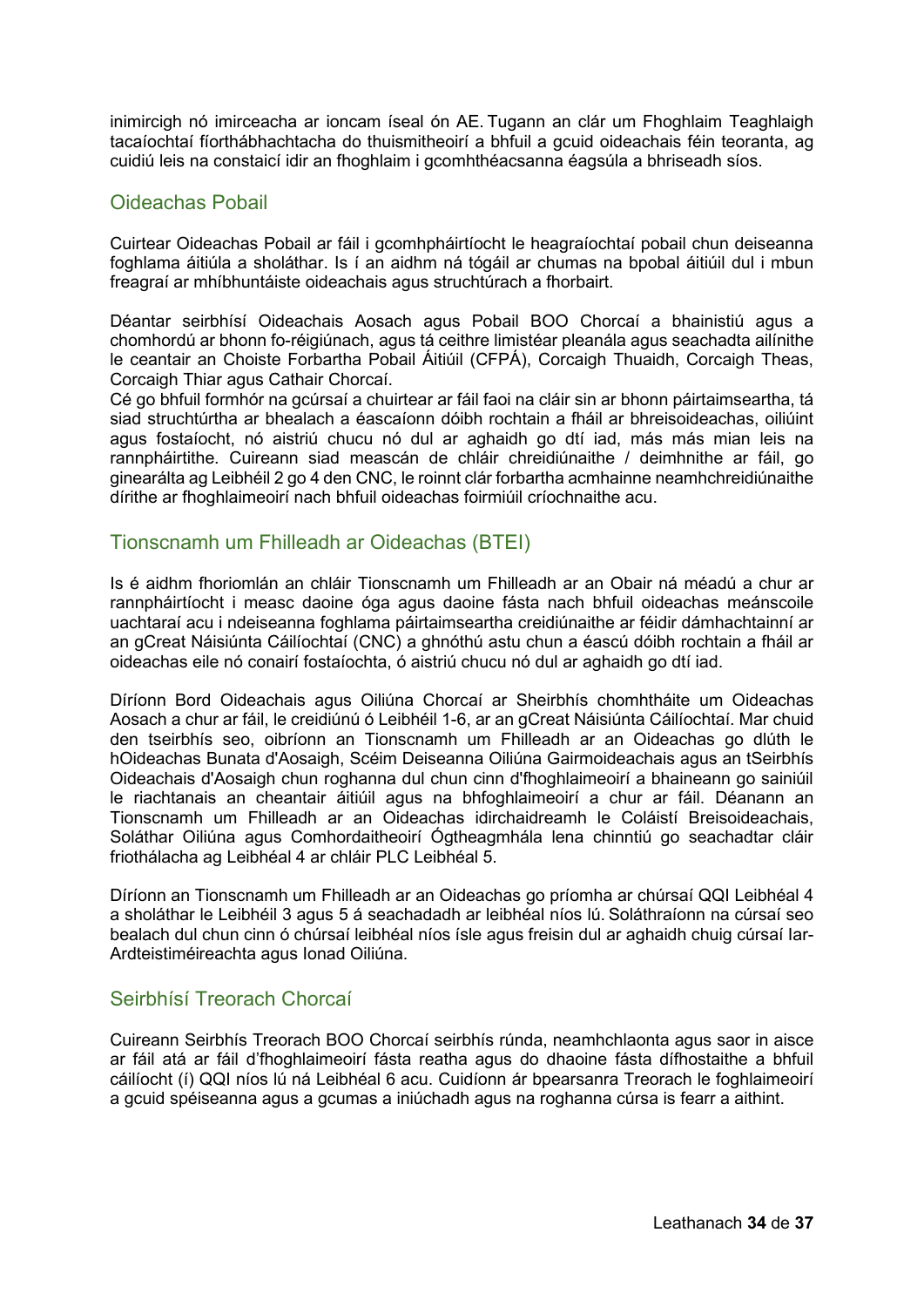## Seirbhísí Oideachais Allamuigh

Soláthraíonn Ionad Oideachais Allamuigh Mara Fastnet na Scoile, agus Ionad Oideachais Allamuigh Cionn tSáile raon iomlán clár agus cúrsaí.

## *TACAÍOCHT EAGRAÍOCHTÚIL*

Tá na seirbhísí a sholáthraíonn tacaíocht eagraíochtúil dírithe ar sheirbhísí neamhfhoghlama a sholáthar atá riachtanach chun cabhrú le hoideoirí agus le hoiliúnóirí díriú ar sheirbhísí díreacha a sholáthar d'fhoghlaimeoirí lena chinntiú go bhfuil eispéireas foghlama ar ardchaighdeán acu agus go bhfanann BOO Chorcaí nuálach, freagrúil agus chun tosaigh maidir le soláthar oideachais agus oiliúna.

Óna bunaíodh é, tá BOO Chorcaí tar éis athruithe a athbhreithniú agus a chur chun feidhme ar an gcaoi a ndéanann an Phríomhoifig seirbhísí neamhfhoghlama a struchtúrú agus a sholáthar do gach réimse den soláthar foghlama.

Faoi láthair, tá na seirbhísí seo roinnte i gcúig rannóg, a bhfuil sainchúram leathan orthu go léir agus atá riachtanach lena chinntiú go gcomhlíonann an eagraíocht na ceanglais maidir le rialachas corparáideach agus í in ann ceanglais a chomhlíonadh faoin raon leathan reachtaíochta a mbíonn tionchar acu ar an eagraíocht.

Cé gur próiseas leanúnach éabhlóide é dearadh eagraíochtúil, tá roinnt tionscadal earnála á ndéanamh ag an ROS ar bhonn náisiúnta. D'fhéadfadh tionchar a bheith ag na tionscadail seo agus go háirithe ag na seirbhísí comhroinnte i bpárolla agus in airgeadas ar an gcaoi a bhfuilimid struchtúrtha mar eagraíocht, ar ár gcumas leanúint ar aghaidh ag seachadadh seirbhísí reatha chomh maith lenár gcumas seirbhísí a leathnú mar fhreagairt ar bhrúnna inmheánacha agus seachtracha amhail seachadadh seirbhísí chuig scoileanna neamh-BOO.

Leanann BOO Chorcaí ag glacadh páirte go dearfach i dtionscadail náisiúnta toisc go naithnítear gur próiseas forbartha de réir a chéile atá i gceist heagraíocht a fhás agus a fhorbairt.

## Caipiteal & Soláthar

Soláthraíonn an Rannóg Caipitil & Soláthair raon seirbhísí chun tacú le Coláistí agus Ionaid maidir le cláir thógála agus riachtanais soláthair. Tá an dá réimse an-éagsúil, agus is é an raon seirbhísí a chuirtear ar fáil;

Foirgnimh

- Tionscadail Chaipitil Foirgníochta an BOO do scoileanna nua, síntí, cóiríocht shealadach, srl
- Iarratas ar chead pleanála riachtanach agus achomhairc
- Scéim Oibreacha Samhraidh do Scoileanna
- Scéim Oibreacha Éigeandála
- Ábhair thógála féinmhaoinithe BOO
- Bainistíocht Saoráidí cothabháil AO, éifeachtúlacht fuinnimh BOOC, srl a eagrú
- Tacú le scoileanna nach scoileanna BOO iad nuair a iarrann Tionscadail Chaipitil Aonad Tógála ROS air sin.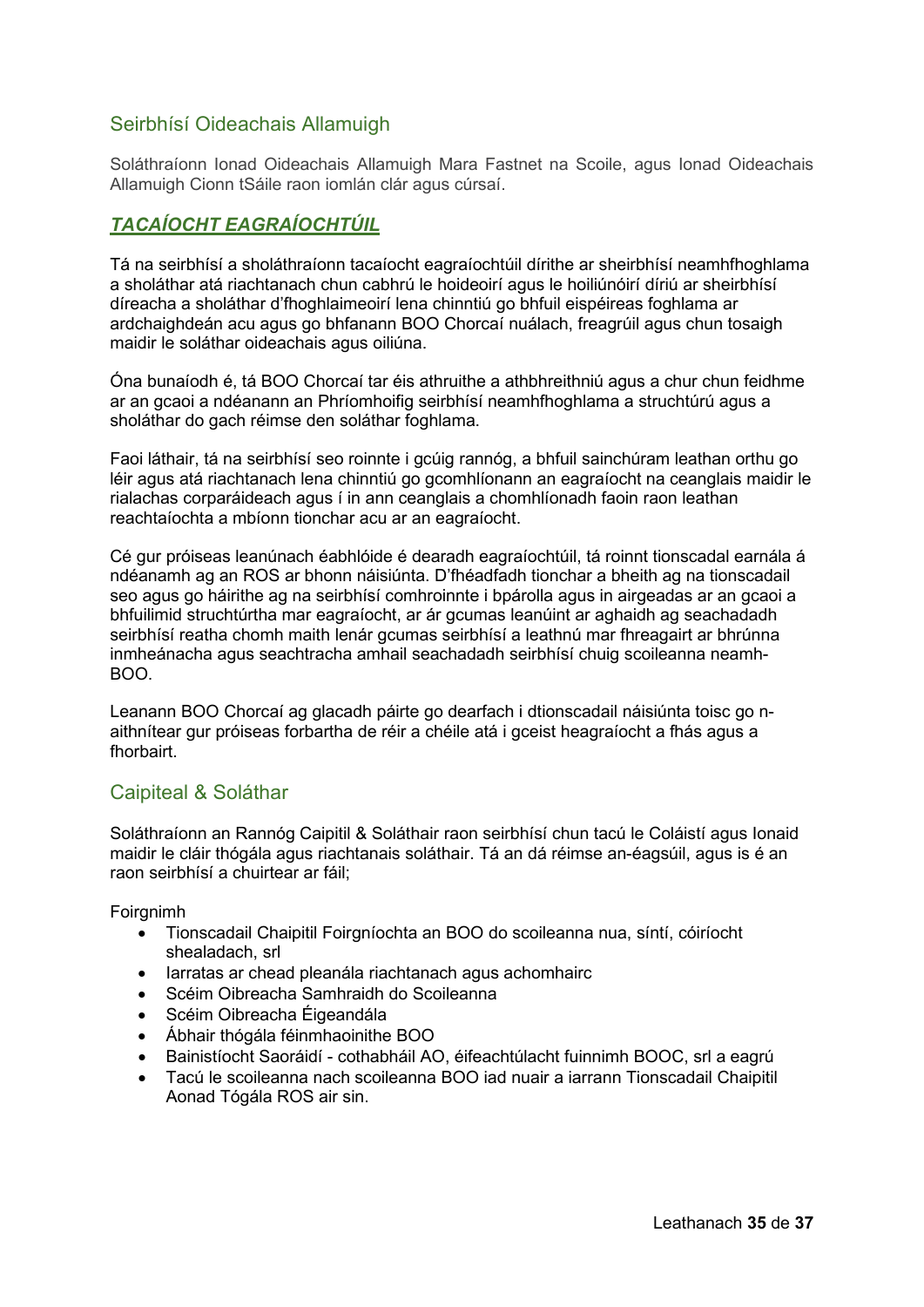Soláthar

- Forbairt agus monatóireacht ar nósanna imeachta BOOC (AO agus BOO níos leithne) chun a chinntiú go gcomhlíontar riachtanais dea-chleachtais agus C&AG
- Earraí / seirbhísí a sholáthar de réir beartas agus nósanna imeachta
- Orduithe ceannaithe / íocaíochtaí na Ceannoifige)
- Idirchaidreamh a dhéanamh le OGP, BOOÉ, fóraim soláthair srl.
- Clár conarthaí agus athnuachana a choinneáil

## Seirbhísí Corparáideacha

Is í príomhfheidhm na Seirbhísí Corparáideacha a chinntiú go bhfuil struchtúir rialachais i bhfeidhm agus go bhfuil comhlíonadh na gceanglas reachtach agus ciorclach i bhfeidhm agus go bhfuil an t-athbhreithniú ar chórais agus cleachtais oibre agus feabhsú na timpeallachta rialaithe inmheánaigh ag cur leis. Is iad seo a leanas cuid de na sainréimsí faoi shainchúram na rannóige;

- Rialachas Corparáideach
- Cosaint Sonraí
- Saoráil Faisnéise
- Sláinte, Sábháilteacht agus Leas ag an Obair
- Íocaíochtaí Foghlaimeora
- Bainistíocht Maoine agus Ar Léas
- Margaíocht & Cumarsáid
- Bainistíocht na gComhaontuithe Leibhéal Seirbhíse
- An Scéim Teanga
- Árachas
- Dlí
- Seirbhísí Tacaíochta Riaracháin don Bhord agus don Fheidhmeannas

#### Acmhainní Daonna

Soláthraíonn an Rannóg Acmhainní Daonna raon seirbhísí a thacaíonn le Bainisteoirí agus foireann BOO Chorcaí. Clúdaíonn na seirbhísí gach gné den fhostaíocht ó "earcaíocht go scor" de bhall foirne lena chinntiú go gcomhlíonann BOO Chorcaí agus a Bhainisteoirí reachtaíocht fostaíochta agus ciorclán. Is iad seo a leanas cuid de na seirbhísí a chuirtear ar fáil;

- Earcaíocht
- Grinnfhiosrúchán an Gharda Síochána
- Leithdháileadh agus Úsáid Foirne
- Bainistíocht Conartha
- Riarachán Párolla
- Riarachán Saoire
- Sláinte Ceirde
- Comhaontuithe agus/nó córais náisiúnta a chur chun feidhme
- Caidreamh Foirne
- Oiliúint Foirne agus Forbairt
- Aoisliúntas

## Teicneolaíocht Faisnéise agus Cumarsáide

Tá ról TFC ag teacht chun cinn i ngach gné de sheirbhísí BOO Chorcaí. Tá méadú suntasach tagtha ar a thábhacht ó thaobh tacú le riarachán agus rialachas mar aon